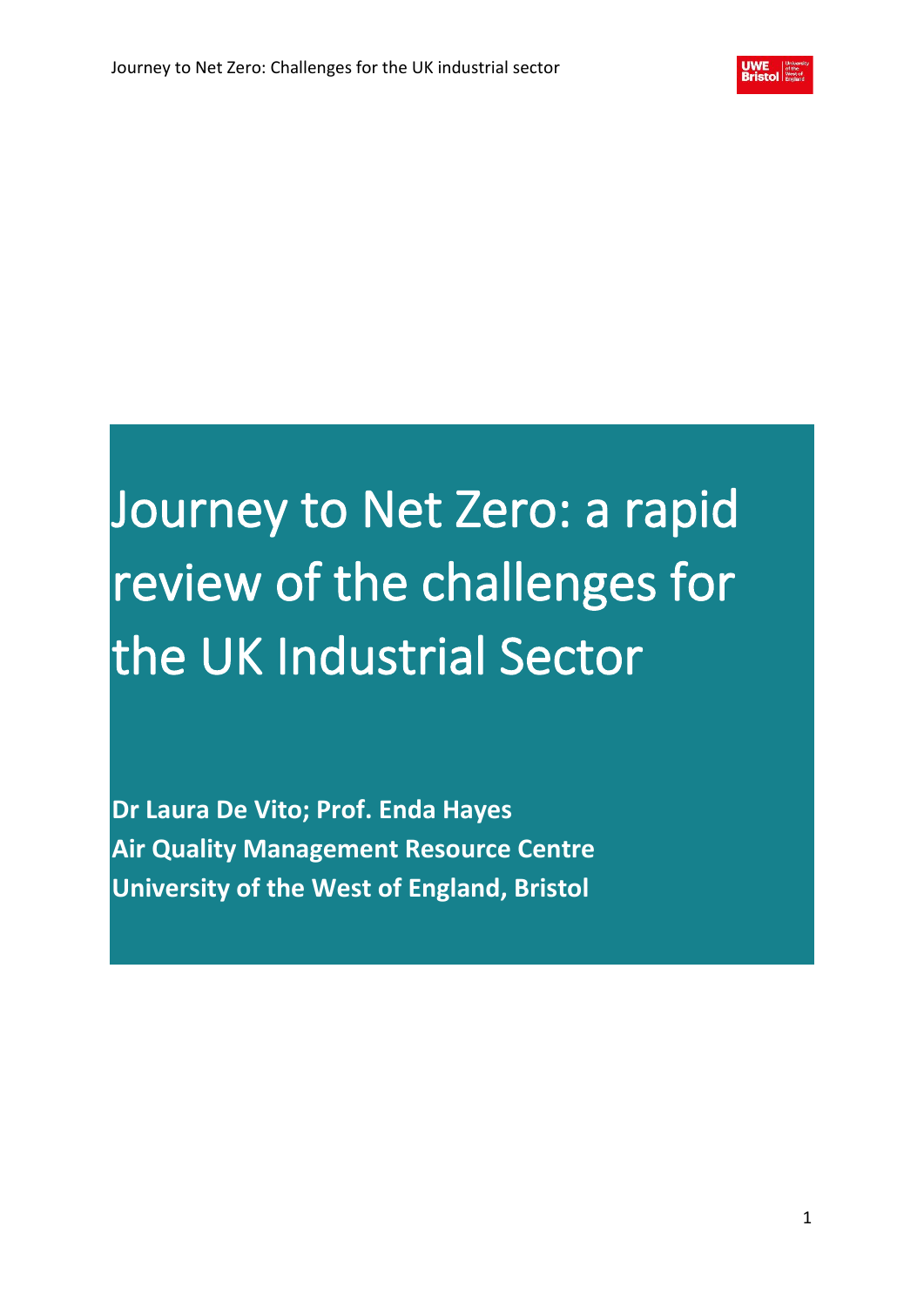# *Authors*

Dr Laura De Vito (Project Manager & Lead Author), Air Quality Management Resource Centre, UWE

Prof Enda Hayes (Quality Assurance), Air Quality Management Resource Centre, UWE Bristol

# *Acknowledgements*

This project was funded by Zurich UK

The authors would like to thank Emily Goodbrand-Dillon (Third City) and Tracy Dickerson (Zurich UK) for their help and inputs throughout the project.

# *Suggested Reference*

De Vito L. & Hayes E. (2021). Journey to Net Zero: a rapid review of the challenges for the UK Industrial sector.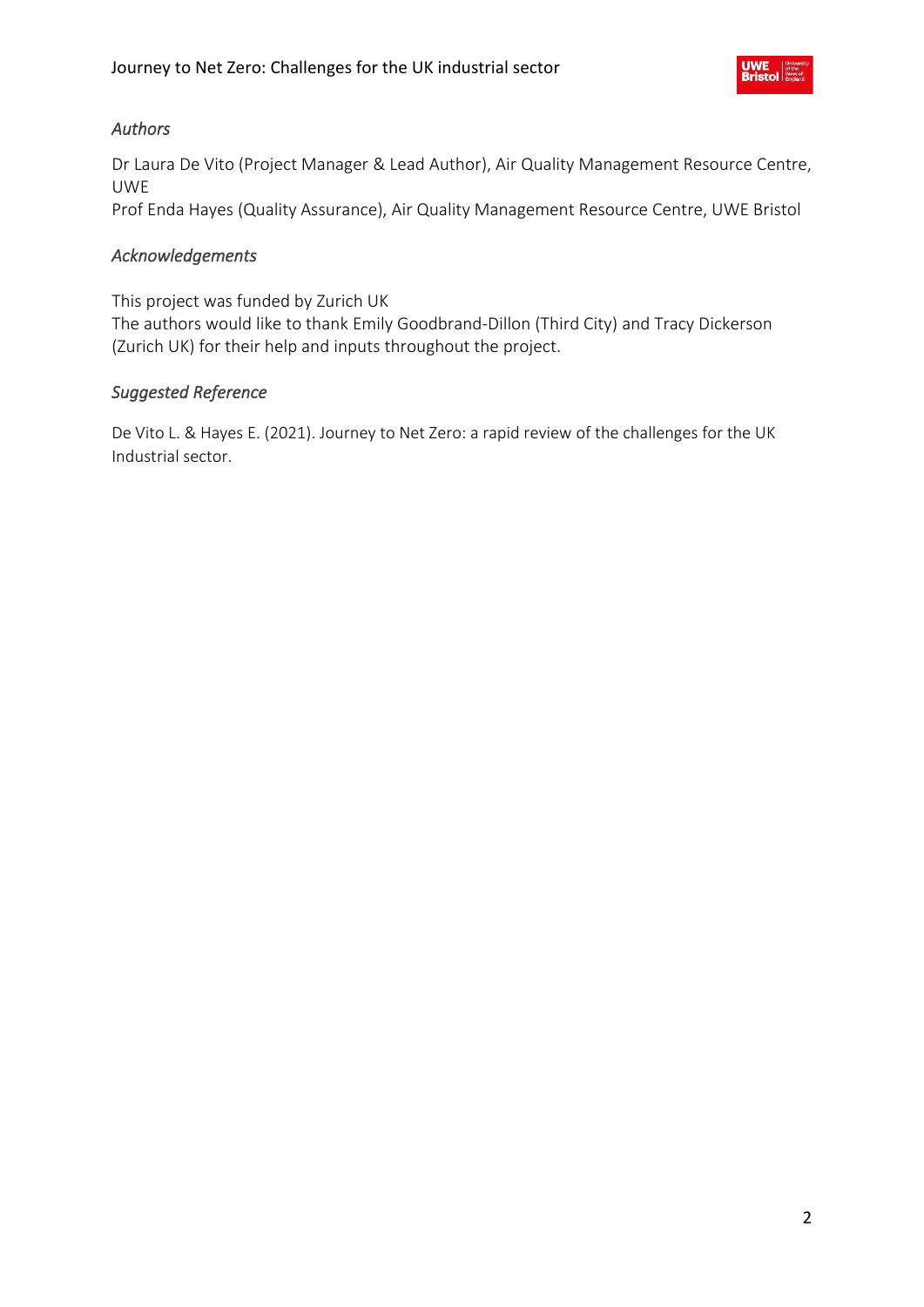

# Table of Contents

| 1.1. |                                                                            |  |
|------|----------------------------------------------------------------------------|--|
| 1.2. | Journey to Net Zero: UK targets and industrial decarbonisation strategy 10 |  |
|      |                                                                            |  |
|      |                                                                            |  |
| 1.3. |                                                                            |  |
|      |                                                                            |  |
| 1.5. |                                                                            |  |
| 1.6. |                                                                            |  |
|      |                                                                            |  |
|      |                                                                            |  |
|      |                                                                            |  |
|      |                                                                            |  |
|      |                                                                            |  |
|      |                                                                            |  |
|      |                                                                            |  |
|      |                                                                            |  |
|      |                                                                            |  |
|      |                                                                            |  |
|      |                                                                            |  |
|      |                                                                            |  |
|      | PROFESSIONAL, SCIENTIFIC, AND TECHNICAL ACTIVITIES/ADMINISTRATIVE AND      |  |
|      |                                                                            |  |
|      |                                                                            |  |
|      |                                                                            |  |
|      |                                                                            |  |
|      |                                                                            |  |
|      |                                                                            |  |
|      |                                                                            |  |
|      |                                                                            |  |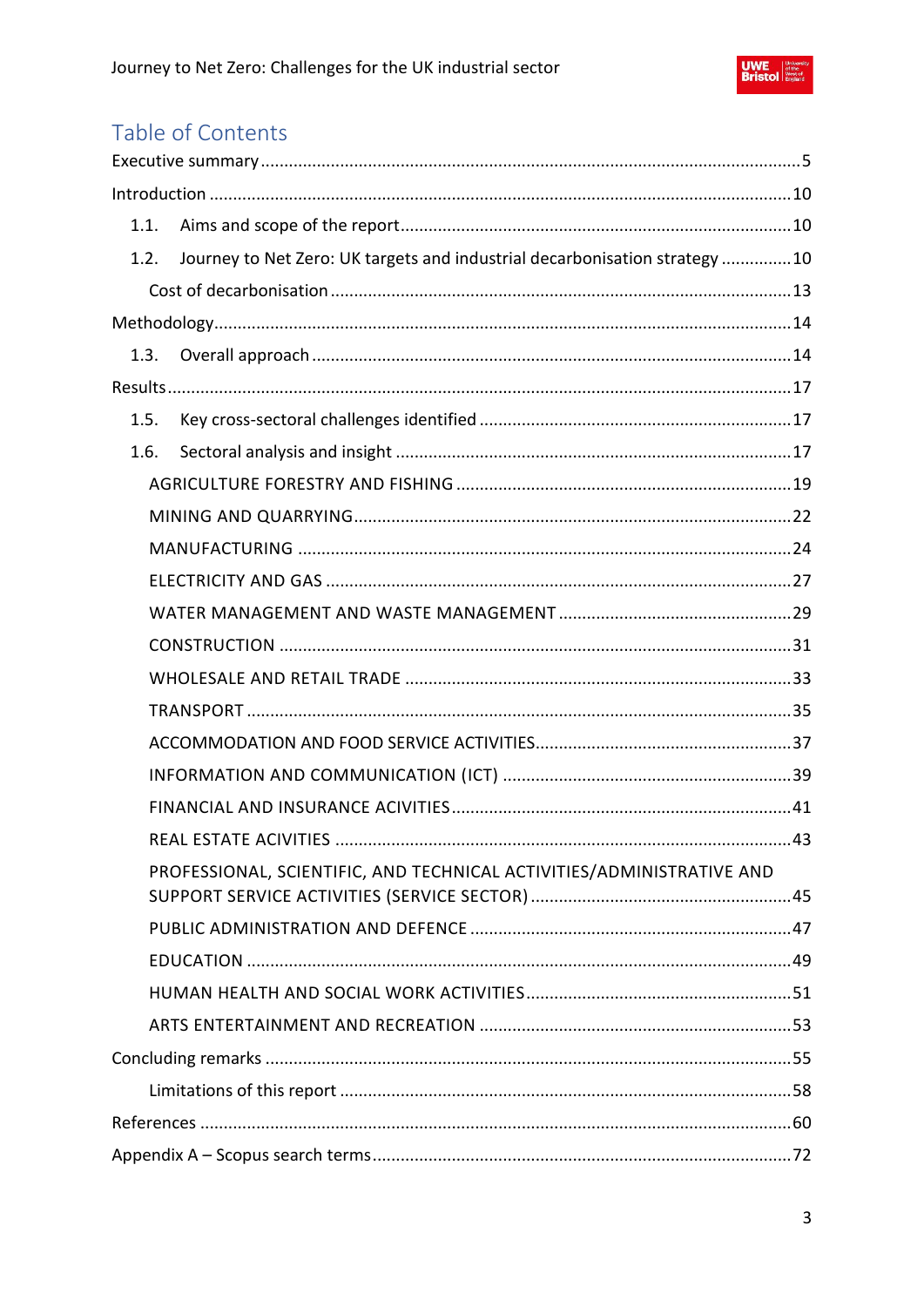

# List of Tables

| Table 2: Summary of key challenges and key recommendations by sector7                   |  |
|-----------------------------------------------------------------------------------------|--|
| Table 3: Section of the Costs of Net Zero Dataset (source: Committee on Climate Change, |  |
|                                                                                         |  |
|                                                                                         |  |
|                                                                                         |  |
|                                                                                         |  |
|                                                                                         |  |

# List of Figures

| Figure 1 Territorial UK greenhouse gas emissions by NC sector, 2019 (%) (Source: ONS, UK |  |
|------------------------------------------------------------------------------------------|--|
|                                                                                          |  |
| Figure 2: Gap to Sixth Carbon Budget if past-2020 trends continue (source: UK Committee  |  |
|                                                                                          |  |
| Figure 3: UK CCC analysis of progress (ambition and policy). (Source, UK Committee on    |  |
|                                                                                          |  |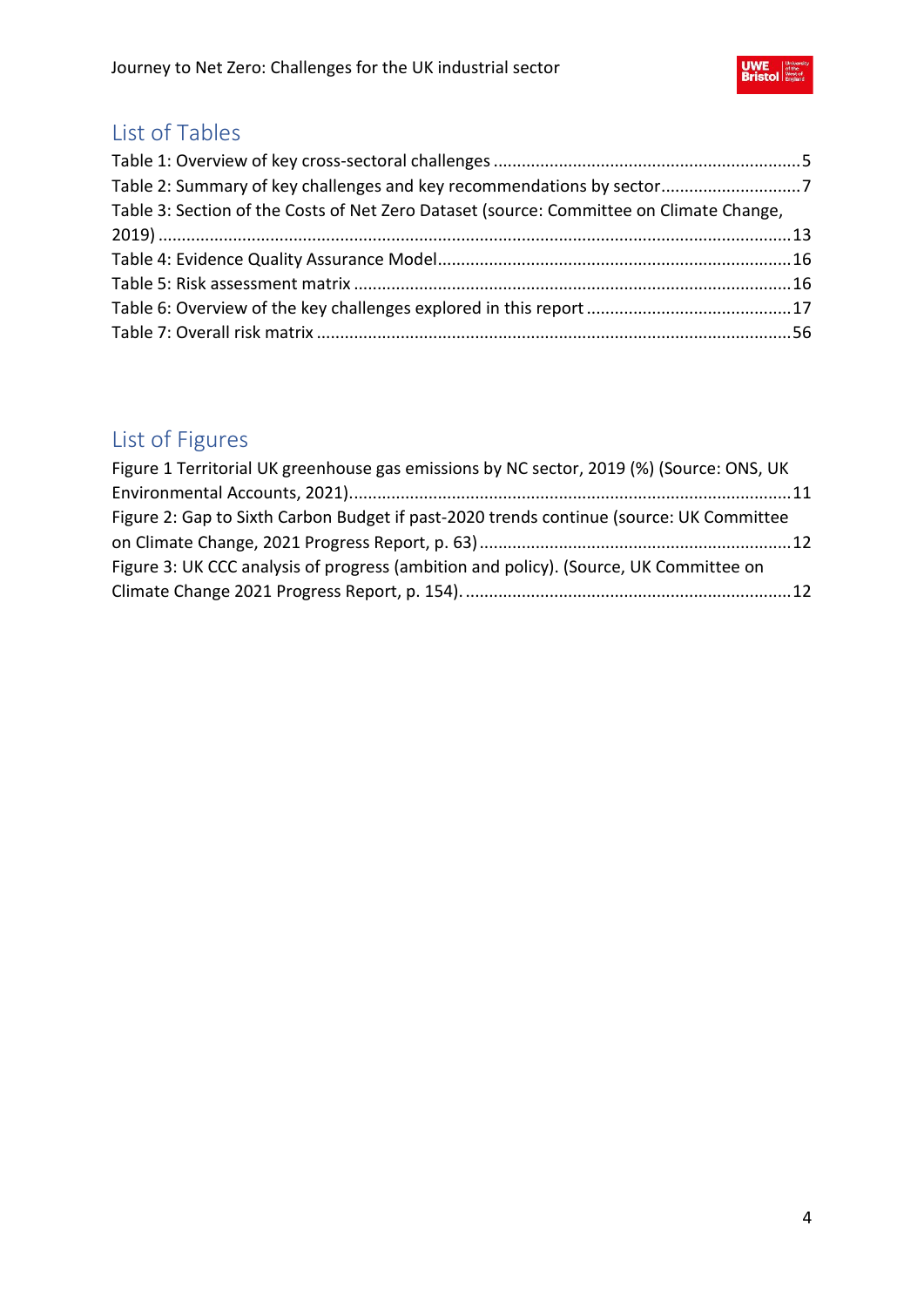# <span id="page-4-0"></span>Executive summary

This report presents a rapid and broad review of decarbonisation challenges faced by UK industries. UK industries, classified against the UK Standard Industrial Classification (SIC) Hierarchy, will play a key role in the pathway to achieve Net Zero by 2050 as set out by national targets.

This report explored four key challenges in each sector: reducing financing and operational costs of low-carbon pathways; fostering innovation practices, knowledge and behaviour change; minimising emissions while adopting a whole supply chain perspective; and enabling a just transition towards a low carbon economy.

The rapid review has allowed the identification of challenges that, while manifesting in different ways and to different degrees, are particularly significant in the manufacturing (heavy industry), construction and transport sectors. [Table 1](#page-4-1) provides an overview of the cross-sectoral challenges and [Table 2](#page-6-0) provides a summary of the key challenges and key recommendations by sector.

#### **Table 1: Overview of key cross-sectoral challenges**

<span id="page-4-1"></span>

| Reducing financing and operational cost of low-carbon investments<br>Key barriers to investing in Net Zero solutions and infrastructure highlighted by<br>research to date are cost and lack of support from stakeholders, which can reinforce<br>lock-ins and path dependencies <sup>1</sup> . Policy drivers include market-development                                                                                                                                                                                                |
|------------------------------------------------------------------------------------------------------------------------------------------------------------------------------------------------------------------------------------------------------------------------------------------------------------------------------------------------------------------------------------------------------------------------------------------------------------------------------------------------------------------------------------------|
| measures to target technological innovation, financial incentives and carbon tax.                                                                                                                                                                                                                                                                                                                                                                                                                                                        |
| Unlocking innovation practice in business models and enabling behaviour change<br>Lack of knowledge about low carbon alternatives, lack of benchmark quality insights<br>and data, lack of information about low carbon alternatives are key barriers.<br>Innovation is therefore key for decarbonisation $2,3$ .                                                                                                                                                                                                                        |
| Adopting a whole supply chain perspective<br>Vertical integration and strong buyer-supplier ties can pose a significant barrier for<br>the introduction of low carbon products and practices. The challenge refers to the<br>consideration of embodied emissions that occur across the supply or value chain and<br>that can be hidden at the sale point 4.                                                                                                                                                                              |
| Identifying a just transition decarbonisation pathway<br>The effects of decarbonisation can potentially result in real damage to regions and<br>communities (e.g., loss of jobs, low-paid jobs) and could exacerbate UK regional<br>imbalances. However, this could also represent an opportunity to strengthen the UK<br>economic output if Just Transition considerations that enable workers to move from<br>high carbon to low carbon employers are mainstreamed across UK decarbonisation<br>policies and strategies <sup>5</sup> . |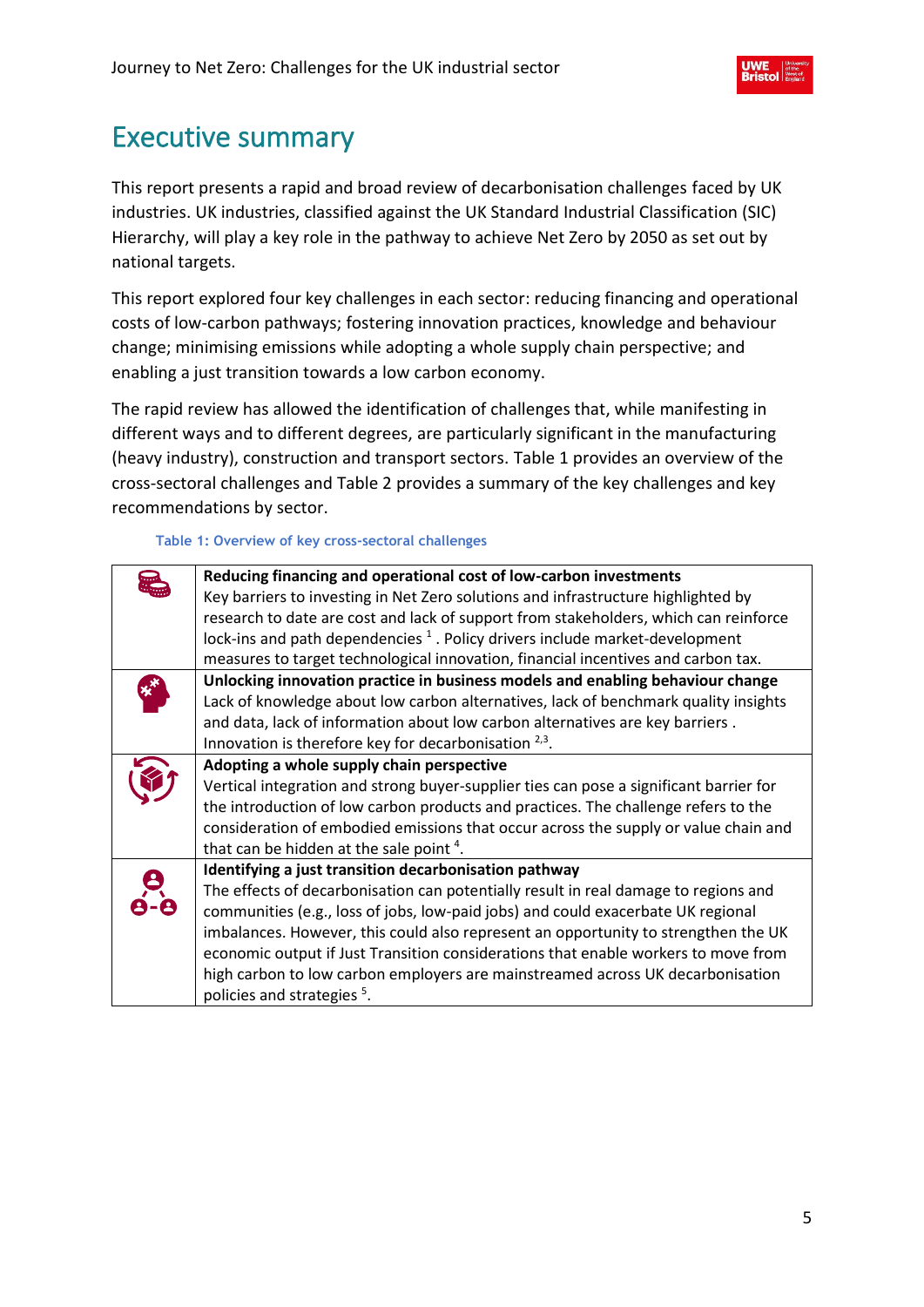The review highlights the interconnections that exists between and within industries. This is particularly relevant for some heavy industries within manufacturing, such as cement production, which are closely linked to key sector (e.g. construction) construction sector and face challenges that will not be overcome without adopting a fuller whole supply chain perspective. The analysis also revealed the importance of non-technical interventions. For example, decarbonising the transport sector requires a widespread shift in public attitudes and behaviours.

Alongside large scale and high-capital innovations and approaches, such as large-scale renewable energy schemes or Carbon Capture and Storage, the report highlights some promising solutions such as Green Infrastructure and urban mining which will deliver cobenefits in key areas such as air pollution and public health, as well as enabling direct involvement of local authorities and strengthening the implementation of circular economy principles.

While the technical options and the foundations for a Net Zero transition seem to be in place, and the progress in reducing carbon emissions over the past decade have been substantial, there now needs to be a rapid step up in the adoption and the delivery of these solutions. The role of the UK Government in providing leadership and space for collaboration in the longer term that makes the most of between-sector interdependencies will be key, as well as providing the appropriate policy incentives/disincentives and accountability mechanisms. The UK Government will be also key in ensuring that emission reductions follow a Just Transition pathway and that further risks stemming from macrolevel disruptions and events such as COVID-19 or Brexit are accounted for and minimised.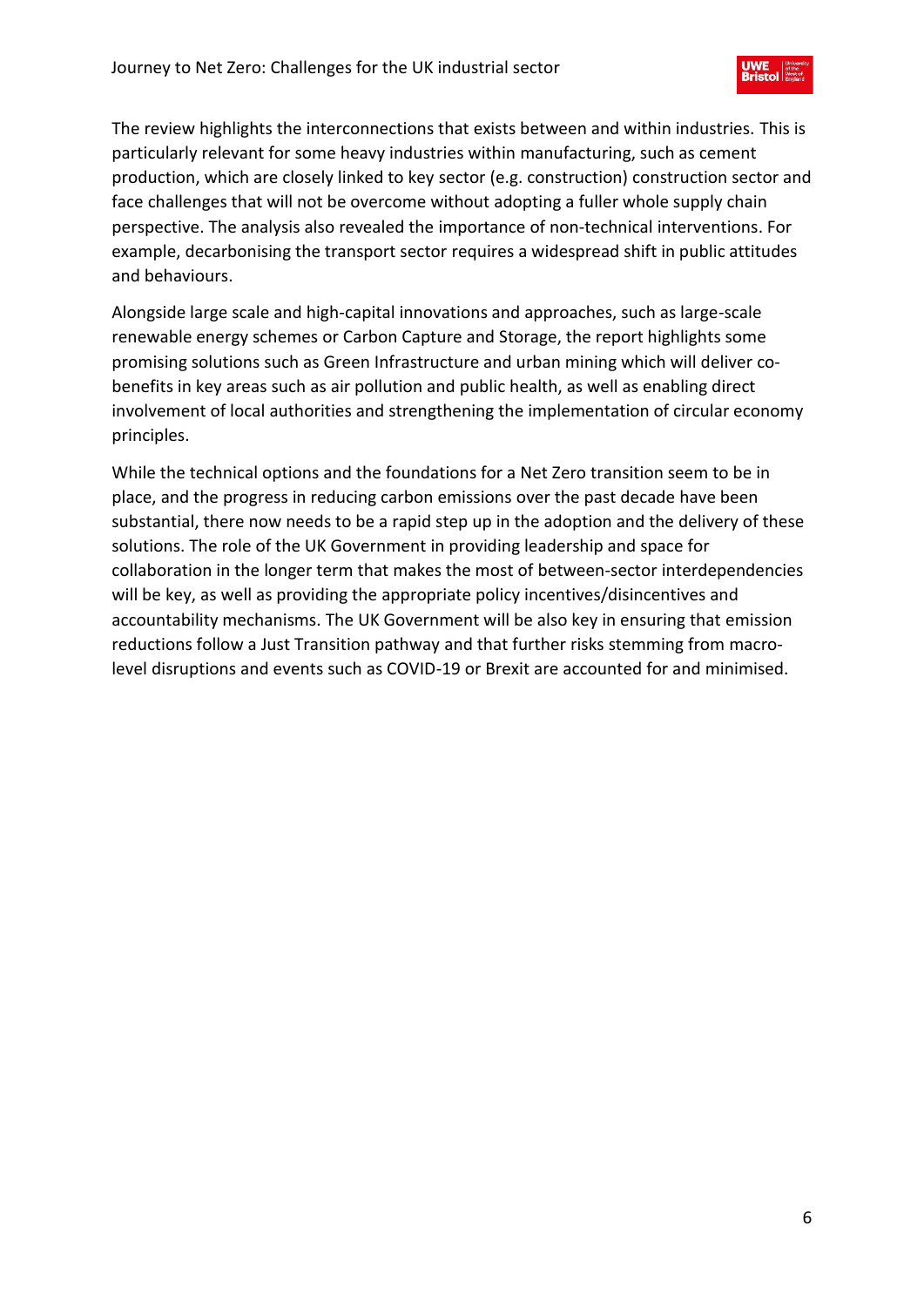

#### **Table 2: Summary of key challenges and key recommendations by sector**

<span id="page-6-0"></span>

| <b>Sector</b>                                                             | <b>Key Challenge</b>                                                                                                                                                                                                                                                                                                   | <b>Key enabling processes</b>                                                                                                                                                                                                                                                                                                                                          |
|---------------------------------------------------------------------------|------------------------------------------------------------------------------------------------------------------------------------------------------------------------------------------------------------------------------------------------------------------------------------------------------------------------|------------------------------------------------------------------------------------------------------------------------------------------------------------------------------------------------------------------------------------------------------------------------------------------------------------------------------------------------------------------------|
| Agriculture, forestry, and<br>fishing                                     | The key challenge for the sector is to overcome resistance to consumer and<br>farmer behaviour change and to implement innovative practice that will<br>reduce diffuse pollution from agriculture. Decarbonisation in the fishing<br>sector is highly dependent on the decarbonisation of the shipping industry.       | Increase deployment of action-based engagement activities<br>and training and of collaborative pilot schemes aimed at<br>improving efficiency in fertilisers, resource use and land<br>management practices.                                                                                                                                                           |
| <b>Mining and Quarrying</b>                                               | The key challenge for mining and quarrying is to overcome barriers to<br>capital and operational investments that would enable a switch to greener<br>energy sources and optimise extraction processes, logistics and<br>transportation vis-à-vis projections that point to increased demand.                          | Global coordination and governance should encourage<br>technological innovation and capital investments, as well as<br>setting energy efficiency and circular economy benchmarks.                                                                                                                                                                                      |
| Manufacturing                                                             | The key challenge for manufacturing is to integrate a whole supply chain<br>perspective in their carbon accounting practice. Within the manufacturing<br>sector, some industries like cement and steel are considered to be harder<br>to abate as well as facing growing demand.                                       | Full integration of whole supply chain carbon accounting<br>(cradle-to-grave and, where appropriate, cradle-to-cradle)<br>and carbon labelling could enable environmentally-<br>conscious customers to make informed choices in favour of<br>more sustainable options, as well as supporting practices to<br>prevent waste and exploit circular economy opportunities. |
| <b>Electricity, Gas, Steam</b><br>and Air Conditioning<br><b>Supply</b>   | The key challenge for the electricity and gas sector is to ensure an orderly<br>transition to minimise financial risks to both consumers and the sector,<br>including credit risks and market risks, and uneven distributional impacts if<br>prices for renewables are high or perceived to be unaffordable.           | Regulatory regimes, taxes and subsidies should reflect a<br>prioritisation and support of renewable energy technologies<br>over high carbon sources. Research and Innovation could<br>support the sector in overcoming existing technological<br>limitations of large-scale renewable schemes.                                                                         |
| Water supply, sewerage,<br>waste management and<br>remediation activities | The key challenge for the water and waste management sector is to exploit<br>demand management opportunities aimed at minimising consumption and<br>integrating circular economy principles.                                                                                                                           | Behavioural change campaigns and demand management<br>interventions should target domestic and agriculture users<br>for win-win solutions.                                                                                                                                                                                                                             |
| <b>Construction</b>                                                       | The key challenge for the construction sector is to adopt a whole supply<br>chain perspective to encourage the use of less carbon intensive material<br>and reduce energy demands for electricity and heating purposes.                                                                                                | Fuller integration of environmental impacts during the<br>design and manufacturing processes would minimise waste<br>and emissions. Urban mining practices and Green<br>Infrastructure would deliver benefits in terms of emissions<br>reductions and increased resilience to climate change.                                                                          |
| <b>Wholesale and retail</b><br>trade                                      | The key challenge for the wholesale and retail sector is to account for<br>embedded emissions and work with suppliers to address high carbon<br>production, as well as working on behavioural change campaigns to<br>encourage sustainable behaviours among customers, particularly in the<br>textile and food sector. | Corporate Social Responsibility processes can be<br>strengthened to integrate explicit carbon reduction targets<br>in line with national and international targets. This means<br>placing carbon data at the core of business and retail<br>decisions and would enable customers to make more<br>informed choice.                                                      |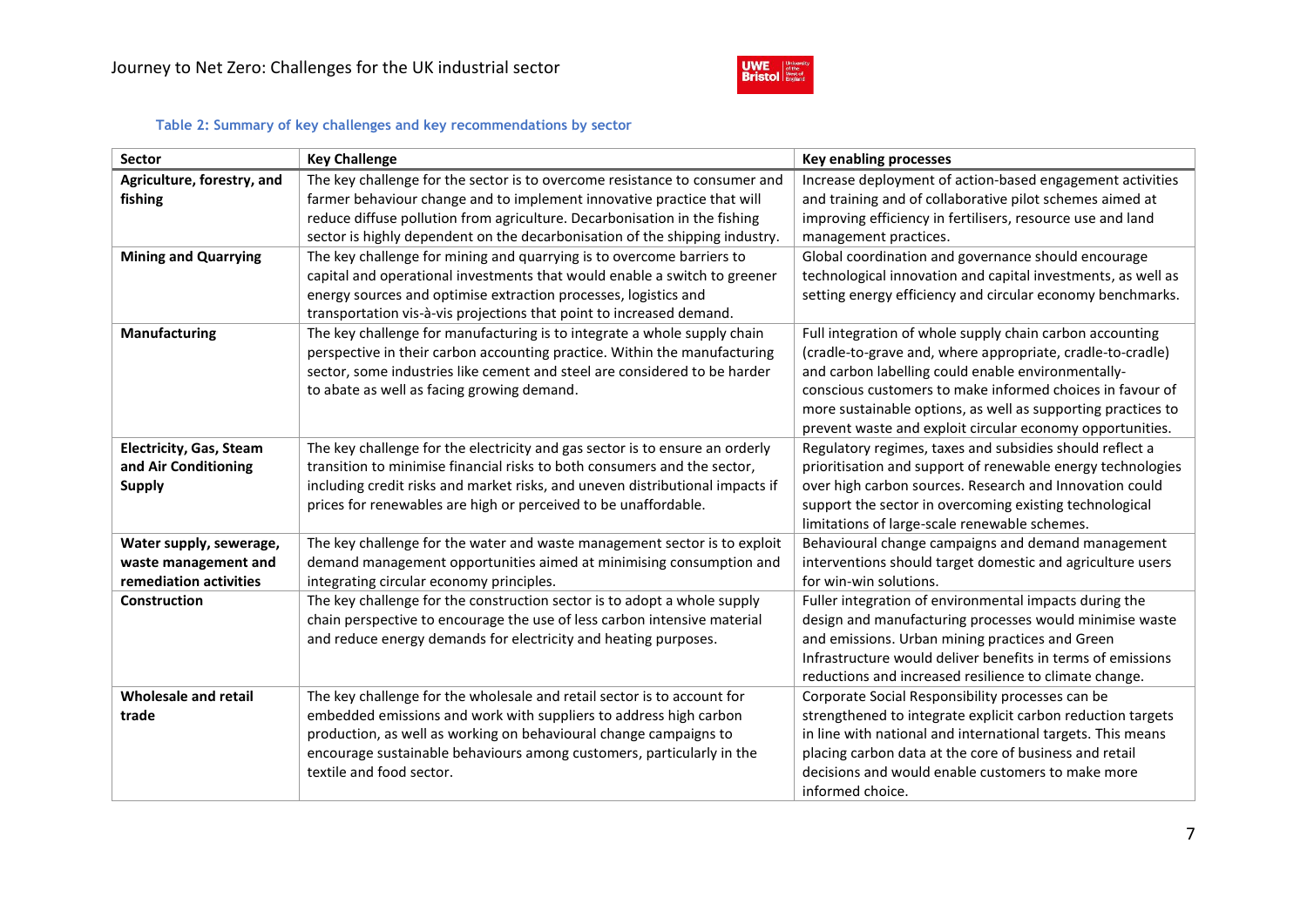

| <b>Transport</b>                                                                                            | The key challenge for the transport sector is to enable behaviour change<br>and encourage sustainable and active travel without disproportionately<br>affecting people from disadvantaged background.                                                               | Focus on non-technological measures to enable widespread<br>behaviour change towards active and sustainable travel.<br>Better integration between climate change actions and air<br>quality management could deliver important co-benefits,<br>including on public health.                           |
|-------------------------------------------------------------------------------------------------------------|---------------------------------------------------------------------------------------------------------------------------------------------------------------------------------------------------------------------------------------------------------------------|------------------------------------------------------------------------------------------------------------------------------------------------------------------------------------------------------------------------------------------------------------------------------------------------------|
| <b>Accommodation and Food</b><br>service activities                                                         | The key challenge for the sector is to reduce emissions from on-site energy<br>use and, with regards to food-related activities, to minimise food waste and<br>embed carbon accounting in menus to enable environmentally-conscious<br>choices.                     | Embodied carbon emissions should be fully integrated in<br>marketing materials and menus to enable more informed<br>choices. Clear targets should be set and monitored,<br>including during the design stage.                                                                                        |
| <b>Information and</b><br>communication                                                                     | The key challenge for the ICT sector is to reduce the carbon emissions<br>across the supply chain, particularly during the manufacture and disposal<br>stages. ICT could play a key role in driving down emissions in other sectors.                                | Minimising waste and enhancing circular economy practice<br>will support achievement of Net Zero in ICT. This should be<br>fully integrated into procurement processes.                                                                                                                              |
| <b>Financial and insurance</b><br>activities                                                                | The key challenge for the UK financial sector is to re-direct investments<br>towards low carbon projects and infrastructure and to ensure that these<br>are delivered in a socially just way that minimises potential adverse effects<br>of low carbon transitions. | The sector should focus on green investments in<br>infrastructure and innovation to support a low carbon<br>economy more broadly while also adopting place-based<br>approaches. The UK Government should integrate climate<br>goals into financial regulations with clear targets for the<br>sector. |
| <b>Real estate activities</b>                                                                               | The key challenge of the real estate sector is to push towards more energy<br>efficient buildings and emphasise the role of energy performance<br>certificates.                                                                                                     | The use of energy performance certificates, especially in<br>commercial buildings, should be enhanced. Stricter building<br>standards and retrofitting the existing housing stock will<br>support decarbonisation in the sector.                                                                     |
| Professional, scientific<br>and technical<br>activities/Administrative<br>and support service<br>activities | The key challenge for the professional service, scientific, technical sector<br>and for the administrative support sector is to ensure that people are<br>enabled to switch from high to low carbon employment.                                                     | Investment in active and sustainable commuting are key to<br>achieve carbon neutrality in the sector. The UK Government<br>should conduct a skills audit to enable workers to move<br>from high to low carbon employment.                                                                            |
| <b>Public administration and</b><br>defence                                                                 | The key challenge of the public administration and defence sector is to<br>accelerate progress towards low carbon estate management and enhance<br>sustainable procurement policies with a particular focus on monitoring<br>compliance.                            | Circular economy principles must be fully deployed across<br>the public and defence sectors, including in procurement<br>activities. Monitoring compliance with mandatory<br>Government sustainable procurement buying standards<br>should be enhanced.                                              |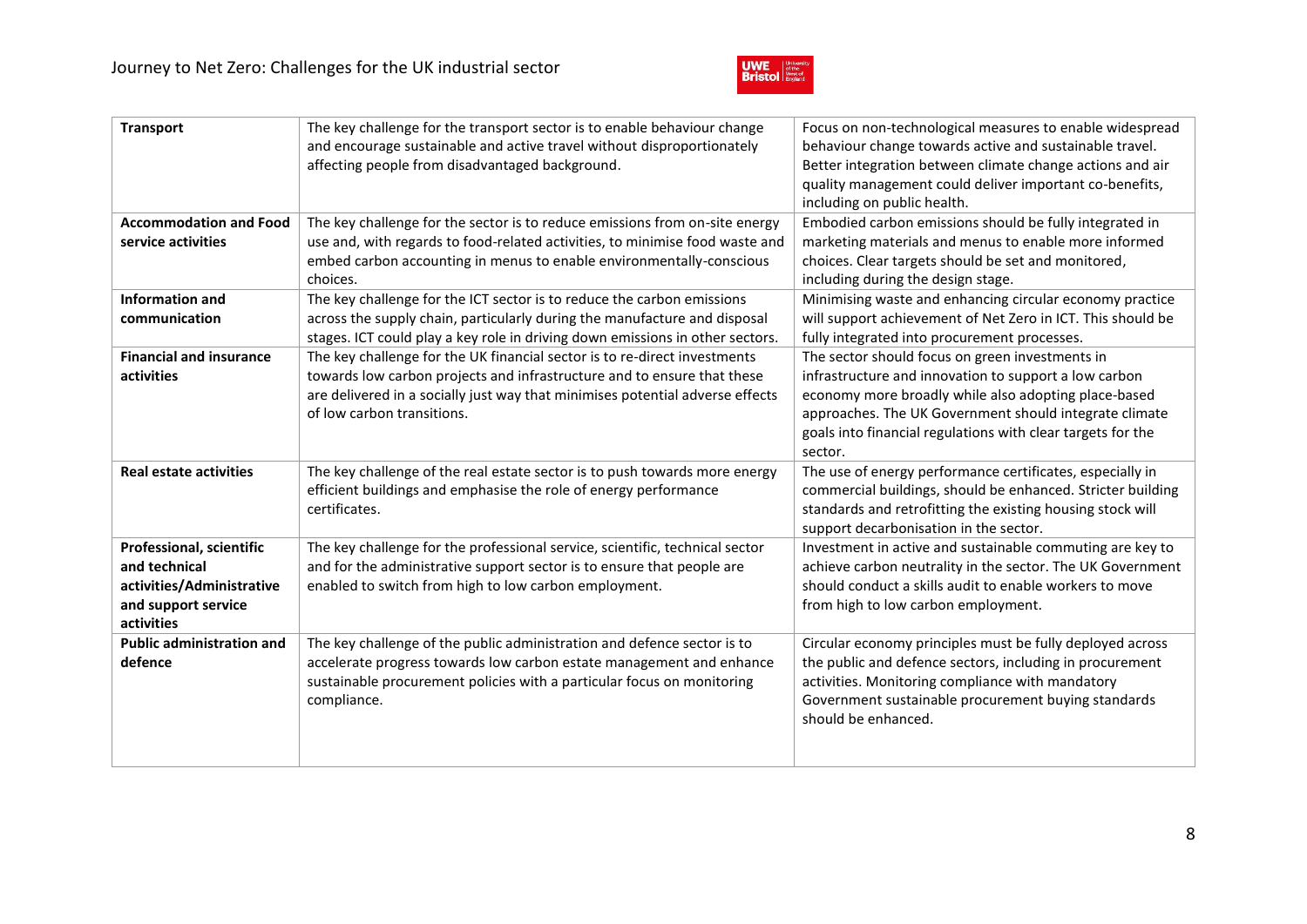

| <b>Education</b>        | The key challenge for the education and higher education sector will be<br>linked to improvements in energy efficiency in buildings and campuses and<br>in tackling emissions from travelling to and from schools and campuses. | The UK Government and local authorities should work<br>together to strongly encourage active and sustainable travel<br>to and from schools/campuses. This will result in significant<br>co-benefits in terms of improved air quality and public<br>health. Campuses and schools should collaborate to develop<br>climate action toolkits that work for their contexts or make<br>use of existing tools. |
|-------------------------|---------------------------------------------------------------------------------------------------------------------------------------------------------------------------------------------------------------------------------|---------------------------------------------------------------------------------------------------------------------------------------------------------------------------------------------------------------------------------------------------------------------------------------------------------------------------------------------------------------------------------------------------------|
| Human health and social | The key challenge for the health sector is to tackle energy emissions from                                                                                                                                                      | Focus on active travel and energy savings in buildings and                                                                                                                                                                                                                                                                                                                                              |
| work activities         | buildings and transport emissions (people travelling to the NHS).                                                                                                                                                               | operations.                                                                                                                                                                                                                                                                                                                                                                                             |
| Arts, entertainment and | The key challenge for the sector is to minimise the carbon footprint of                                                                                                                                                         | The sector should fully incorporate carbon accounting and                                                                                                                                                                                                                                                                                                                                               |
| recreation              | events and tours by incorporating carbon accounting mechanisms in tour                                                                                                                                                          | circular economy principles into tour and event planning and                                                                                                                                                                                                                                                                                                                                            |
|                         | and event planning. Circular economy principles and sharing of equipment                                                                                                                                                        | should include consideration of how people travel to events.                                                                                                                                                                                                                                                                                                                                            |
|                         | through collaborative schemes could also deliver carbon reduction                                                                                                                                                               | Collaborative schemes could enhance the sharing and re-use                                                                                                                                                                                                                                                                                                                                              |
|                         | benefits.                                                                                                                                                                                                                       | of equipment.                                                                                                                                                                                                                                                                                                                                                                                           |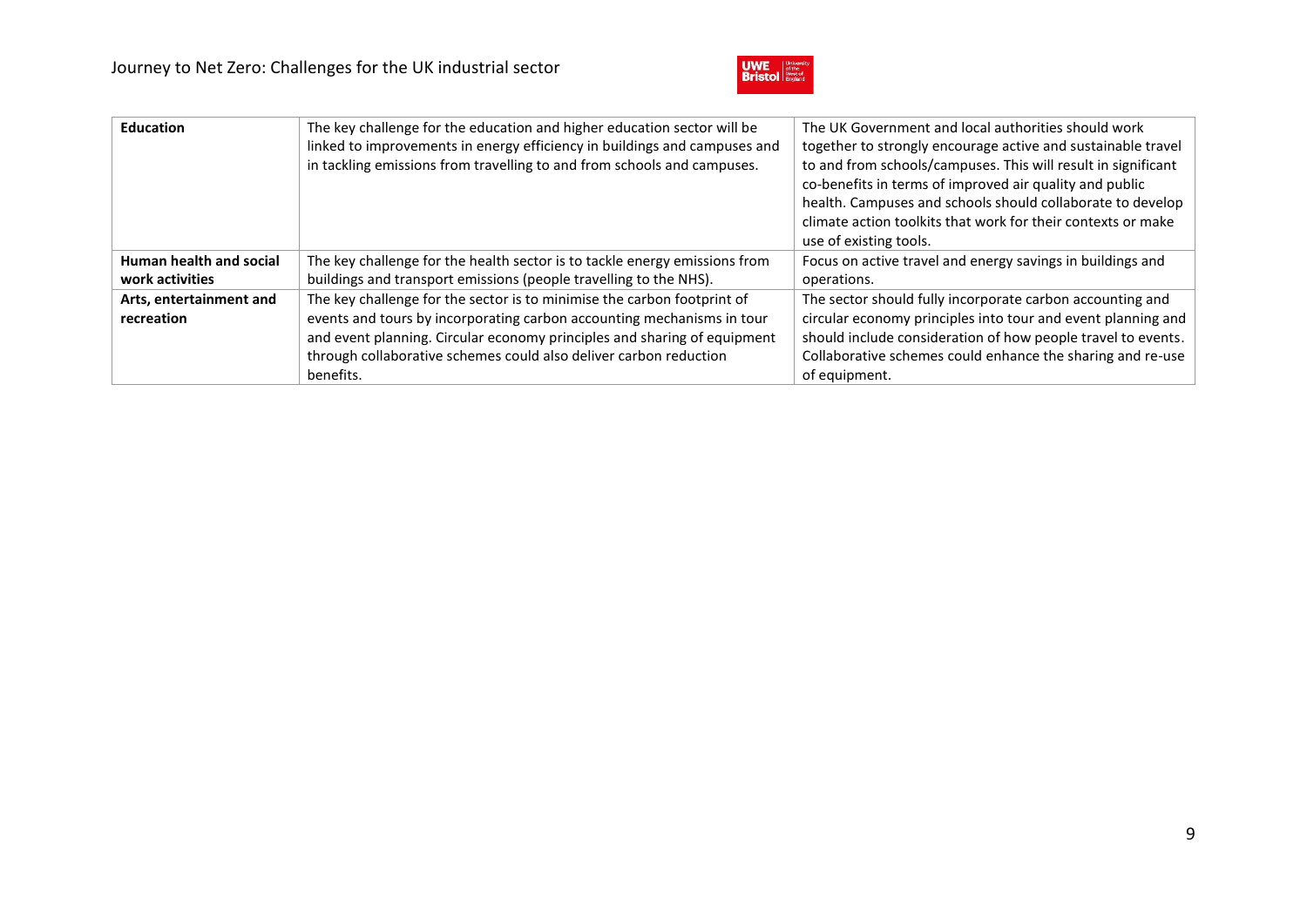# <span id="page-9-0"></span>Introduction

# <span id="page-9-1"></span>1.1. Aims and scope of the report

This report provides findings from a rapid review that aimed to identify and synthesise upto-date evidence on the decarbonisation challenges faced by the UK industrial sector, and to identify knowledge and evidence gaps and future research directions. We provided a rapid review of the latest available information drawn from both scientific and grey literature sources and developed a simplified framework in the form of a risk matrix to assess the degree to which each sector results to be exposed to the identified challenges. Our report also focused on identifying enabling processes and policy drivers that will support the sectors in achieving their carbon reduction targets. It should be noted that this report is not based a full systematic review of all available evidence for each sector and therefore the findings, conclusions and recommendations should be considered indicative of a direction of travel for each sector. The following sections present a broad overview of the research findings.

The report has four core sections:

- 1. Section 1: Introduction: This section provides an overview of the project and a short summary of the UK decarbonisation strategy and targets
- 2. Section2: Methodology: This section summarises the key methodological steps for the collation of the evidence used and a justification for the scoring matrix.
- 3. Section3: Results: This section summaries the evidence reviewed for each industrial sector.
- 4. Section 4: Conclusions: This section draws the evidence together to provide highlevel concluding remarks for the decarbonisations challenges for the UK industrial sectors.

# <span id="page-9-2"></span>1.2. Journey to Net Zero: UK targets and industrial decarbonisation strategy

The UK Government aims to reach Net Zero by 2050, with an ambitious intermediate target of 78% emissions reduction by 2035 compared to 1990 levels <sup>6</sup>. Decarbonising UK Industry will play a key role in achieving this overall goal and create a low carbon economy. The 2021 UK Industrial Decarbonisation Strategy sets out a vision for how the Net Zero transition will take place across the UK economy <sup>7</sup>. Part of the strategy will include measures to encourage green investments and getting consumers to choose low carbon products; adopt low-regret technologies and building infrastructure; improving energy and resource efficiency; accelerate innovation of low carbon technologies. The UK Industrial Strategy has explicit links to the UK Government levelling up agenda to attract investments and jobs in areas where salaries fall below the UK average <sup>7</sup>.

Previously in 2020, the Ten Point Plan for a Green Industrial Revolution focussed on the role of green technologies and considered the following: advance offshore wind; drive the growth of low carbon hydrogen; deliver new and advanced nuclear power; accelerate the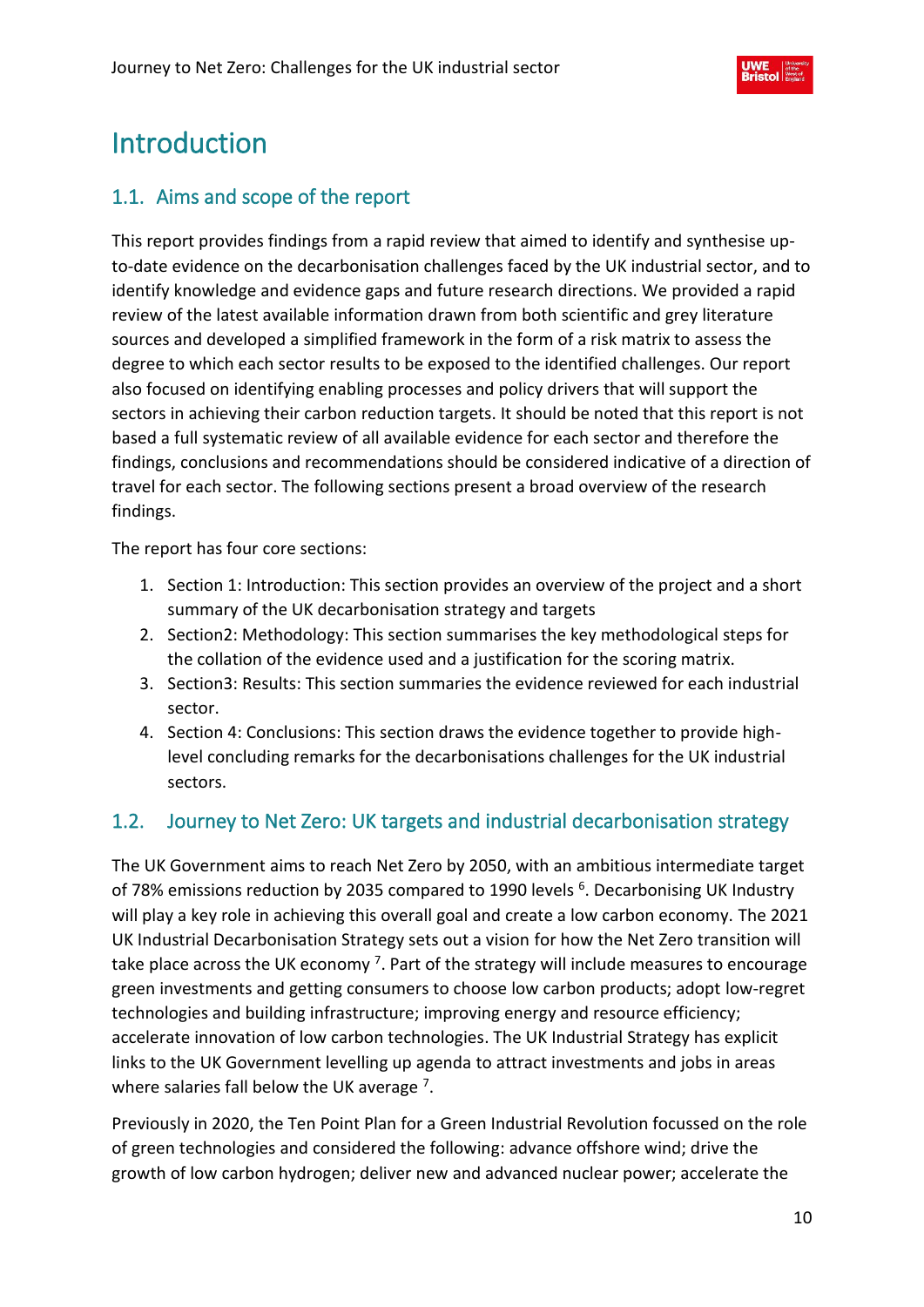shift to zero emission vehicles; green public transport, cycling and walking; low carbon aviation and green ships; greener buildings; invest in carbon capture and storage; protect the natural environment; green finance and innovation <sup>8</sup>.

A breakdown of recent emissions [\(Figure 1\)](#page-10-0) highlights that currently the transport sector is responsible for the bigger share of carbon emissions (27%); followed by energy supply (17%) and business (15%)  $9,10$ .



<span id="page-10-0"></span>**Figure 1 Territorial UK greenhouse gas emissions by NC sector, 2019 (%) (Source: ONS, UK Environmental Accounts, 2021).**

It is interesting to note that the UK's Sixth Carbon Budget incorporates aviation and shipping emissions for the first time.

In their 2021 [Progress Report,](https://www.theccc.org.uk/publication/2021-progress-report-to-parliament/) the UK Committee on Climate Change estimated that in order to be in line with the recommended pathway of the Sixth Carbon Budget, every sector beyond the power sector will need to step up their efforts to cut emissions by a significant margin (See Figure 2). The underlying data to the 2021 Progress Report shows that between 2009 and 2019<sup>1</sup> the UK achieved a total GHG reduction of 147Mt. If maintained, this trend would deliver a further reduction of 131Mt by 2035, while the recommended pathways to meet the Sixth Carbon Budget require a reduction of 328Mt by 2035. This means that, as Figure 2 shows, by 2035 the UK will need to address a gap of around 200Mt between current trend and the recommended GHG emission reduction targets.

<sup>&</sup>lt;sup>1</sup> We are not including 2020 as a reference year because 2020 emissions were heavily affected by national lockdown measures.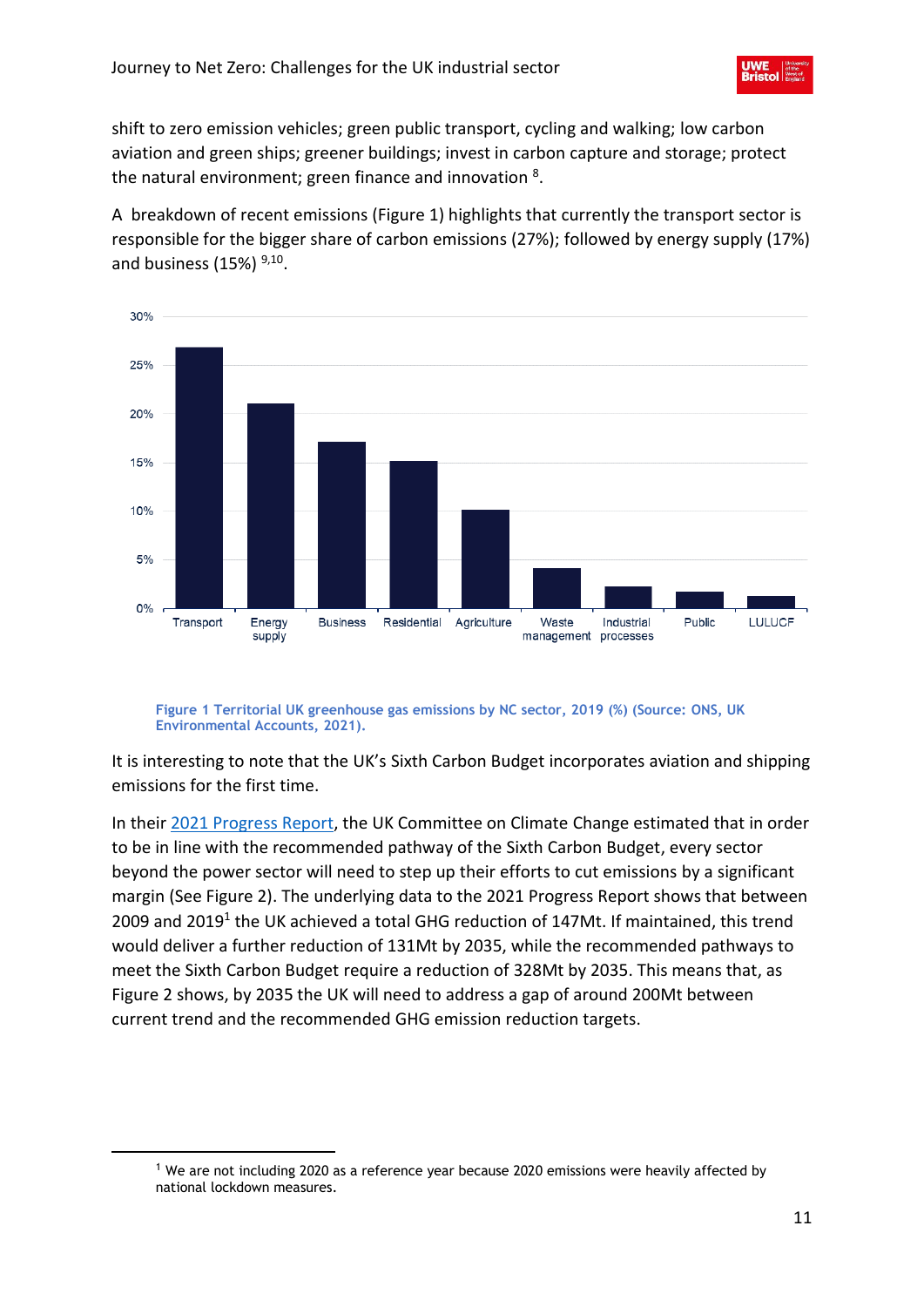



**Figure 2: Gap to Sixth Carbon Budget if past-2020 trends continue (source: UK Committee on Climate Change, 2021 Progress Report, p. 63)**

<span id="page-11-0"></span>According to the UK CCC, this will depend on the successful development and delivery of Net Zero policies at a greater pace and will require a concerted and coordinated effort of the UK Government. The 2021 Progress report shows that currently, some key sectors are at risks of falling behind mostly because there is a lack of specific policies in place that could match ambitions (although there is a recognition that in some cases also ambitions are not high enough). Figure 3 from the UK CCC [2021 Progress report](https://www.theccc.org.uk/publication/2021-progress-report-to-parliament/) shows the UK CCC assessment of risks based on current ambitions and policies, and required abatement.



<span id="page-11-1"></span>**Figure 3: UK CCC analysis of progress (ambition and policy). (Source, UK Committee on Climate Change 2021 Progress Report, p. 154).**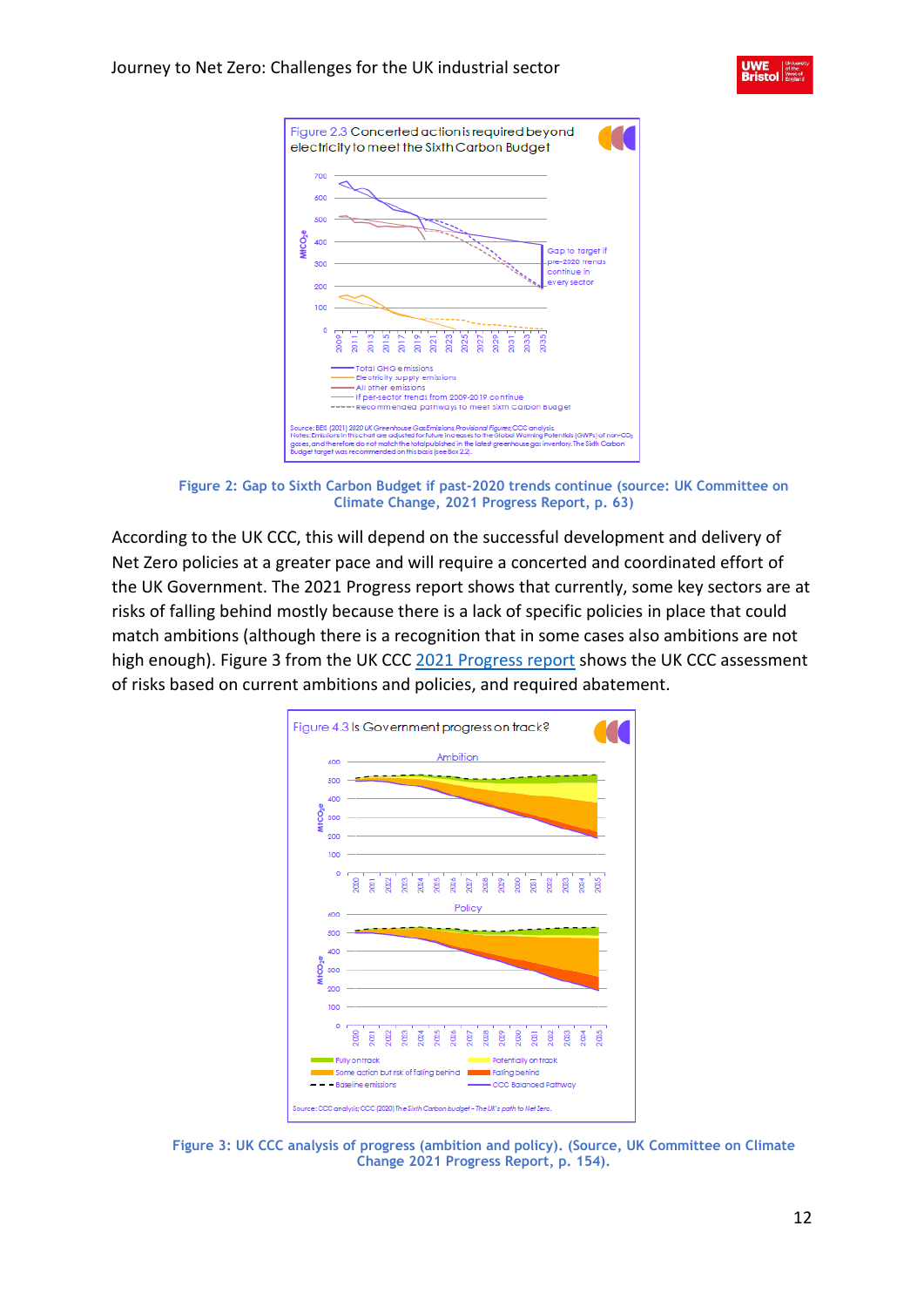# <span id="page-12-0"></span>Cost of decarbonisation

The cost of inaction on climate change mitigation were highlighted in the 2006 Stern Review on the Economics of Climate Change <sup>11</sup>. Later, it has been highlighted that the cost of inaction is likely to be higher than expected while the cost of action has gone down as the cost of green technologies has reduced more substantially than expected  $^{12}$ .

The UK Committee on Climate Change (CCC) has highlighted that the transition to Net Zero will be capital intensive, with an overall Net Zero cost as 1-2% of GDP in 2050, however these estimates could be conservative and overstating the cost due to uncertainty over technological progress and other macro-economic factors. This is expected to be a much smaller cost than the expected impacts of climate change and of adaptation cost, especially once the co-benefits are accounted for (the largest of which stems from reducing air pollution and the subsequent public health benefits) <sup>13</sup>.

A breakdown of cost by the UK Climate Change Committee is publicly available on the organisation's website and the key highlights are reported in the Committee's Net Zero Technical Report <sup>14</sup> and a section of the dataset is summarised in [Table 3.](#page-12-1)

#### **Table 3: Section of the Costs of Net Zero Dataset (source: Committee on Climate Change, 2019)**

<span id="page-12-1"></span>

|                                       |           | Core (77% GHG reduction) |           | <b>Further Ambition (96% GHG reduction)</b> |           | Additional cost to achieve net-zero target through GHG removals |
|---------------------------------------|-----------|--------------------------|-----------|---------------------------------------------|-----------|-----------------------------------------------------------------|
|                                       | £ billion | Percentage of GDP        | £ billion | Percentage of GDP                           | £ billion | Percentage of GDP                                               |
| Power                                 | $-2.4$    | $-0.1%$                  | 4.0       | 0.1%                                        |           |                                                                 |
| Buildings                             | 10.5      | 0.3%                     | 14.7      | 0.4%                                        |           |                                                                 |
| Industry                              | 0.3       | 0.0%                     | 7.7       | 0.2%                                        |           |                                                                 |
| Transport                             | $-2.6$    | $-0.1%$                  | $-5.1$    | $-0.1%$                                     |           |                                                                 |
| Agriculture <sup>1</sup> and Land use | 0.5       | 0.0%                     | 1.9       | 0.0%                                        |           |                                                                 |
| Waste and F-gases <sup>1</sup>        | 0.1       | 0.0%                     | 0.1       | 0.0%                                        |           |                                                                 |
| Aviation <sup>1</sup> and Shipping    | 4.6       | 0.1%                     | 5.4       | 0.1%                                        |           |                                                                 |
| Engineered GHG removals               | 2.6       | 0.1%                     | 8.6       | 0.2%                                        | 13.5      | 0.3%                                                            |
| Total                                 | 13.6      | 0.3%                     | 37.3      | 1.0%                                        | 13.5      | 0.3%                                                            |

<sup>1</sup> Our analysis resulted in negative abatement costs (i.e. cost savings) in the Agriculture, F-gases and Aviation sectors. Given the uncertainty around these figures we assume costs in these sectors in our aggregate cost estimates to be zero rather than negative. As such, the costs in the table above are higher than those in the calculations below.

The cost of adaptation and the cost of the impacts that cannot be neither mitigated nor adapted to will outweigh the cost of mitigation actions <sup>15,16</sup>. Furthermore, each year of delay will create additional cost and make mitigation actions more expensive <sup>17</sup>. This argument becomes even more compelling in light of the recent IPCC Sixth Assessment Report <sup>18</sup> which has stressed that decarbonisation in all sectors of society, including industries, must become a pressing priority for all Governments, including the UK Government.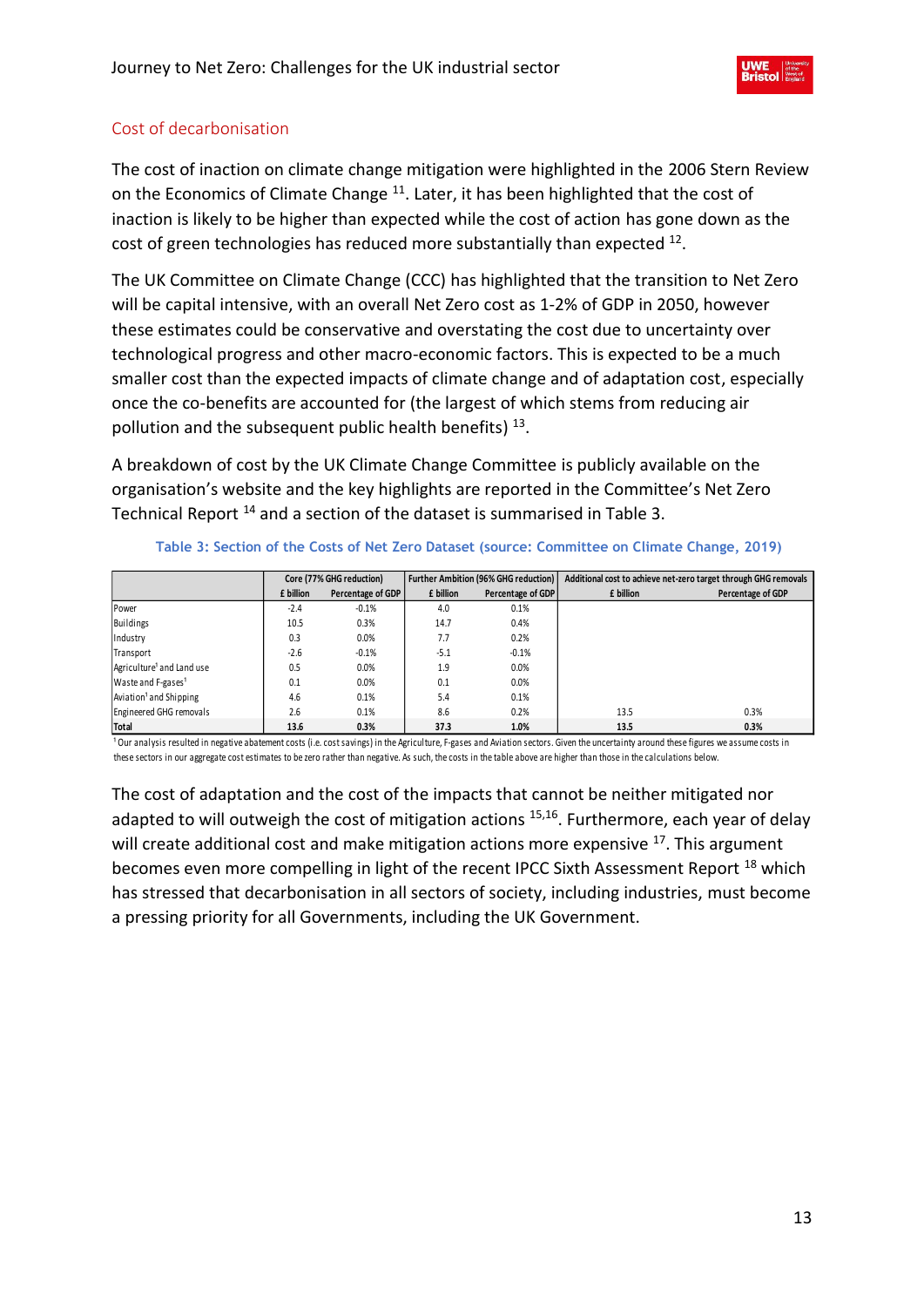# <span id="page-13-0"></span>Methodology

# <span id="page-13-1"></span>1.3. Overall approach

The objectives outlined in Chapter 1 were addressed by conducting a rapid review of available scientific and grey literature, including key policy documents and national strategies.

For the purposes of this report, key industrial sectors were identified following the UK Standard Industrial Classification (SIC) Hierarchy.

- Agriculture, forestry and fishing
- Mining and Quarrying
- Manufacturing
- Electricity, Gas, Steam and Air Conditioning supply
- Water supply, Sewerage, Waste management and remediation activities
- Construction
- Wholesale and retail trade; repair of motor vehicles and motorcycles
- Transportation and storage
- Accommodation and Food service activities
- Information and communication
- Financial and insurance activities
- Real estate activities
- Professional, scientific and technical activities
- Administrative and support service activities
- Public Administration and defence; compulsory social security
- Education
- Human Health and Social Work Activities
- Arts, Entertainment and Recreation

We followed this classification as closely as possible although some minor modifications were implemented to better reflect the findings<sup>2</sup>. While this classification enabled a broad overview of decarbonisation challenges in the UK industrial sector, it must be noted that the UK industrial sector is very diverse <sup>19</sup> and that there are important within-classification differences that this approach does not capture. Furthermore, it should be noted that the analysis considers estimates of emissions and related decarbonisation challenges by sector (rather than by source). Therefore, challenges related to electricity use in a certain sector (e.g. mining or manufacturing) are not attributed to the energy supply sector, albeit we must stress the importance of these interdependencies and inter-sectoral challenges.

We retrieved targeted peer-reviewed academic papers using th[e Scopus database.](https://www.scopus.com/standard/marketing.uri) We complemented peer-reviewed academic papers with strategies, documents and reports

 $^2$  Steam and air conditioning supply; repair of motor vehicles and motorcycles were not treated separately but included in the relevant macro-sectors; water supply, sewerage, waste management and remediation activities were analysed under the more generic categories of water management and waste management.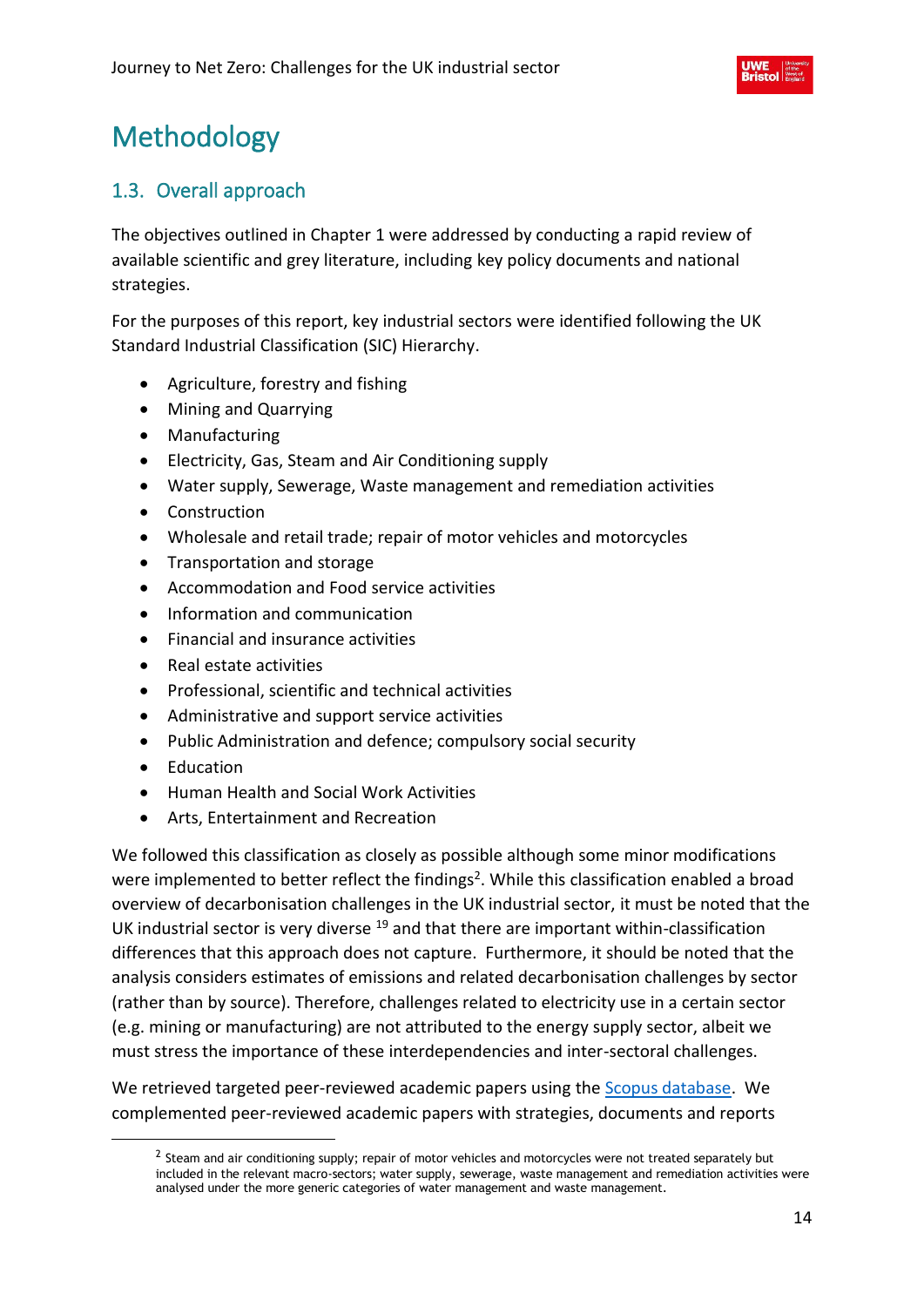(grey literature) selected from organisations and institutional websites, including ENDs reports, UK Government websites, House of Commons Library, UK Committee on Climate Change, consultancies and sector-specific sources. This approach proved particularly valuable for certain sectors for which substantial and well-established academic literature was not available.

To retrieve academic literature, search terms were standardised and recorded to facilitate transparency and reproducibility. Search terms were themed and included to reflect the key subject areas. Review and expertise was sought from across the Project Team and in consultation with Third City to agree and finalise the search strategies and identification of search terms.

Search terms followed these two key themes:

**Search 1 (Decarbonisation challenges for the UK industrial sector)**: Industrial sectors (focused terms and related issues) + UK + challenges + Decarbonisation + (focused terms and related issues) (TITLE-ABS-KEY search)

**Search 2 (Policy drivers)** Industrial sector (focused terms) + Decarbonisation + (focused terms) + Approaches (interventions, policies, measures) (TITLE-ABS-KEY search)

Search 1 returned a generic overview of the key challenges faced by the UK industrial sector and aimed at identifying and explore the key challenges across different sectors. Content analysis of the documents focussed specifically on identifying, under each of the key challenges, what sectors are particularly exposed.

Search 2 focussed on policy drivers and specific interventions (existing or recommended) to tackle the key challenges. We restricted the literature search to the following search parameters:

- Dates of search (13 July 2021 13 August 2021)
- Search parameters (e.g. scientific literature published since 2016 last 5 years)<sup>3</sup>
- Search terms for Scopus (full details in Appendix)
- Sources for supplementary materials (ENDs database, UK Climate Change Committee, Office for National Statistics, and UK Government websites, reputable websites from sector-relevant organisations)
- Disciplinary scope (social sciences field only)

<sup>3</sup> Particularly relevant older literature was also considered and included.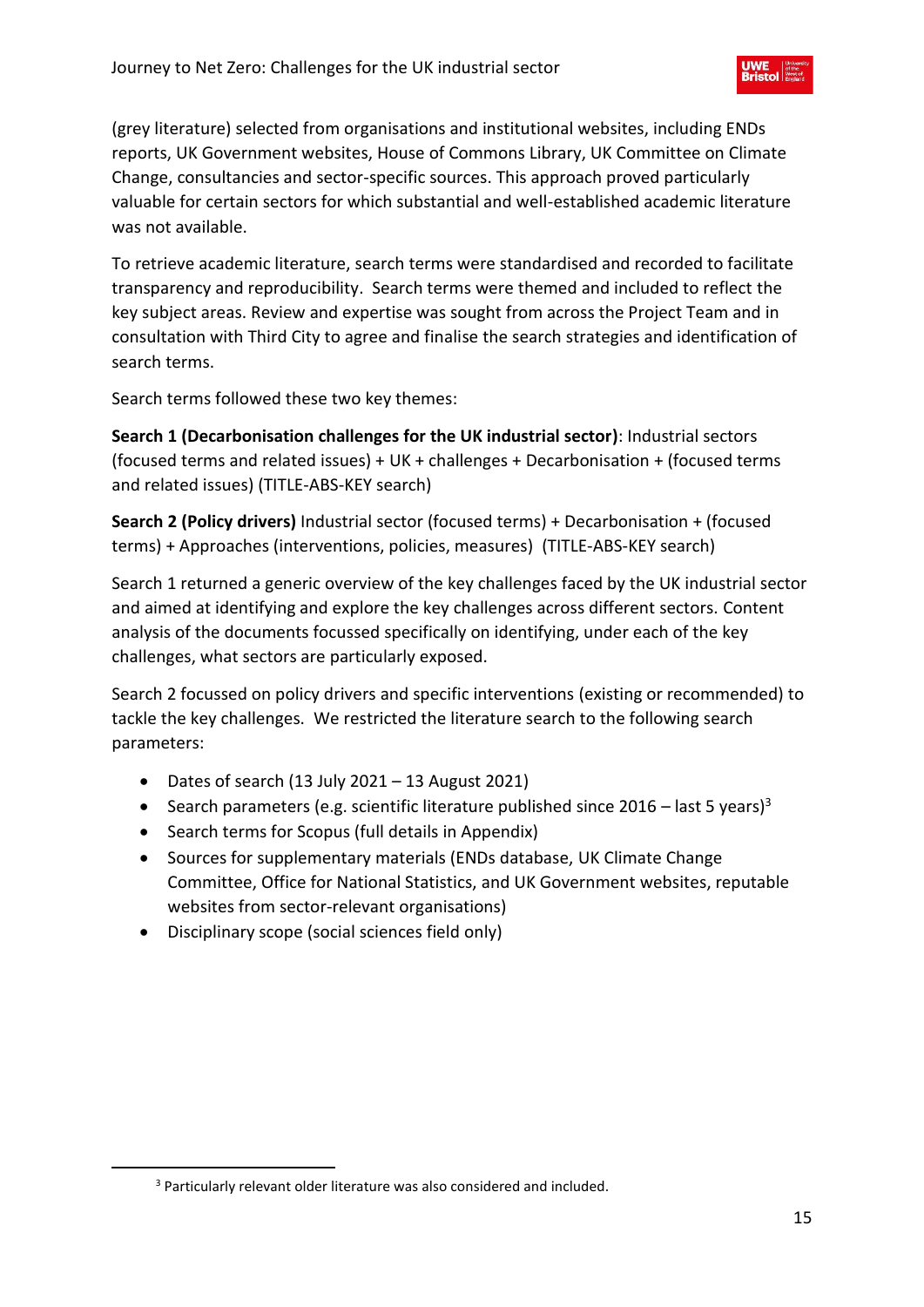The academic literature was selected and scored according to the framework presented in [Table 4.](#page-15-0)

<span id="page-15-0"></span>

| Literature type                    | <b>Quality Assurance Statement</b>                                        | Weighting |
|------------------------------------|---------------------------------------------------------------------------|-----------|
| Academic                           | Challenges/drivers without quality statement                              |           |
| literature/<br>Grey<br>literature/ | Elements of challenges/drivers with an explicit quality<br>statement      |           |
| published<br>reports               | Primary focus on challenges/drivers with an explicit quality<br>statement | 3         |

|  | <b>Table 4: Evidence Quality Assurance Model</b> |  |
|--|--------------------------------------------------|--|
|  |                                                  |  |

The initial search, which included the comprehensive list of industrial sectors and with the application of the parameters, returned a total of 297 academic papers. Further analysis based and integration of grey literature documents and reports retrieved from reputable organisations, (including UK Government; UK Climate Change Committee, etc.) resulted in a total of 184 references which constitute the evidence basis for this report.

The key trends, challenges and policy drivers identified through the search represent the core elements of our model to assess and compare decarbonisation challenges faced by individual sectors, which will be detailed in the Sectoral analysis section.

To facilitate a comparative overview of the findings we use a qualitative framework to assess the impacts of each sector on UK decarbonisation goals [\(Table 5\)](#page-15-1). The operationalisation of the framework considers current trends and key challenges and it is based on a thematic assessment of the reviewed literature. As such, it reflects the authors' professional judgement and this subjectivity is a limitation of this matrix (this will be discussed more in detail in the *Limitations of this report* section).

<span id="page-15-1"></span>

| <b>Maximum</b> | Likely to have a very high negative impact on decarbonisation goals |
|----------------|---------------------------------------------------------------------|
| 5              |                                                                     |
| High           | Likely to have a high negative impact decarbonisation goal          |
| $\overline{4}$ |                                                                     |
| <b>Medium</b>  | Likely have a moderate impact on decarbonisation goal               |
| 3              |                                                                     |
| Low            | Likely to have a low negative impact on decarbonisation goal        |
| 2              |                                                                     |
| Minimum        | Likely to have a very low negative impact on decarbonisation goal   |
|                |                                                                     |

**Table 5: Risk assessment matrix**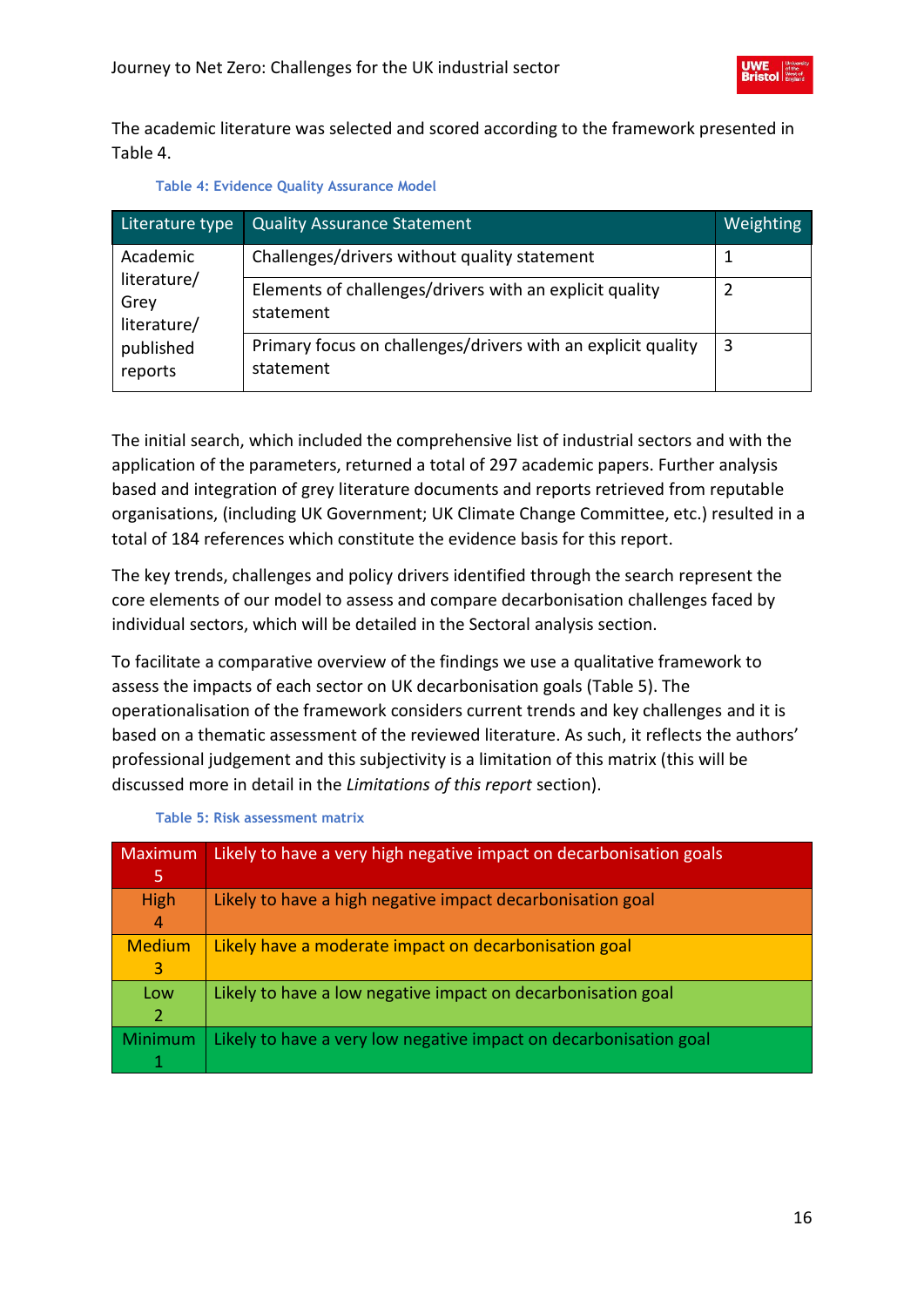

# <span id="page-16-0"></span>Results

# <span id="page-16-1"></span>1.5. Key cross-sectoral challenges identified

Key cross-sectoral challenges emerged from our reading of the academic and grey literature, which although manifesting differently across sectors and producing different impacts, represent common barriers in becoming a low carbon industry sectors. We used a thematic analysis of the literature to identify the key cross-sectoral challenges and targeted the search strategy to identify the key challenge in each sector. The identification of the key challenge(s) was based on criteria such as degree of path dependence and opportunities. Table 6 presents an overview of the challenges considered in this report.

**Table 6: Overview of the key challenges explored in this report**

<span id="page-16-3"></span>

| Reducing financing and operational cost of low-carbon investments                       |
|-----------------------------------------------------------------------------------------|
| Key barriers to investing in Net Zero solutions and infrastructure highlighted by       |
| research to date are cost and lack of support from stakeholders, which can reinforce    |
| lock-ins and path dependencies <sup>1</sup> . Policy drivers include market-development |
| measures to target technological innovation, financial incentives and carbon tax.       |
| Unlocking innovation practice in business models and enabling behaviour change          |
| Lack of knowledge about low carbon alternatives, lack of benchmark quality insights     |
| and data, lack of information about low carbon alternatives are key barriers.           |
| Innovation is therefore key for decarbonisation $2,3$ .                                 |
| Adopting a whole supply chain perspective                                               |
| Vertical integration and strong buyer-supplier ties can pose a significant barrier for  |
| the introduction of low carbon products and practices. The challenge refers to the      |
| consideration of embodied emissions that occur across the supply or value chain and     |
| that can be hidden at the sale point <sup>4</sup> .                                     |
| Identifying a just transition decarbonisation pathway                                   |
| The effects of decarbonisation can potentially result in real damage to regions and     |
| communities (e.g., loss of jobs, low-paid jobs) and could exacerbate UK regional        |
| imbalances. However, this could also represent an opportunity to strengthen the UK      |
| economic output if Just Transition considerations that enable workers to move from      |
| high carbon to low carbon employers are mainstreamed across UK decarbonisation          |
| policies and strategies <sup>5</sup> .                                                  |

# <span id="page-16-2"></span>1.6. Sectoral analysis and insight

The following sections provide an overview of the challenges faced by key UK industrial sectors in their decarbonisation journey, with a focus on core elements (the current issues, risks and opportunities, policy drivers and recommendations). The key sectors that we analysed include:

[Agriculture, forestry and fishing](#page-18-1)

[Mining and quarrying](#page-21-0)

[Manufacturing](#page-23-1)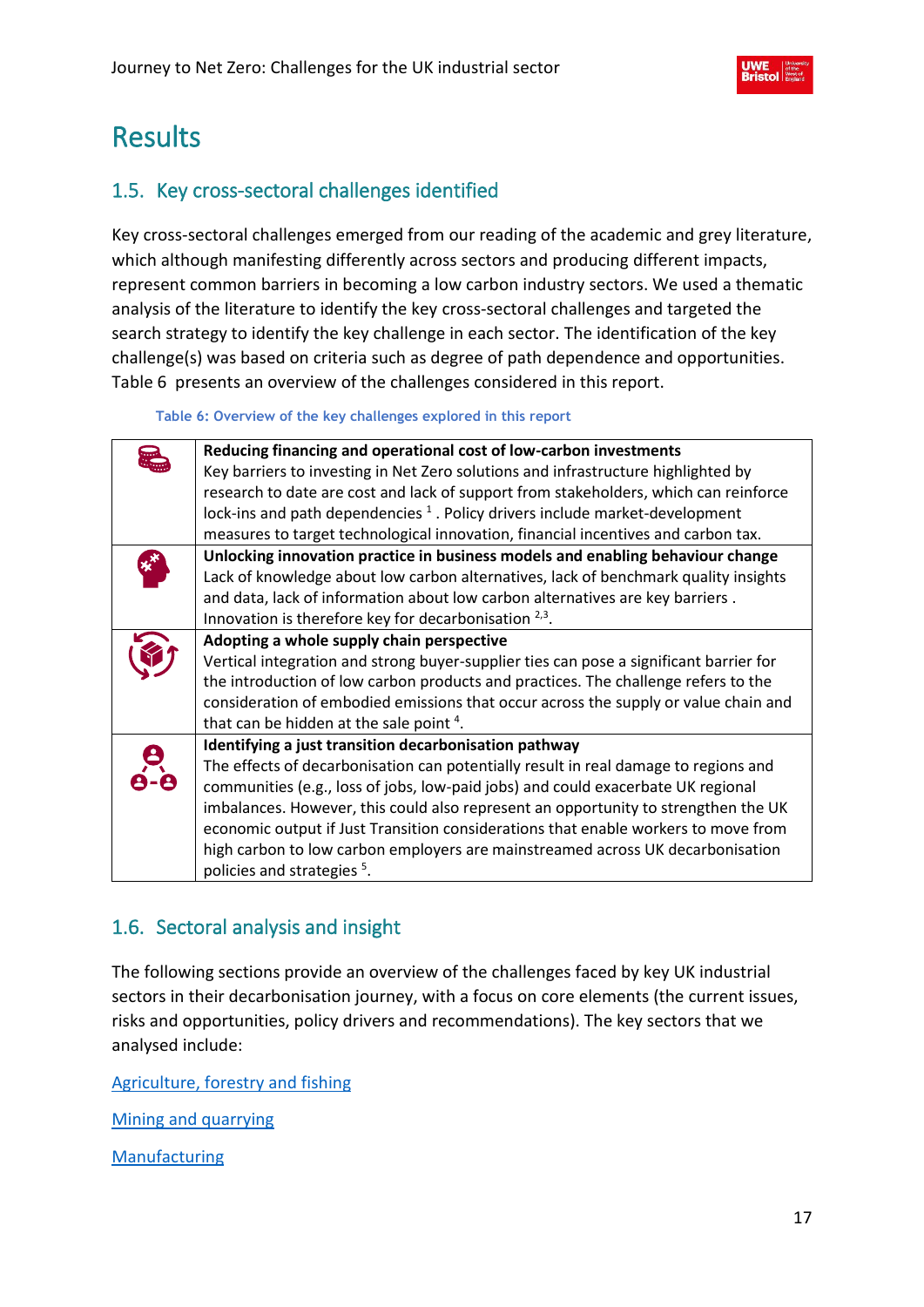

[Electricity and Gas](#page-26-0)

[Water management and waste management](#page-28-0)

**[Construction](#page-30-0)** 

[Wholesale and retail](#page-32-0)

**[Transport](#page-34-0)** 

[Accommodation and Food service activities](#page-36-1)

[Information and Communication \(ICT\)](#page-38-1)

[Financial and insurance activities](#page-40-0)

[Real estate activities](#page-42-0)

[Professional, scientific, and technical activities/administrative and support service activities](#page-44-0)

[Public administration and defence](#page-46-0)

**[Education](#page-48-0)** 

[Human health and social work activities](#page-50-0)

[Arts entertainment and recreation](#page-52-0)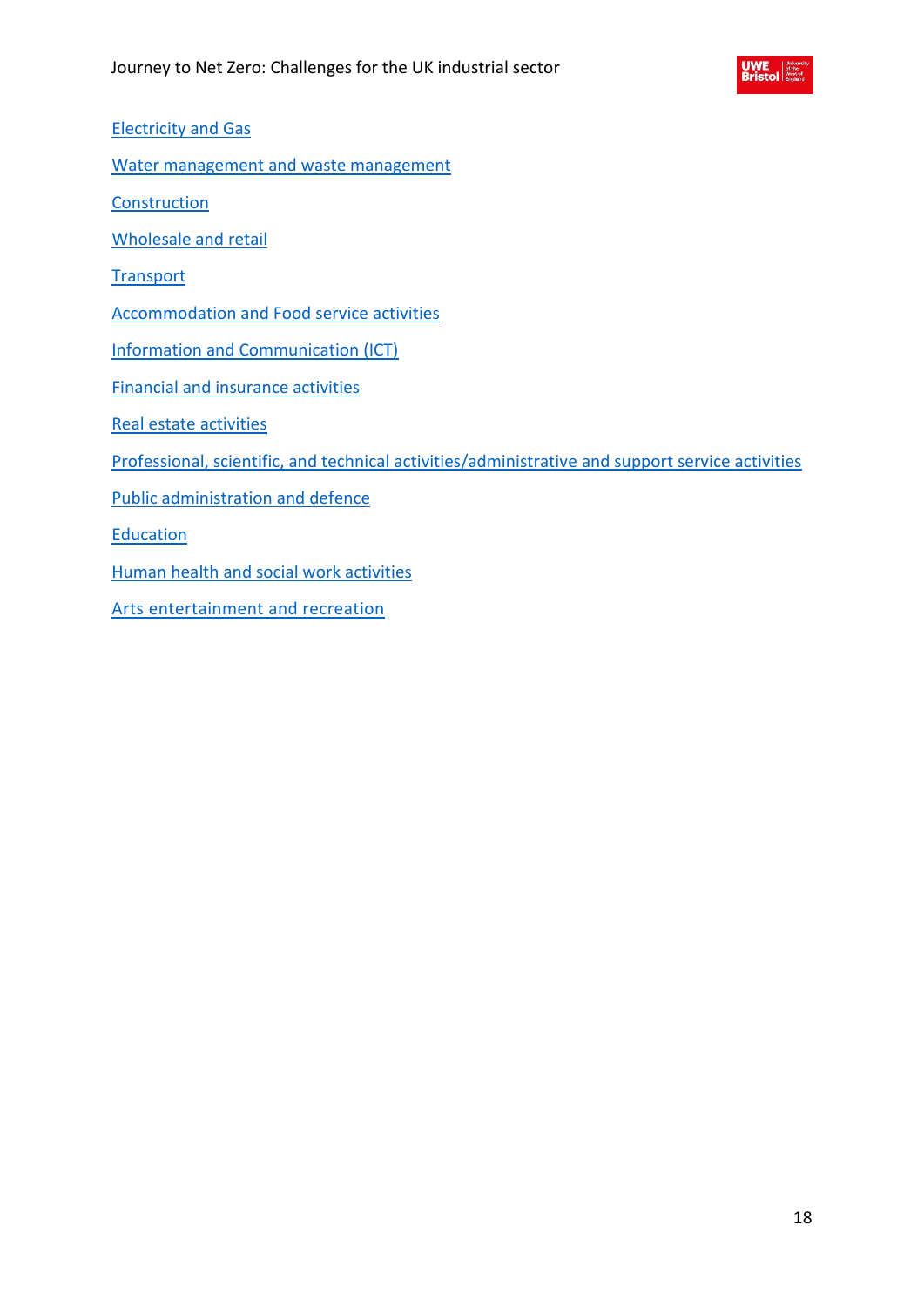

# <span id="page-18-0"></span>AGRICULTURE FORESTRY AND FISHING

<span id="page-18-1"></span>*Emissions trend: broadly stable with a slight increase between 1990 and 2018* <sup>20</sup>

# **Current Issues**

Agriculture accounts for roughly 10% of total GHG emissions in the UK and it is the largest contributor to methane shares (around 45%)  $21$ . The biggest source of these emissions are livestock and manure (56%), the use of synthetic fertilizers (31%), fuel and machinery (12%). Agriculture is identified as having a key role in achieving national decarbonisation targets. The National Farming Union (NFU) has set the goal of reaching Net Zero in England and Wales by 2040, ahead of the national target, thus signalling a strong overall ambition<sup>22</sup>. The sector has so far struggled to meet the Government's targets relating to planting trees and restoration, which are important drivers for increasing carbon sink <sup>23</sup>. The fishing sector is highly exposed to the risks from climate change, which will have severe impacts on the marine environment <sup>24</sup>. The UK marine fishing industry provided an added £1.53 billion to the UK economy. Its distribution is mainly concentrated in a few large ports (although small fisheries represent an important value for local livelihoods and culture). The Committee on climate change estimated that agroforestry could substantially contribute to carbon emissions savings by 2050<sup>25</sup>.

# **Risks & opportunities**

- A key policy challenge is represented by the diffuse nature of pollution and emissions coming from agriculture which will require a strong focus on behaviour change and innovation practices implemented by individual farmers  $^{26,27}$ . Farmers' attitude and knowledge of low-carbon alternative practices and of more efficient use of pesticides and fertilisers whilst maintaining production levels and profitability is crucial to achieving Net Zero and for other environmental challenges such as air pollution, water pollution, biodiversity loss <sup>21,28</sup>. This will also reduce risks of increase carbon emissions across the supply chain.
- In 2020 DEFRA reported that 30% of farmers do not consider GHG reductions when making decisions, thus highlighting the significance of this challenge <sup>28</sup>. This indicates a risk that some farmers could fall behind on the decarbonisation journey.
- Achieving Net Zero by 2040 is highly dependent on a reduction in consumption of high emission food, strengthening the behavioural change dimension of a low carbon transition in this sector. Consumers are moving towards less carbon-intensive diets. If maintained, this trend should encourage a shift in production, but this has so far received limited policy support $28$ . A shift in production would bring about a reduction in direct GHG emissions and also increase carbon storage capacity.
- Food waste reduction represents a significant economic potential and efforts should be maximised in this area<sup>29</sup>.
- Cost saving and emission savings could be achieved by implementing alternative farming methods, including rooftop farming and vertical farming.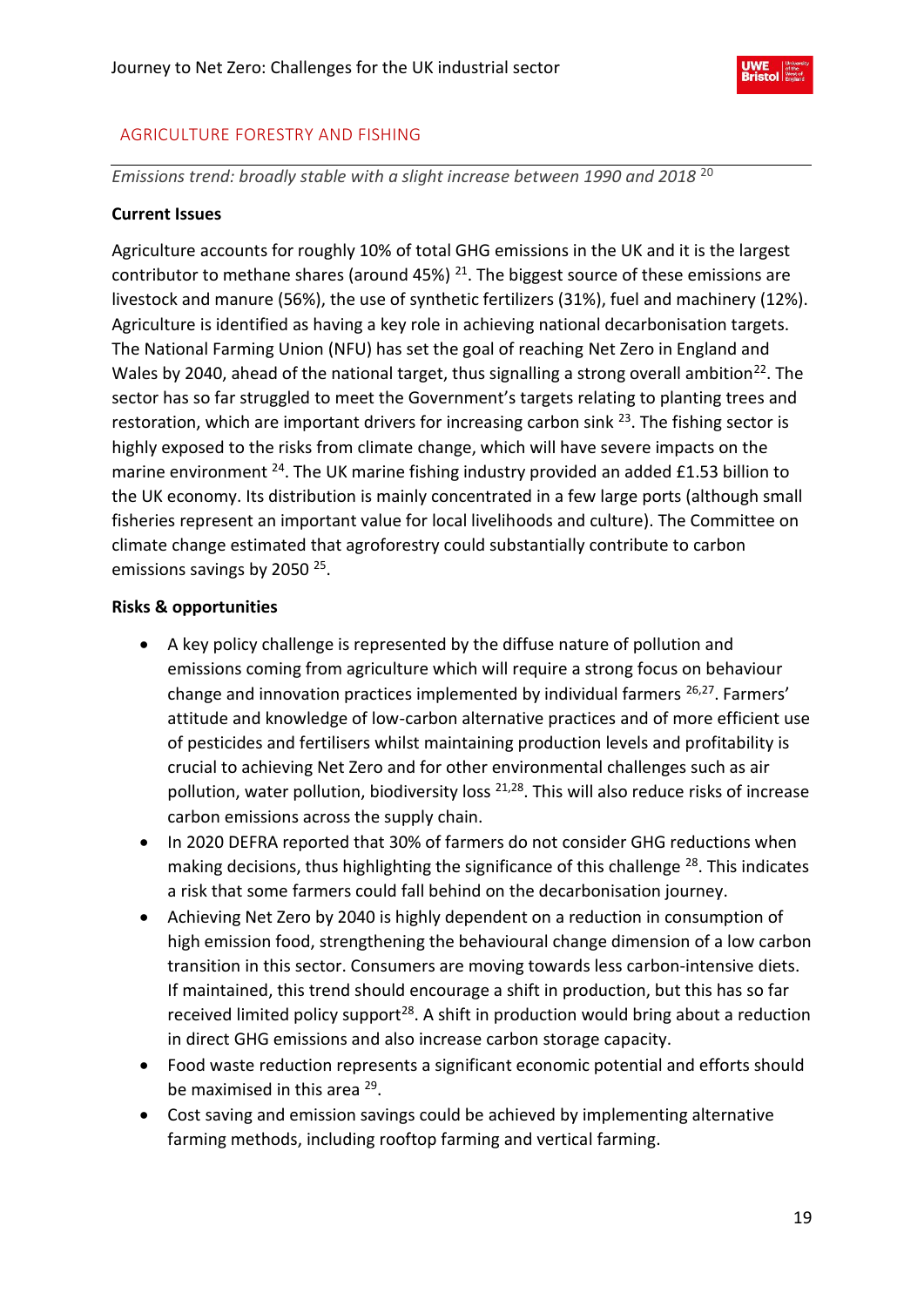- Major changes have occurred in the sector due to the UK departure from the European Union and the new 2020 Agriculture Act<sup>30</sup>. However, uncertainty remains as to how the new legislative framework will support farmers in pursuing Net Zero.
- Decarbonisation in the fishing sector is highly dependent on the decarbonisation of the shipping industry. Hybrid or electric vessels or alternative fuels could contribute to the low carbon transition <sup>31</sup>. Another challenge is represented by the need to have equipment for refrigeration. Technical improvements to introduce alternative refrigeration systems have been explored in the literature and could deliver significant carbon reductions<sup>32</sup>.
- Forestry plays a key role in climate mitigation and various forest-sector mitigation activities can enhance carbon stocks (sinks) and reduce emissions (sources)<sup>33</sup>.
- Agroforestry in the UK remains lower compared to other temperate countries  $34,35$ .

# **Key challenge**



- The Climate Change Committee has identified three core measures that focus on improving efficiency in fertilise and resource use, and in planting more trees. Diversification and the adoption of agroecological approaches have shown mitigation potential.
- The Agricultural sector is highly exposed to the impacts of climate change from a climate change adaptation perspective  $36,37$ . Action-based communication strategies could focus on cost-saving benefits and other co-benefits from investing in lowcarbon measures and from directly contributing to mitigation targets <sup>38,39</sup>.
- The UK Government should ensure stronger coordination and integration between Government, industry representatives (e.g. National Farming Union), the Environment Agency and other key delivery organisations, including Natural England. This would enable knowledge exchange, awareness raising and trust building <sup>40</sup>. Pilot schemes and demonstration projects conducted in individual farms have shown potential to drive behaviour change and are likely to increase acceptability of mandatory systems to cut emissions. This will also minimise the risk of putting more conservative farmers at a disadvantage and will strengthen the Just Transition pathway.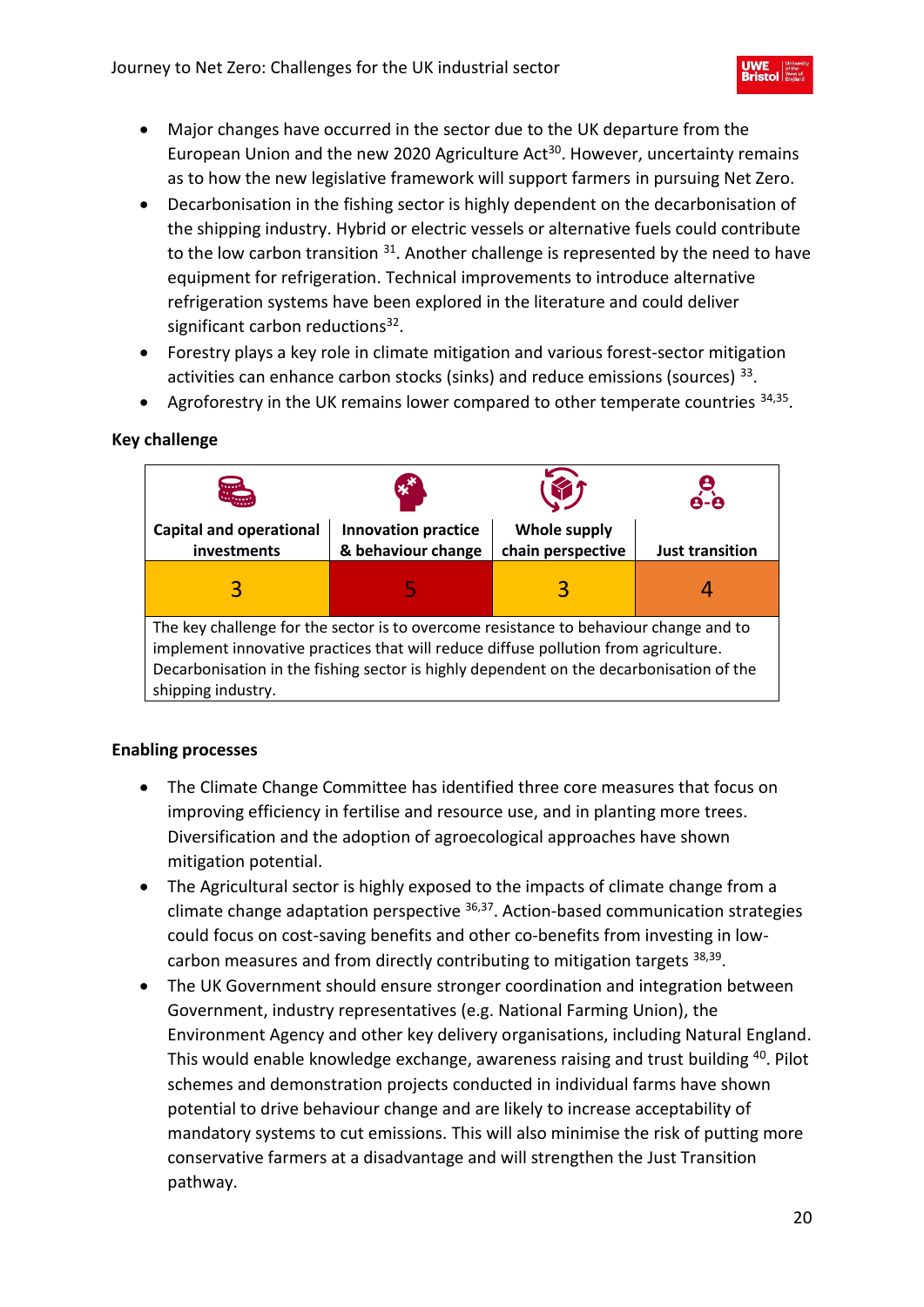- Adoption of sustainability indicators as a measure of success alongside productivity and crop yields could encourage longer-term and more strategic thinking and better integration with landscape management and territorial planning initiatives
- Improved land and forest management and innovative practice such as precision agriculture and agroforestry can mitigate carbon emissions in the sector<sup>33,41</sup>.
- Nature-based solutions and Green Infrastructure could provide benefits in terms of Nitrogen Removal and Recovery, thus reducing greenhouse gases emissions from the sector <sup>42,43</sup>.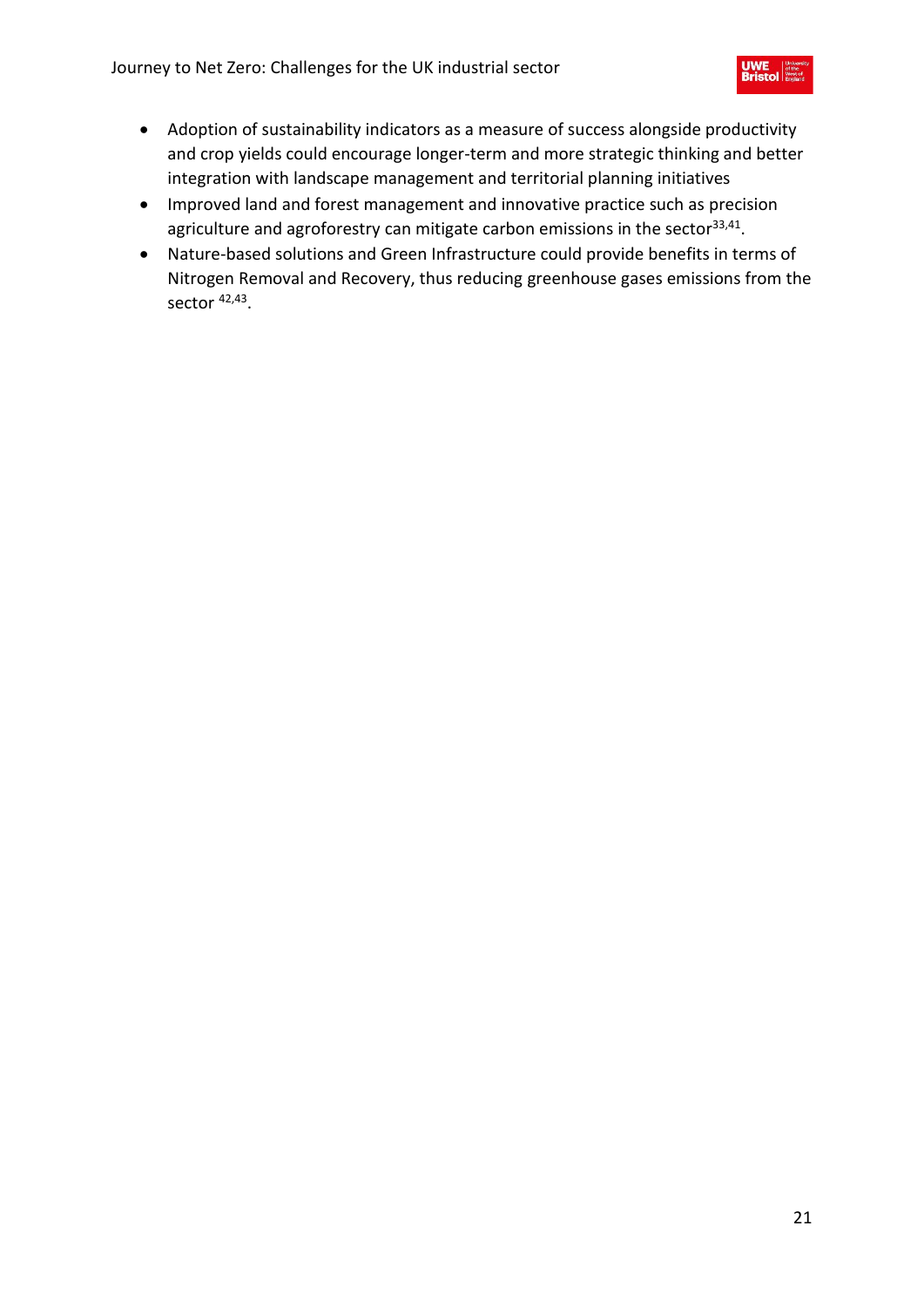

# <span id="page-21-0"></span>MINING AND QUARRYING

*Trend: Decreased from 1990 levels, but broadly steady since 2016* 44

# **Current Issues**

The mining and quarrying industry in the UK provides energy minerals, construction minerals (the largest non-energy minerals market), industrial minerals and metal minerals. Energy use is the biggest source of emissions within the industry<sup>45</sup>. Transportation, the process of crushing and grinding minerals (comminution) and heat and ventilation represent the most energy demanding phases. The mining industry is pivotal to decarbonisation pathways in other sectors that are heavily reliant on raw material (e.g. transport, construction) <sup>46</sup>. In the short term, recycling and circular economy will not meet the current demand and new mined-resources will be needed. While our focus is on the UK mining industries, the sector poses significant global policy and governance challenges as it contributes to the global supply chain and has significant implications on international trade and has potentially important Just Transition implications.

# **Risks and Opportunities**

- The sector will have a key role in determining the overall success of the UK decarbonisation pathway. The Climate Change Committee stated that opening new deep coking coal mines will increase emissions and will have a significant impact on the UK Carbon budget <sup>47</sup>. This risk could be minimised only if emissions from coking coal used in steelmaking beyond 2035 is captured and stored. Technological alternatives such as the use of hydrogen should be considered.
- Demand is set to increase for certain metals, including key raw material that underpin low carbon technologies (graphite, cobalt, lithium, etc); an increase in mining activities could represent a risk in terms of carbon emissions within the sector, if energy transition is not pursued by the industry.
- Decarbonising the mining industry will be in the short term more expensive than business as usual. The consultancy Wood Mackenzie estimated that mining companies would need a \$1.7 trillion investment (globally) for decarbonisation  $48$ .
- Currently, capital investment to enable supply in line with decarbonisation pathways represents a significant barrier and the most significant risk to decarbonisation of this sector.
- Changes in primary materials to foster more sustainable production in other sectors that rely on mining and quarrying could pose a risk of job losses in mining activities that supply high carbon activities.
- Technological improvements during comminution could deliver significant emission reductions.
- Switching to renewable sources for electricity supply and optimising transportation would deliver significant emission reductions, including through generating less heat and reducing need for ventilation. Replacing diesel-powered equipment with electric machineries (if they are based on low carbon energy sources) would also deliver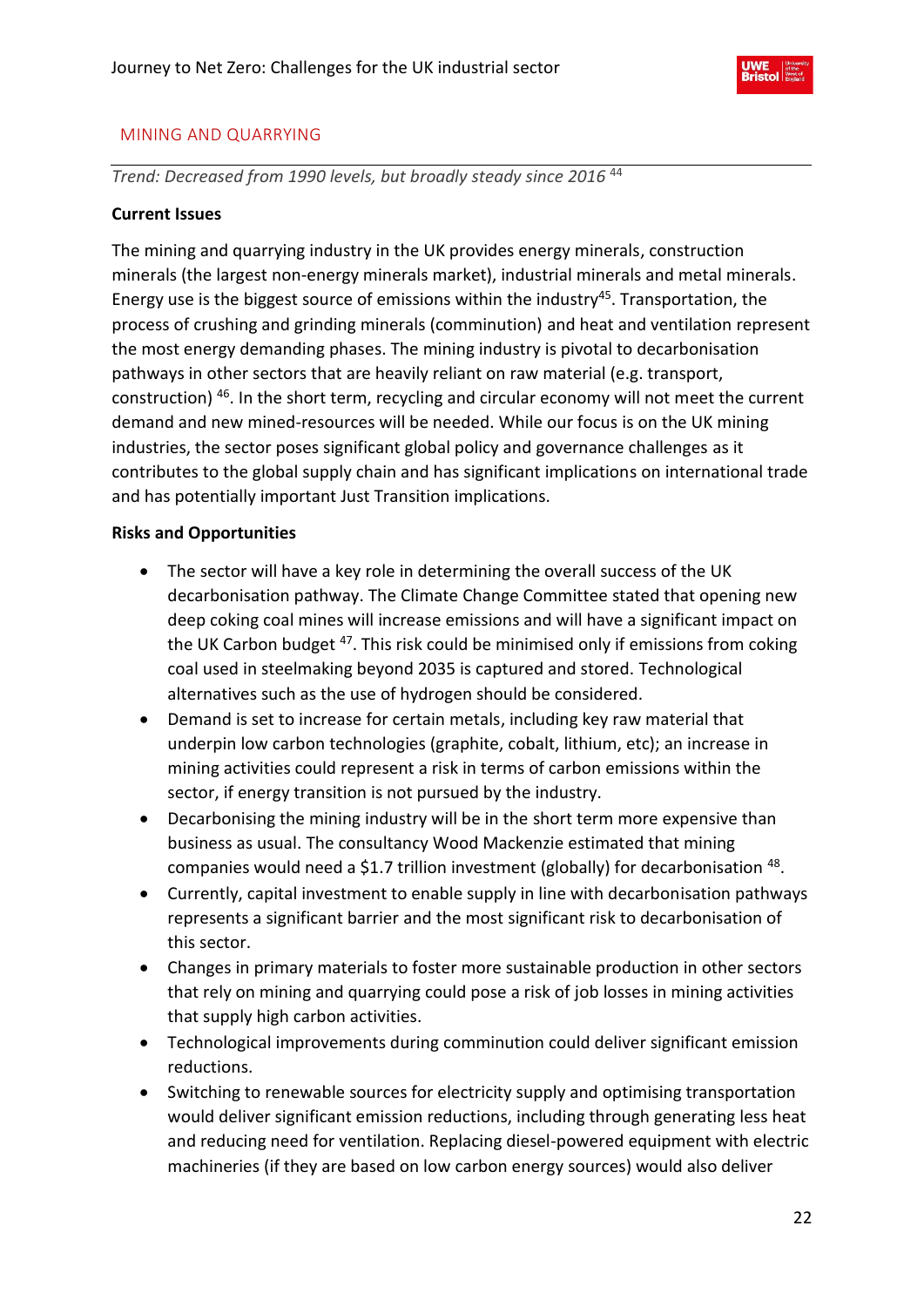other environmental benefits<sup>49</sup>. These measures are achievable but require a change in practice and behaviours to be successfully implemented, thus posing a moderate risk to a successful decarbonisation.

- Reducing emissions from burning and refining processes could be achieved using biomass instead of fossil energy.
- Circular economy processes are more challenging to implement within the mining industries and present limitations due to issue with suitability of recycled materials. There is scope for a fuller understanding of the application of the circular economy concept within the mining industry <sup>50,51</sup>.

# **Key challenge**



- Currently, there is a lack of international governance and policies despite the key role of the mining industries to deliver a low carbon economy. Global coordination and governance, and agreements on global targets for the mining industries are needed to push the mining industry towards more efficient carbon emission performances<sup>50</sup>. This would encourage technological innovation aiming at improving extraction processes.
- A push of the environmental and social responsibility agenda would help overcoming resistance to capital investment. These voluntary mechanisms could make more extensive use of information and data gathering tools, such as energy audits and Certified Trading Chains programmes as a way to improve responsibility in mining <sup>52</sup>. Corporate accountability could also reduce community opposition and enable just transition as demand for metals like silver, copper, cobalt increase.
- Research and development should focus on applications of circular economy principles within the industry. New benchmark and standards for recyclability would represent and important development.
- There is potential for improving tracking of mineral use and raise customers' awareness of mineral use, which could increase domestic consumption and support circular economy in the sector.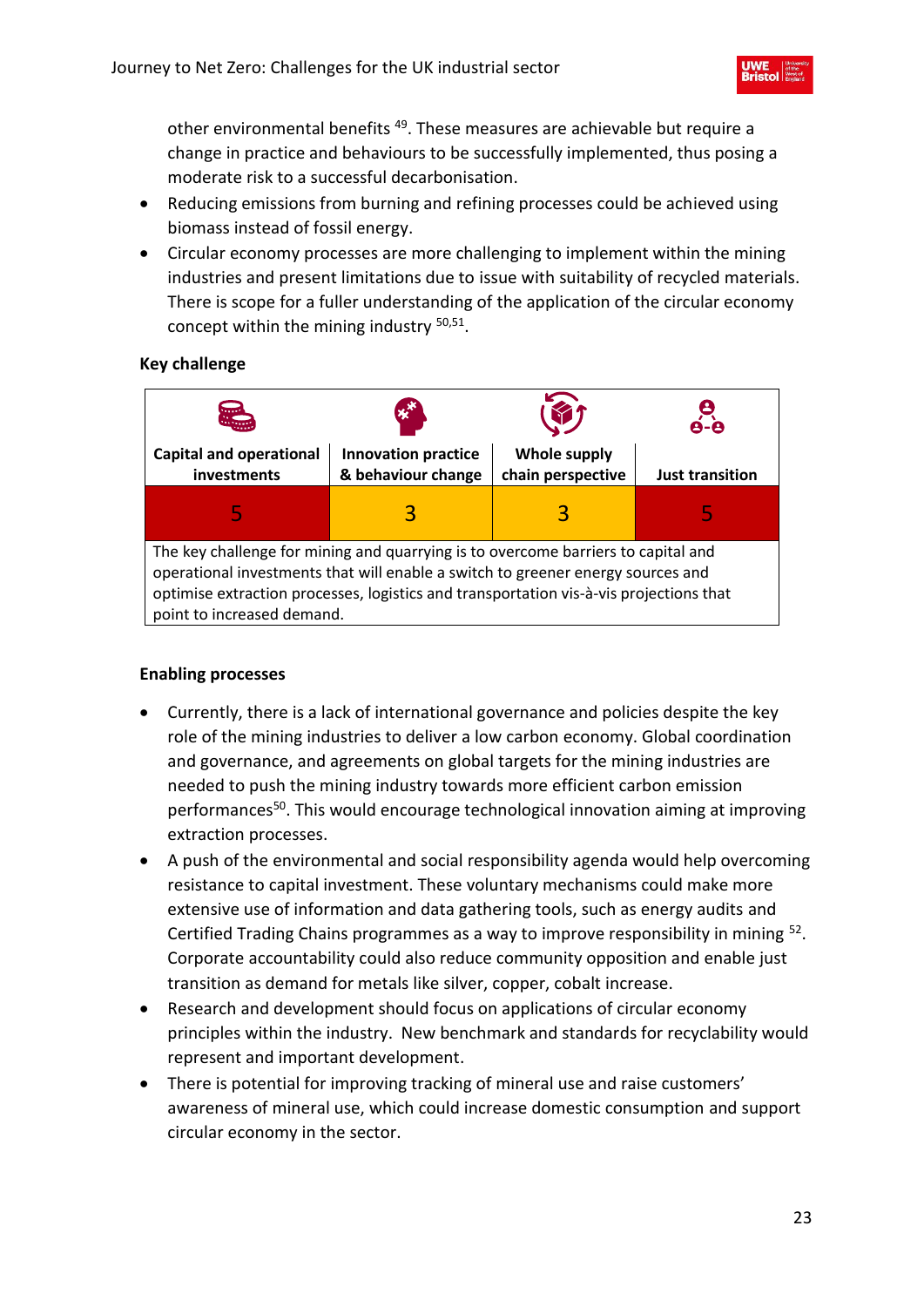

# <span id="page-23-0"></span>MANUFACTURING

<span id="page-23-1"></span>*Emissions Trend: Decreased from 1990 levels. Broadly stable since 2010* 53

# **Current Issues**

The Manufacturing sector is the third largest sector in the UK economy, after business services and retail, in terms of GDP. The manufacturing sector overall represents 20% of industrial emissions (ONS, 2020) but there are within-sector variations. Two-third of these emissions are estimated to come from energy intensive industries, including steel, glass, and cement. According to an estimate by McKinsey & Co., cement generates more emissions per revenue dollar, followed by Iron and Steel, Oil and Gas, Mining, Chemicals <sup>54</sup>. Interdependence within the sector is high, with outputs from one manufacturing industries being inputs for other industries (e.g. steel and automotive industry)<sup>55</sup>. An area of growing research focus has been food manufacturing as part of the food system because of its very high production volumes and distribution channels; this includes all activities during the processing, preservation and manufacture of food and it is carried by a very diverse set of enterprises, from small companies to multinational corporations. In the UK, 96% of manufacturing enterprises in this sector are SMEs and the food and drink industry represents the largest manufacturing sector <sup>56</sup>. It is considered a moderately energy intensive industry <sup>41</sup>.

# **Risks and Opportunities**

*Risks and opportunities for the manufacturing sector overall*

- A recent white paper by the consultancy Vendigital found that strong senior-level commitment hasn't always been translated into action, thus stressing the importance of encouraging innovation practice and behaviour change <sup>57</sup>.
- Long investment cycles mean that manufacturers face major challenges and significant investment requirements which impact the whole supply chain. It is important that replacement assets are low carbon ready.
- Manufacturers face challenges associated with competition from carbon-intensive products from abroad. Information about embedded carbon emissions are therefore key to inform consumer choices in support of low-carbon products. This would also require a better understanding of emissions related to individual products as well as processes which will enable innovation and behaviour change.
- Carbon Capture and Storage (CCS) can play crucial role in driving down the final emissions in some parts of the manufacturing sector <sup>58</sup>.

# *Risks and opportunities for the Steel and Cement manufacturing industries*

• Significant challenge remains in energy-intensive productions, particularly steel, cement and chemical products due to very high heat demand and processes. Cement and steel will remain key materials for productions in the building industry, thus adding also increased demand to the decarbonisation challenge. A study by Millward-Hopkins et al.<sup>59</sup> highlighted significant challenges of highly interconnected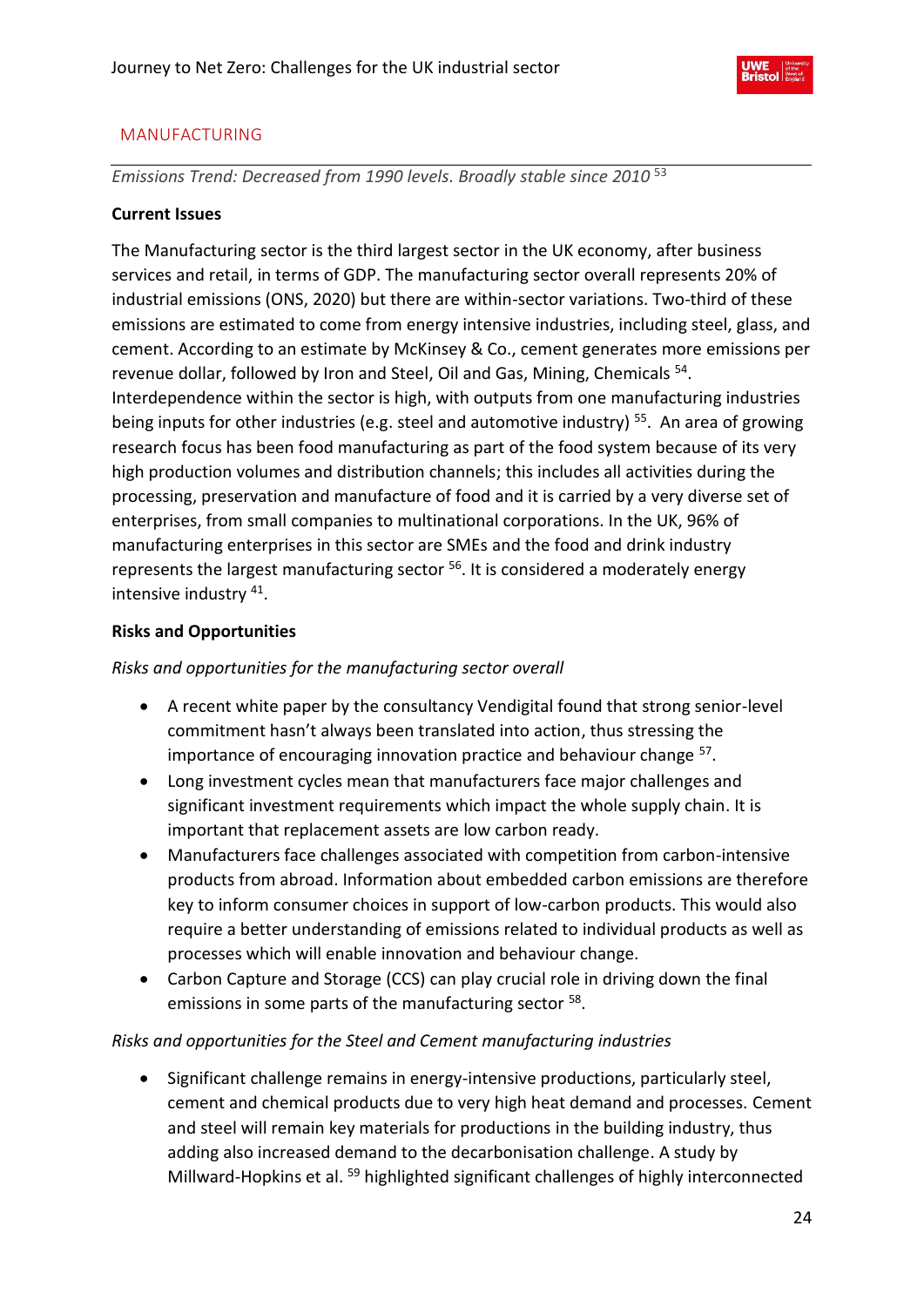sectors and specifically for the cement industries (especially considering that reductions in UK coal-based electricity and primary steel production are reducing the availability of cement replacements). This suggests that not adopting a whole supply chain perspective will seriously undermine a low carbon transition.

- A study by Serrenho et al. found that UK climate policies have a limited effect on reducing global emissions from steel productions <sup>60</sup>
- Decarbonisation pathways for the cement industries require large-scale technological investments. However, operational advances could also present some opportunities for sustainable constructions.
- $\bullet$  CCS plants could be attached to cement kilns to capture the carbon  $^{61}$ .

# *Risks and opportunities for other manufacturing industries*

- Significant emission reductions could be achieved through preventing food waste in food manufacturing (particularly during the manufacturer/retailer interface<sup>62</sup> and through optimising processes <sup>63</sup>.
- The automotive manufacturing is energy demanding and relies on significant quantities of raw materials and water. Energy efficiency in the plants is a key area for the current automotive industry. The 2018 Automotive Sector Deal between the UK Government and the automotive manufacturers has identified key strategies, including the realisation of ultra-low or zero emission vehicles. Circular economy mechanisms will support the sector in reducing energy consumption and waste management <sup>64</sup>.

# **Key Challenge**



# **Enabling process**

• There is significant scope for developing tools to calculate Scope 1, 2 and 3 emissions at company-level to enable integration of carbon consideration into decision-making (particularly with regard to sourcing) and the setting up of company-level and product-level carbon emission targets.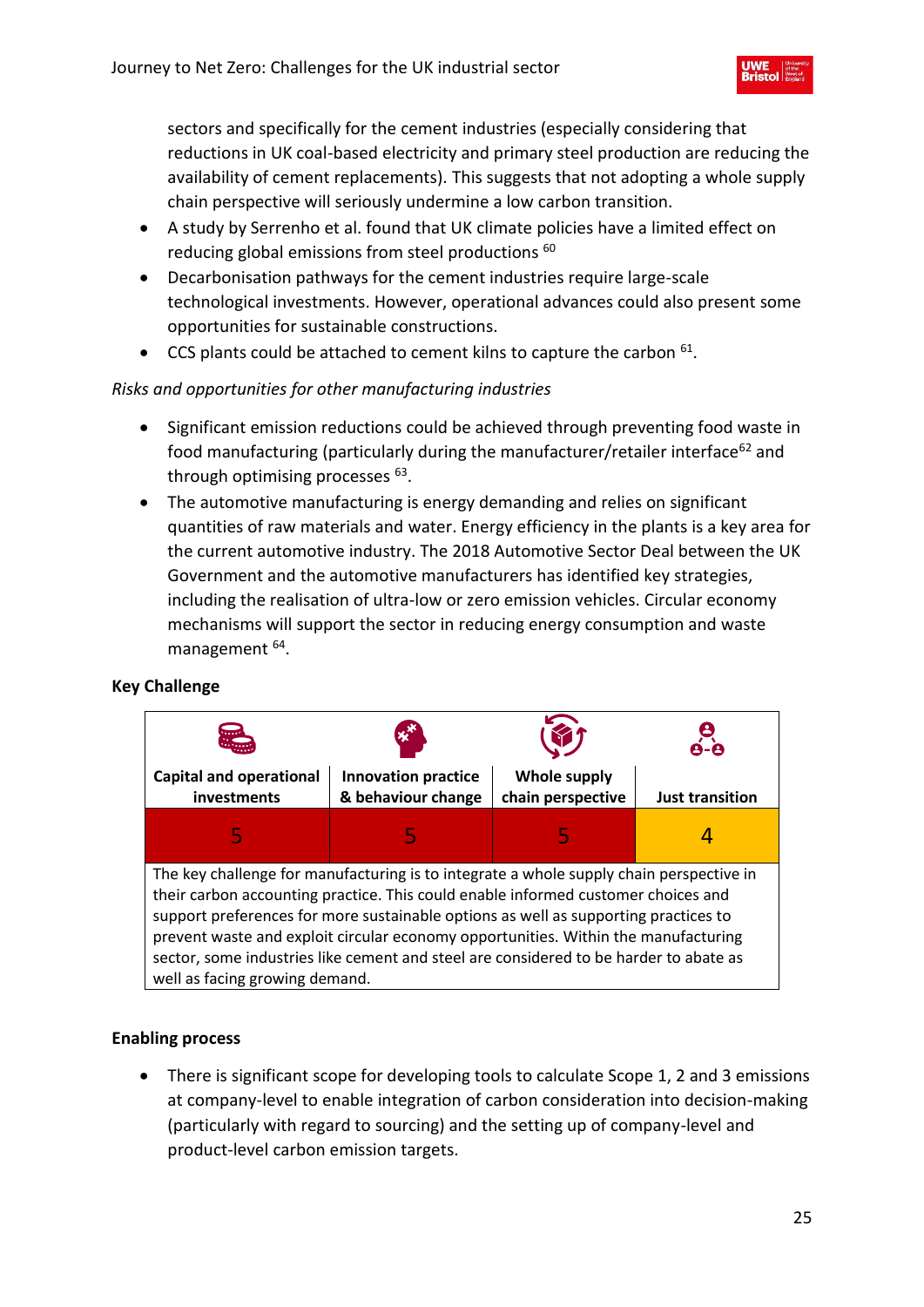- Electrifying cement production is early stages but could be key to achieve carbon neutral cement production, according to the IEA.
- Increasing UK domestic use of scrap will reduce dependence on steel imports and new steel productions <sup>60</sup>.
- Based on Milward-Hopkins et al's <sup>59</sup>scenarios, reducing GHGs from concrete production can be achieved through reducing consumption through efficiency in production, maintenance, design, and end-of-life management.
- Disruptive policies can accelerate change. For example, the ban on the sale of new fossil fuel-based vehicles from 2030 has accelerated the production of electric vehicles.
- The food manufacturing sector could achieve substantial carbon reductions through minimising food waste, switching to renewable forces, through sustainable packaging initiatives and through demand management measures <sup>41</sup>.
- The UK All-Party Parliamentary Manufacturing Group highlighted opportunities for green jobs that would help to achieve the UK's net-zero targets. This would need to be supported by long term regulation and standard set by the UK Government.
- Manufacturers must identify and develop within their workforces the skills required in a low carbon economy (local, employer-led, green skills system)<sup>65</sup>.
- Benchmarks and "green" standards/certificates could give companies an advantage with clients that want to invest in sustainable products or buildings.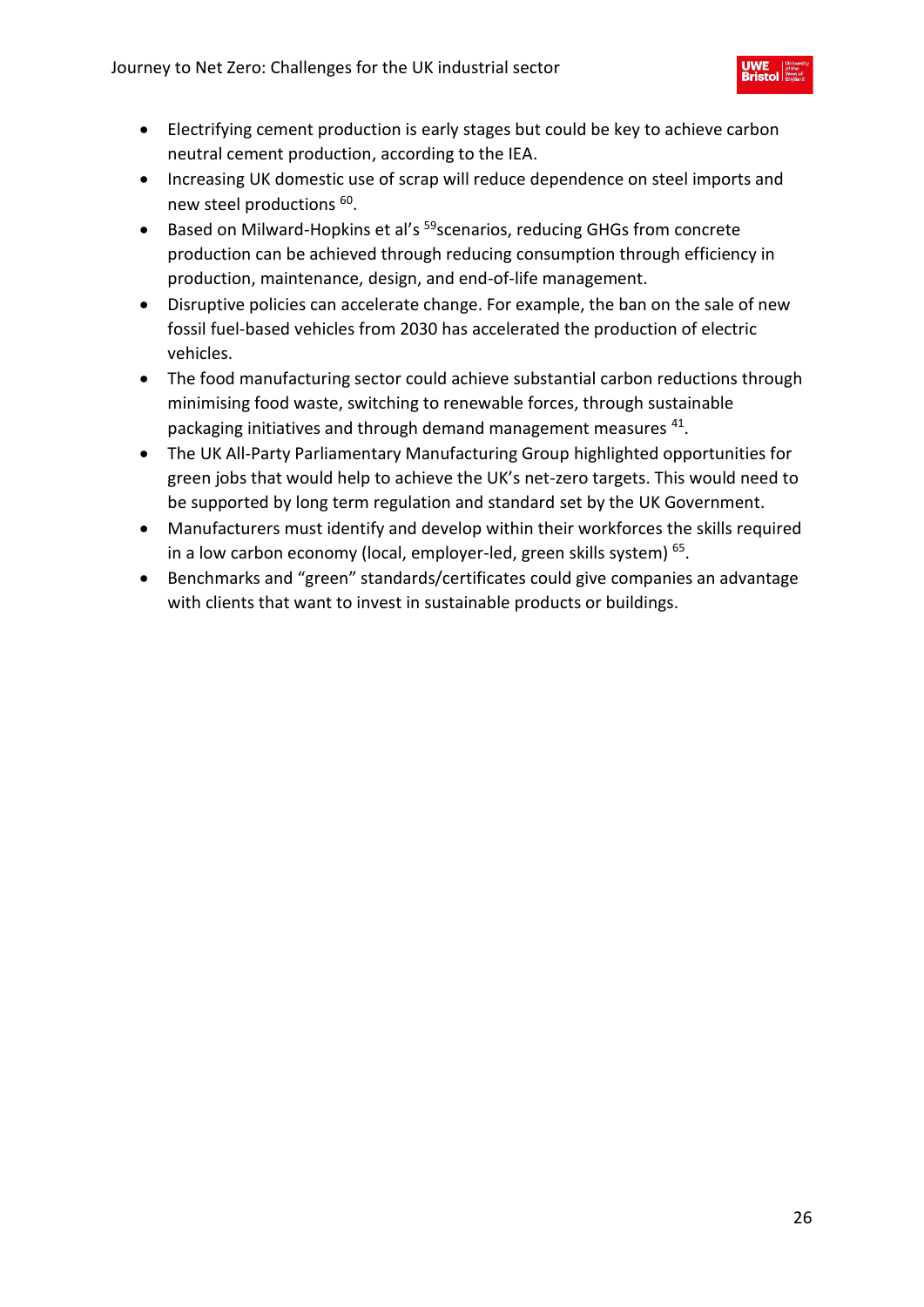

# <span id="page-26-0"></span>ELECTRICITY AND GAS

*Trend: Declining markedly from 1990 levels* <sup>66</sup>

# **Current Issues**

Emissions from electricity generation have fallen markedly since 1990 and in particular in the last decade, reflecting a shift away from coal towards gas and low-carbon generation. The sector accounts for 15% of UK emissions in 2018. The Climate Change Committee estimates that gas contributes to 70% of power emissions and provide 40% of total electricity generation; coal accounts for 23% of emissions while providing only 5% of generation. Renewable energy now account for 22% of electricity generation. Nuclear accounts for around 20% of UK electricity (with zero emissions). In 2018 there was a drop in both residential and industrial electricity consumption, reflecting an increase of renewable energy into the national grid, energy efficiency improvements and structural changes in manufacturing (particularly iron and steel, chemicals, and car manufacturing) and construction.

# **Risks and Opportunities**

- Reducing emissions from this sector requires increasing the role of renewable energy sources, with potential contributions also coming from hydrogen and CCS.
- The electricity sector is characterised by significant historic path dependencies that reinforces the position of incumbent utilities, which poses barriers to decarbonisation goals  $1$ .
- Infrastructural investment in the energy sector have a long life cycle, therefore new investments need to be compatible with a low carbon pathway.
- Renewable energy brings about wider societal benefits as it generates about 6 times more jobs than nuclear in the UK <sup>67</sup>.
- A scenario developed by the Climate Change Committee estimates that capital cost for the power sector in terms of annual investment should rise to around £20 billion 68 .
- The UK has developed an offshore wind supply chain, which is associated with over 7,000 jobs with regional clusters (Humber and East Anglia), according to a recent estimate by the HM Treasury<sup>69</sup>. The report estimates that increased offshore wind capacity could support up to 27,000 jobs that will replace jobs in high-carbon sectors, including in manufacturing and create additional jobs  $70$ .
- The Solar Photovoltaic (PV) technologies have received attention within the literature, which explored localised technical challenges and solutions on integrating large-scale PV systems into the main grid. These challenges include partial unpredictability, non-controllable variability, location dependency  $71$ . Potential solutions that have been suggested include the installation of large-scale energy storages to stabilise the grid and an increase transmission flexibility to balance local and regional deficits and excesses.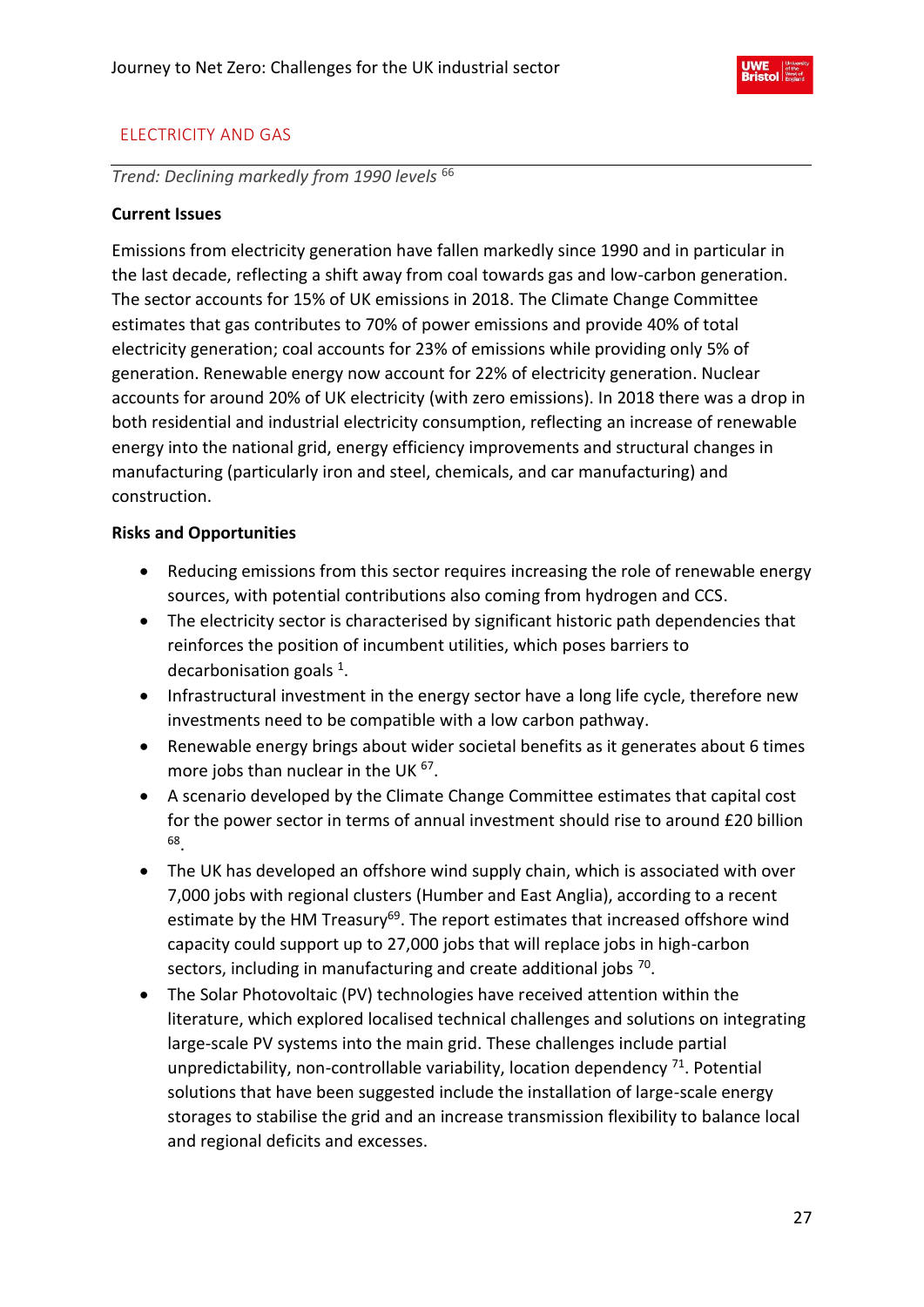

• Some renewable energy technologies such as heat pumps still suffer from high upfront cost and performances.

# **Key challenge**

| لىسا                                                                                                                                                                                                                                                                     |                                                  |                                          | 8-8                    |  |
|--------------------------------------------------------------------------------------------------------------------------------------------------------------------------------------------------------------------------------------------------------------------------|--------------------------------------------------|------------------------------------------|------------------------|--|
| <b>Capital and operational</b><br>investments                                                                                                                                                                                                                            | <b>Innovation practice</b><br>& behaviour change | <b>Whole supply</b><br>chain perspective | <b>Just transition</b> |  |
| 4                                                                                                                                                                                                                                                                        |                                                  |                                          | 3                      |  |
| The key challenge for the electricity and gas sector is to ensure an orderly transition to<br>minimise financial risks, including credit risks and market risks, and uneven distributional<br>impacts if prices for renewables are high or perceived to be unaffordable. |                                                  |                                          |                        |  |

- The UK Government should ensure that regulatory regimes, taxes and subsidies reflect a prioritisation and support of renewable energy technologies over high carbon sources. This could unlock the potential of some renewable energy solutions that are still behind  $72$ .
- Government's commitment to ending the use of coal by 2024 has accelerated the move towards more sustainable energy mixes. However, fossil fuel subsidies still represent a significant issue which should be tackled.
- Subsidies for renewable investments can support market players to overcome historic path-dependency.
- Including co-benefits in macroeconomic modelling and final policy considerations would highlight the near-term benefits of emissions abatement (including reduction of cost of premature deaths from air pollution).
- The UK Government should focus on supporting research on identifying solutions to challenges of applying large-scale solar PV technologies and ensure energy security.
- The renewable energy sector has potential to support the economy and jobs. The UK Government should focus on providing appropriate training and skills and support educational providers to develop programmes to maximise this potential.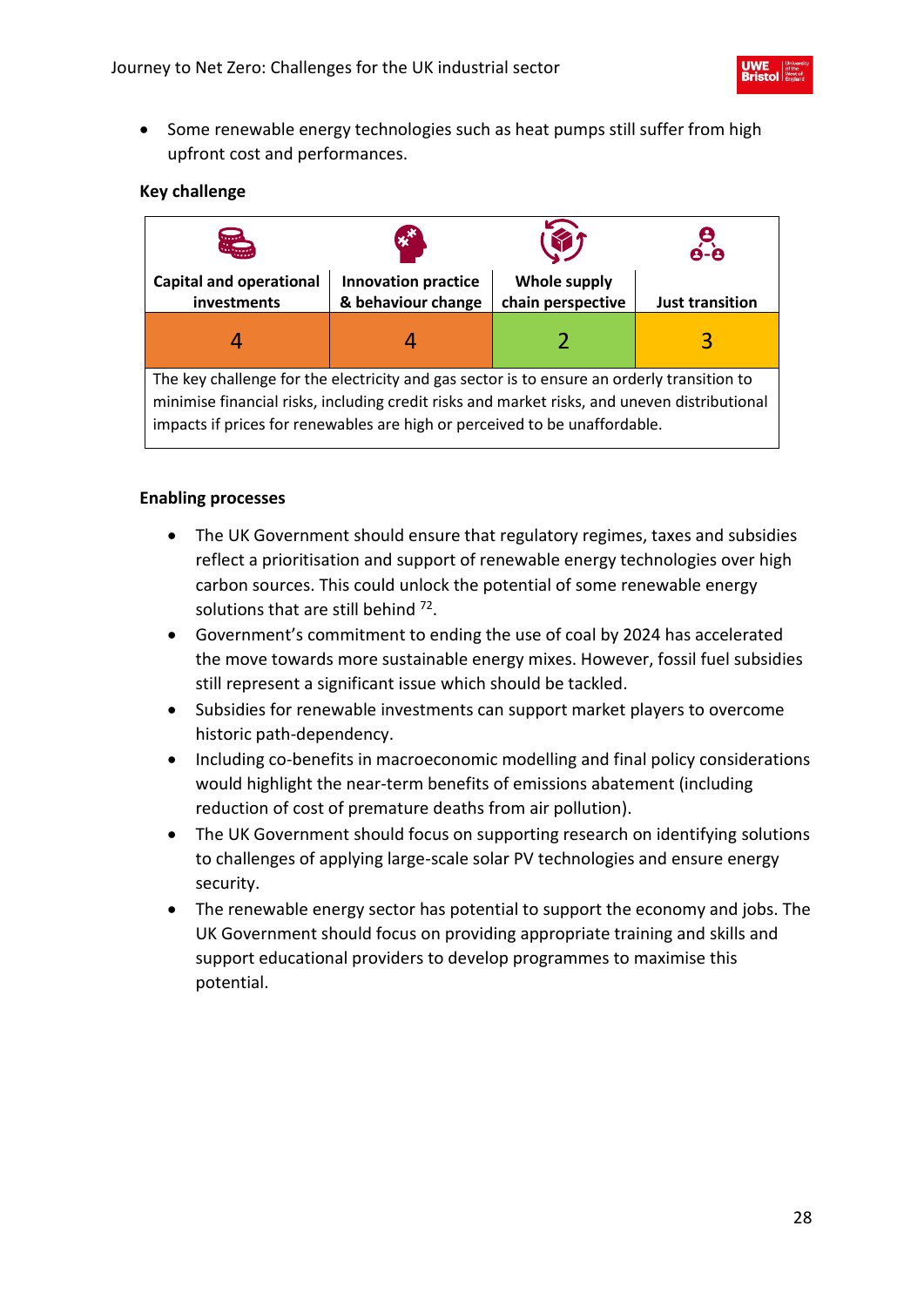

# <span id="page-28-0"></span>WATER MANAGEMENT AND WASTE MANAGEMENT

*Emissions trend: slightly increased from 1990 levels (after declining by 2010, emissions increased between 2014 and 2018)* 73

# **Current Issues**

The water industry contributes 0.8% of UK GHG emissions and 5.5% if emissions resulting from heating water in domestic settings are considered  $74$ . The Environment Agency estimates that 30% of water used in homes is heated <sup>75</sup>. The emissions are largely driven by energy-intensive pumping and treatment activities and more work is needed to integrate carbon emissions embodied in existing and new water and wastewater infrastructure. Greenhouse gas emissions from the waste sector mainly comprise methane released from landfill sites the remainder from wastewater treatment and incineration. Currently, around 45% of household waste and 55% of commercial and industrial waste is recycled in the UK $^{76}$ .

# **Risks and Opportunities**

- Water supply and wastewater management could become more energy intensive if construction outputs are set to increase.
- UK water utilities have started to develop in-house carbon emissions calculation tools, but these tools are limited by the lack of data from manufacturers and suppliers on products and materials' embodied emissions. Water resources management plans now require water utilities to assess their carbon footprint, but this does not typically extend to the whole life cycle.
- Resource development options (which are sometime part of climate adaptation strategies, such as desalination plants) are relatively energy intensive, both operationally and in the construction phase <sup>77</sup>.
- DEFRA estimates that recycling or incineration with energy recovery could result in net reductions of emissions of GHG through energy recovery or material savings from recycling.
- The CCC identified potentially low cost GHG savings from recycling and banning biodegradable waste from landfill<sup>76</sup>.
- The diffuse nature of the waste sector represents an additional challenge and variations between local authorities' waste management and recycling approaches creating additional barriers.
- Reducing waste emissions will deliver important co-benefits including on air, soil and water quality.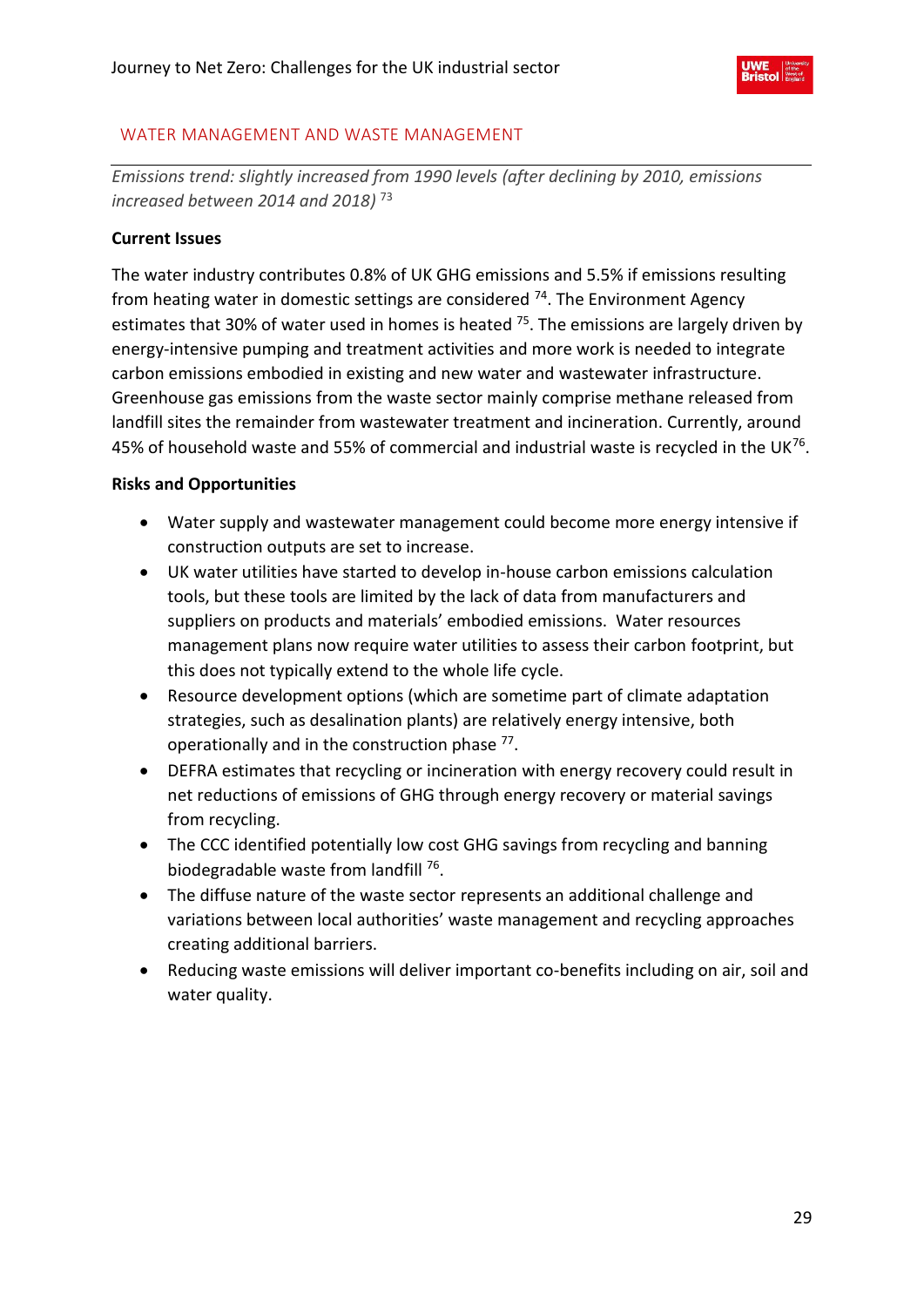

# **Key challenge**

| <b>Search</b>                                                                                                                                                                                | ЖÎ                                               |                                          |                        |  |
|----------------------------------------------------------------------------------------------------------------------------------------------------------------------------------------------|--------------------------------------------------|------------------------------------------|------------------------|--|
| <b>Capital and operational</b><br>investments                                                                                                                                                | <b>Innovation practice</b><br>& behaviour change | <b>Whole supply</b><br>chain perspective | <b>Just transition</b> |  |
| 3                                                                                                                                                                                            |                                                  |                                          |                        |  |
| The key challenge for the water and waste management sector is to exploit demand<br>management opportunities aimed at minimising consumption and integrating circular<br>economy principles. |                                                  |                                          |                        |  |

- There is scope to exploit synergistic potential and design win-win solutions by integrating agro-environmental measures, water quality legislation and GHG emission reductions. Integration of mitigation goals into river basin management (with measures such as wetland restoration, extensification of farmed lowland areas, manure treatment for biogas production, etc.) would prove cost effective 78 .
- Demand management options focused on water efficiency, particularly those aimed at reducing hot water use in domestic settings, can significantly promote water and energy efficiency and represent win-win solutions.
- Research by Eunomia found that by increased effectiveness in collection and sorting of recyclable material and food waste, moving from open dump waste to managed residual treatment and removing remaining recyclables prior to incineration and landfill, the sector could make significant carbon reductions <sup>79</sup> .
- Optimisation and conversion of wastewater treatment plants to advanced anaerobic digestion systems, as well as early leak identification would bring about significant carbon emission reductions.
- The CCC estimated total added investment cost of Net Zero above the baseline of around £175 million/year in 2035.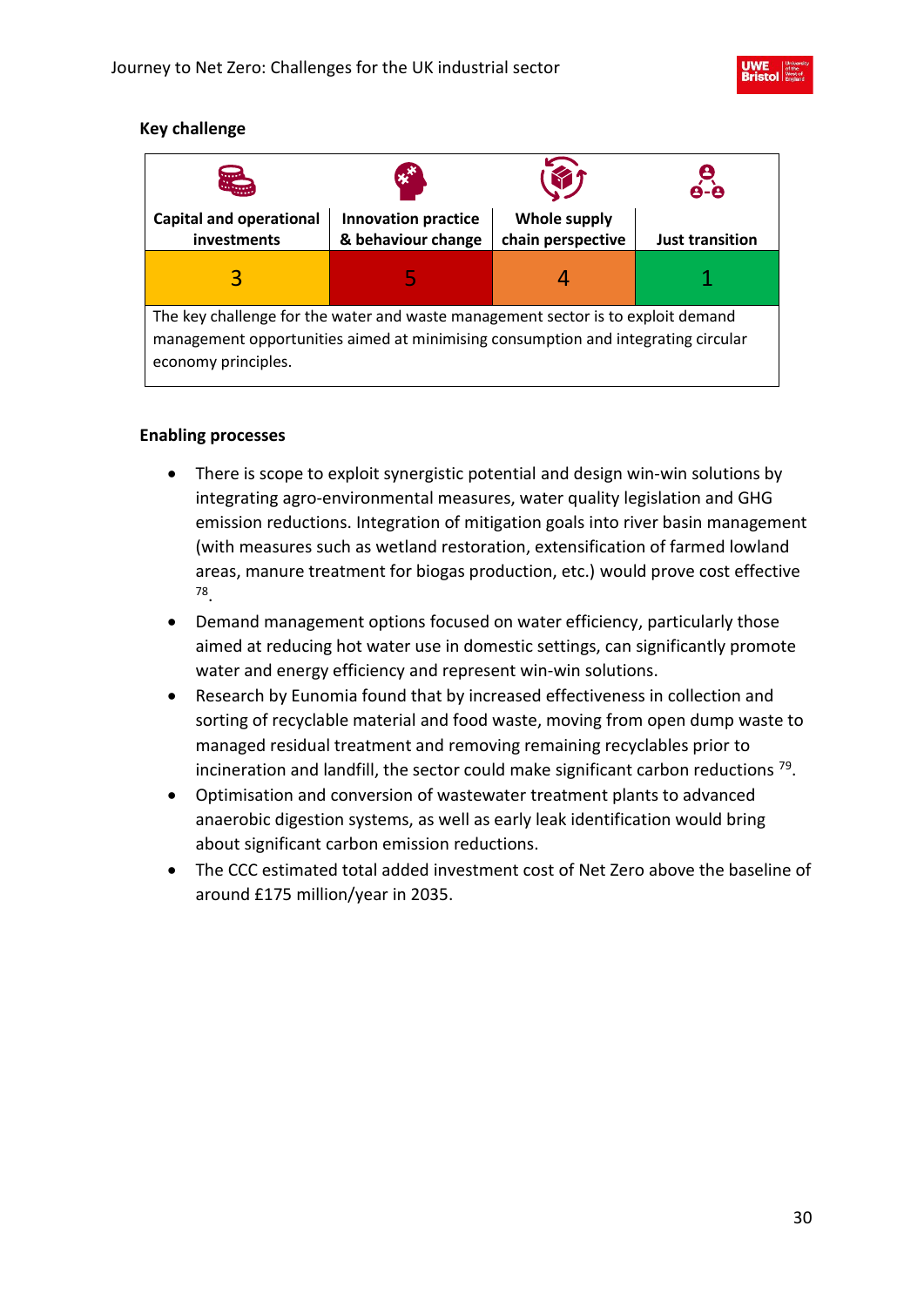

# <span id="page-30-0"></span>CONSTRUCTION

*Emissions trend: increasing* <sup>80</sup>

# **Current Issues**

The emissions associated with this sector come primarily from the embodied energy required to produce all the required materials <sup>79</sup>. The UK construction sector faces the challenge of meeting ambitious carbon emission reduction targets vis-à-vis expanding production. Projected urbanisation over the next decades means that demand for construction (and therefore cement and concrete) will increase, thus making the minimisation of the environmental impact of this industry a key priority. At the time of writing, the UK Environmental Audit Committee is conducting an inquiry to examine the sustainability of the built environment. The UK Government aims to build 300,000 new homes per year. This represents a significant environmental challenge for the sector.

# **Risks and Opportunities**

- A study by Dadhich et al. <sup>81</sup>highlighted how emission hotspots across the lifecycle of products can be identified to target interventions to reduce emissions.
- The construction sector has been slow in the up-take of innovative practices and is typically risk-averse. Nonetheless, minor improvements across the value chain (particularly across the cement and concrete value chain) could potentially deliver emission reductions of up to 50% <sup>82</sup>.
- Improvements in efficiency in the built environment and green retrofits will support reduction in electricity demands for heating purposes.
- The embodied carbon cost of construction is not required by current regulation and is only reported on a voluntary basis.
- The CCC has highlighted that UK homes are not currently fit for the future. The Future Homes Standard will come into effect in England in 2025.
- There are currently no incentives to move away from energy-intensive materials (e.g. concrete and steel) and there are no legal requirements to meet reduction targets for embodied carbon in the UK<sup>83</sup>.

# **Key challenge**

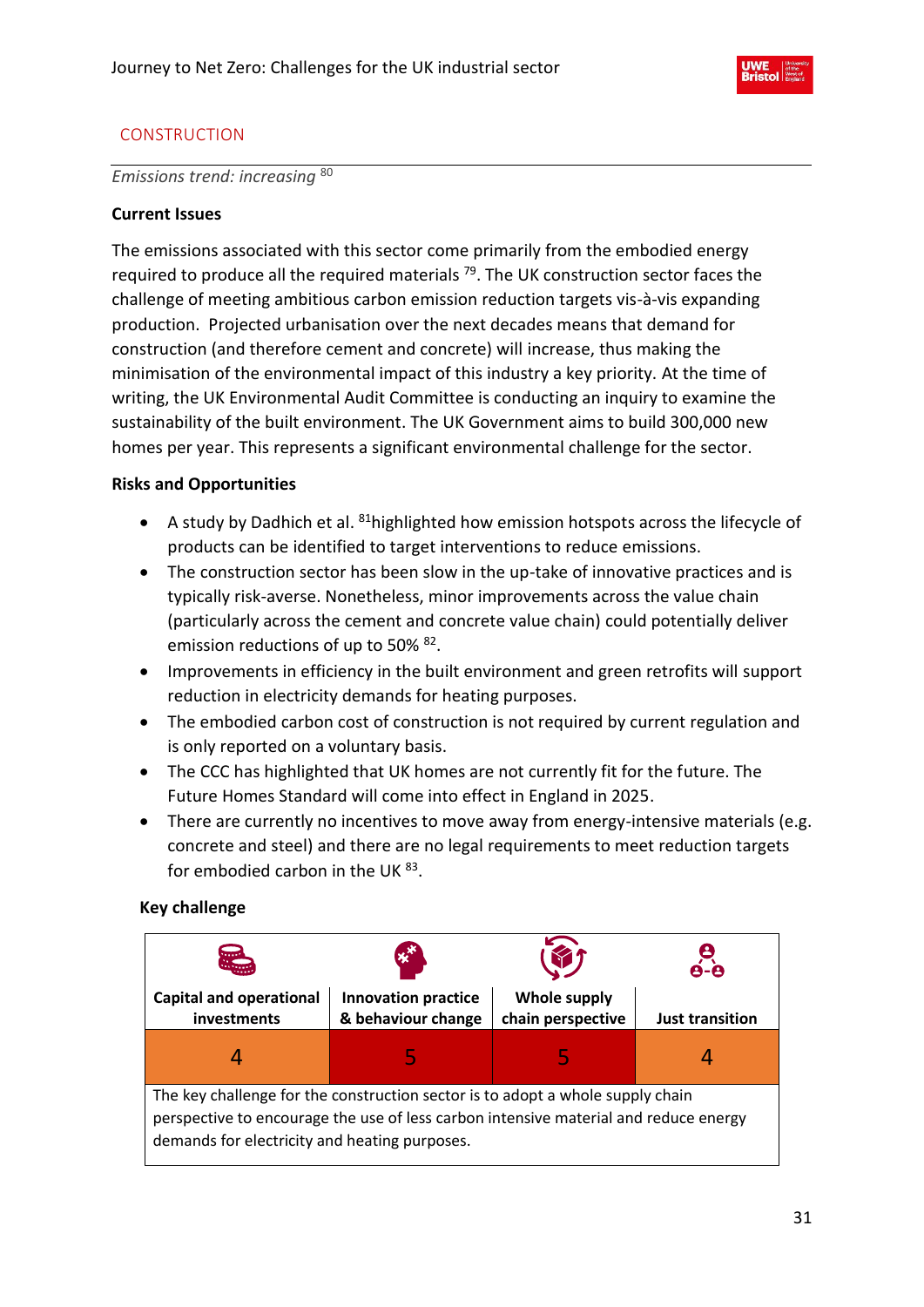- Required improvements come from design, materials and on-site activities, with additional contributions from CCS<sup>19</sup>. The literature focuses on key areas with improvement potential: green retrofits of existing buildings  $84$ ; circular economy, urban mining <sup>85</sup>, and use of digital technologies to achieve this; as well as business practices that encourages collaboration, data sharing and learning.
- Business models that take into account the whole supply chain (end-to-end supply chain perspective) are needed to support the decarbonisation pathway of the construction industry. The Climate Change Committee recommended disclosure of whole-life carbon in buildings which could help tackling embodied emissions in the construction industry <sup>86</sup>.
- Consideration of environmental impacts during the design and manufacturing processes minimises waste and emissions <sup>81</sup>. However, limited knowledge and skills of subcontractors have been identified as a barrier to sustainable design <sup>87</sup>. The skills gap has been highlighted by the CCC as a limiting factor that needs to be addressed by the UK Government, with potential for connection with the Levelling Up agenda.
- Urban mining can reduce the need for natural raw materials <sup>88,89</sup>. Urban mining should be supported through integration of building component recovery as part of existing demolition processes within a city. This, however, requires collaborative planning.
- Big data and digital technologies can enhance urban mining potential. Digitalisation can also improve performance of existing buildings and infrastructure <sup>90</sup>.
- Choice of low-carbon material and an increase of reuse through a circular economy will help to decarbonising the construction industry <sup>91</sup>. This can be supported by a Government procurement practice that stipulates targets and standards. The 2019 CCC report "UK Housing Fit for the Future" recommends incentivising increased use of wood in construction, which could minimise whole-life carbon emissions of new buildings<sup>92</sup>.
- A cultural change in favour of collaboration across the supply chain is needed. This could, for example, entail data sharing practices on carbon emissions along the supply chain and learning from best practice <sup>93,94</sup>.
- New homes must be built to be low-carbon and climate resilient. The CCC recommends that from 2025 at the latest, no new homes should be connected to the gas grid and instead should be heated through low-carbon sources. Similarly, existing homes must be retrofitted to be low carbon and carbon resilient  $92$ .
- Biodiversity should be fully integrated within design considerations. Green infrastructure should be integrated in building practice as they could contribute to reducing electricity demand and increasing resilience and adaptation capacity, for example through cooling during heatwaves, creating habitats, reducing run-offs and the risk of flooding, as well as delivering a number of important co-benefits <sup>95,96</sup>.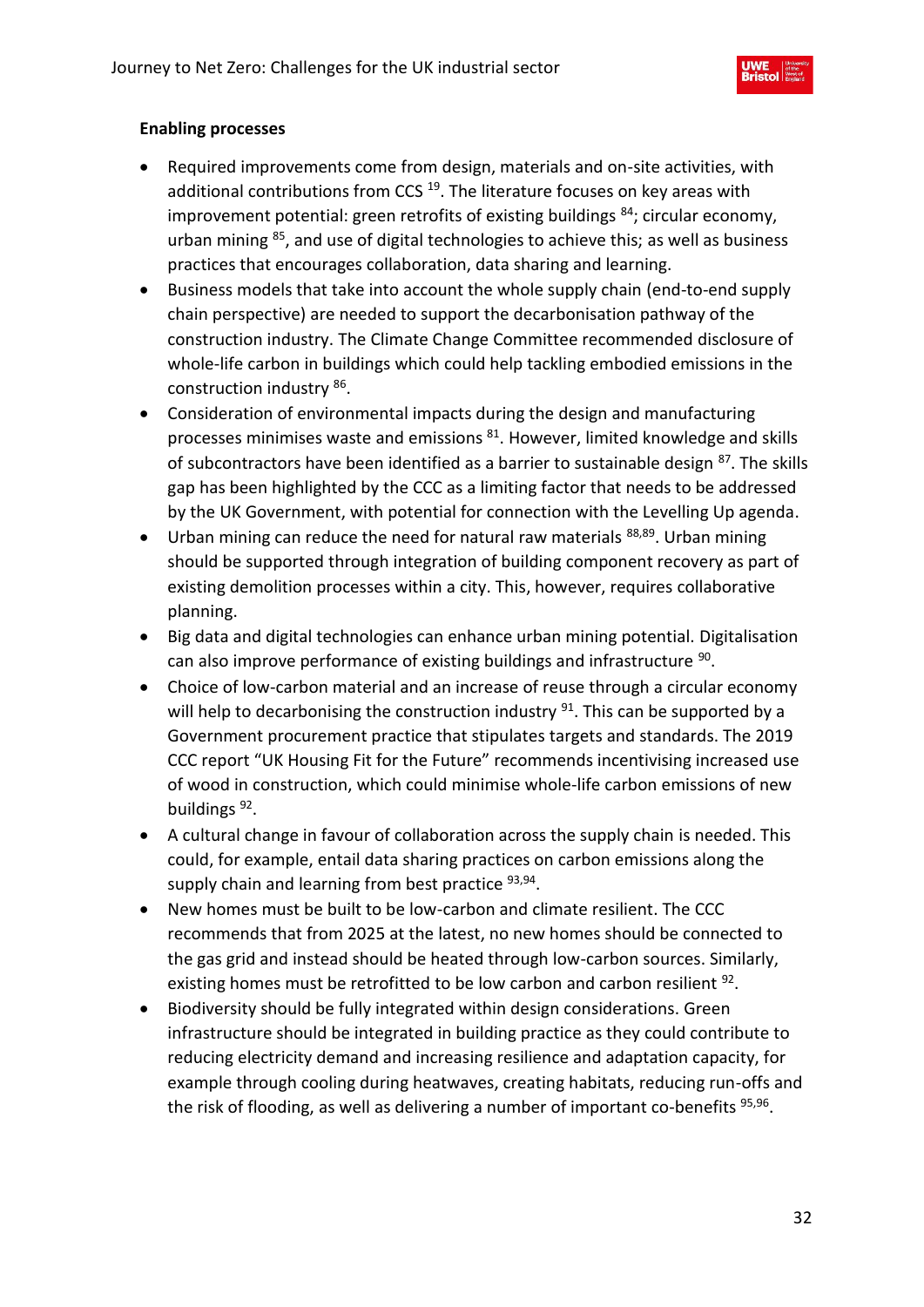

# <span id="page-32-0"></span>WHOLESALE AND RETAIL TRADE

*Emissions trend: broadly stable; slightly increasing* <sup>97</sup>

# **Current Issues**

The retail sector includes businesses involved with selling products to customers (shops, department stores, supermarkets, etc). The wholesale sector is considered a related sector as it supplies retailers. The total economic output of the retail sector in the UK was 5.0% in 2020 (a 2.5% decrease from 2019, which reflects the impact of the coronavirus pandemic)<sup>98</sup>. Overall, the British Retail Consortium (BRC) has committed to reach Net Zero by 2040 and ensure that by then products will have minimal impact on the environment <sup>99</sup>. The category of goods with the largest share of carbon emissions is Food, Drinks and Tobacco (62%), due to the larger volumes of grocery sales in the UK.

# **Risks and Opportunities**

- Logistics and the movement of high volumes of goods represent a significant source of carbon emissions.
- The consultancy Deloitte reveals that in the retail sector, the shift to digital is consolidating and online sales <sup>100</sup> which will have significant implications on logistics and provides opportunities for decarbonisation.
- Waste is a significant barrier to decarbonising the retail sector. Textiles are associated with one of the most carbon intensive waste stream.
- The BRC highlighted major energy improvements in retail operations and stores through better monitoring of energy use and control systems, more efficient refrigerators, installation of LED lights, and other small-scale operational optimisation measures <sup>41</sup> .

# **Key challenge**

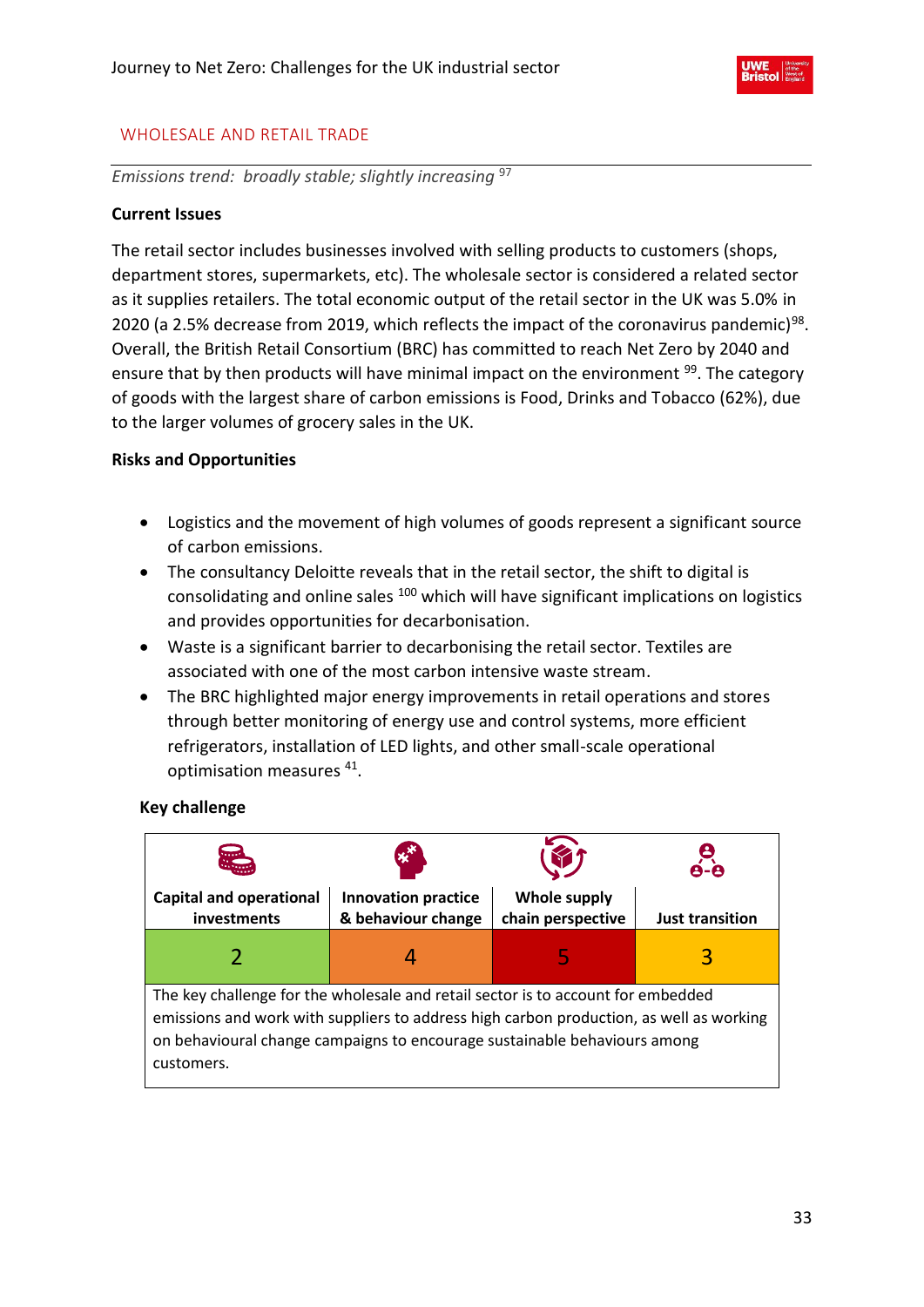

- Business practices should be reorganised to put low-carbon emissions at the core of decision-making, including reducing emissions from shops and logistics and prioritising sustainable sourcing, together with supporting customers and employees to switch to more sustainable lifestyles.
- CSR processes can be strengthened to integrate carbon reduction targets in line with the national targets <sup>101</sup>. Placing carbon data at the core of business decisions will enable this pathway.
- Retailers need to understand the scale of the carbon reductions required, which should include Scope 3 emissions and accounting for carbon emissions across the entire value chain.
- The focus of the retail sector should be to drive down textile and food waste in retailing activities and customers' homes, as well as supporting low carbon choices <sup>102,103</sup>. Emissions factors for products could be reflected directly at the point of sale, thus increasing customers' awareness of the carbon intensity of the goods. A study by Sharp and Wheeler <sup>104</sup> showed that formats that show emissions relative to other products or traditional traffic light colour system were more effective in raising consumers' carbon literacy and supporting informed choices. A study by Vanclay et al. <sup>105</sup> found that when green-labelled products were also the cheapest, there was a substantial shift from black-to green-label sales.
- Circular economy is considered to be key to minimise waste of material and food and can generate emission savings.
- There is a need to provide training and information to employees on low carbon lifestyles and on providing climate guidance to customers.
- The UK Government should work with stakeholders and wholesale and retail companies to enable behaviour change and support informed choices. The BRC suggested that the UK Government could develop consistent carbon accounting mechanisms, linked to pricing frameworks 106 .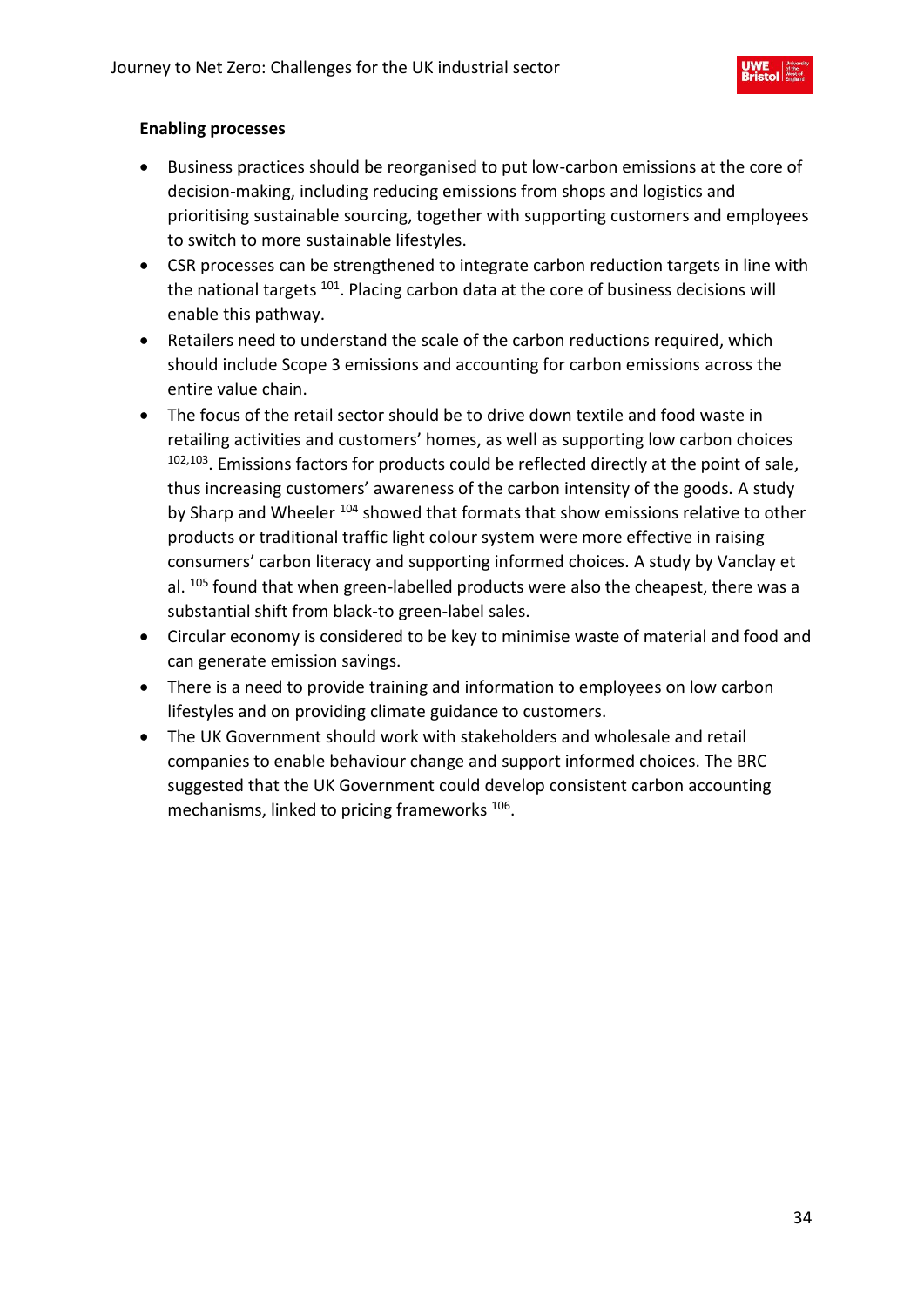

# <span id="page-34-0"></span>TRANSPORT

Emissions trend (Road Transport): increased by 29% between 1990 and 2018<sup>107</sup>.

# **Current Issues**

Transport is the largest emitting sector of GHG emissions in the UK (27% of UK's total emissions in 2019, down by 1.8% from 2018), taking over from the power sector. Road traffic increased by 29% between 1990 and 2018<sup>107</sup>. Road transport accounts for more than 90% of transportation emissions in the UK, with passenger cars representing the biggest contributor due to the number of private licensed vehicles on the road. Carbon emissions from private cars are higher than carbon emissions from public transport. Total UK aviation emissions increased by 0.8% year-on-year in 2018, which corresponds to 124% above 1990 levels<sup>108</sup>. The Sixth Carbon Budget by the UK Committee on Climate Change states that shipping emissions represented 3% of greenhouse gases emissions in the UK, down by 21% 1990 levels. This represents a slow downward trend due to reductions in domestic journeys and international export shipping <sup>109</sup>.

# **Risks and Opportunities**

- Current projections of road transport emissions point to a declining trend in the coming years against the backdrop of increase uptake of electric vehicles in the UK.
- Electrification of trains would produce lower carbon emissions than hydrogen trains. However, this measure alone will not be enough to achieve substantial emission reductions <sup>110</sup>.
- Studies have shown that there has been a relatively low decoupling of transport emissions in the UK between 1997 and 2015.
- The phasing out of the sale of diesel HGVs by 2040 and Net Zero aviation by 2050 are in line with the UK CCC recommendations, but meeting Net Zero will require significant interventions on the demand side  $111$ . A study by Geels showed that deeper system reconfiguration is required to unlock low carbon transport pathways in the UK  $^{112}$ .
- There is currently a lack of demand management interventions to limit aviation.
- Data from the Department for Transport (DfT) shows that out of approximately 29.4 million licensed vehicles in the UK, around 0.2 (0.5%) are ultra-low emissions.
- The UK Government announced that it would include international aviation in its carbon emissions targets, following a recommendation from the UK Climate Change Committee.
- The Sustainable Aviation Alliance aims to reduce or offset the sector's net emission by 15% in 2030 from 2019 levels and by 40% in 2040 113.
- The UK Clean Maritime Plan states that by 2050 all vessels operating in UK waters must maximise energy efficiency options. The Clean Maritime Plan is explicitly linked to<sup>114</sup> the UK Clean Air Strategy. However, the plan focuses on voluntary targets and therefore there are risks to the effectiveness of this plan <sup>115</sup>.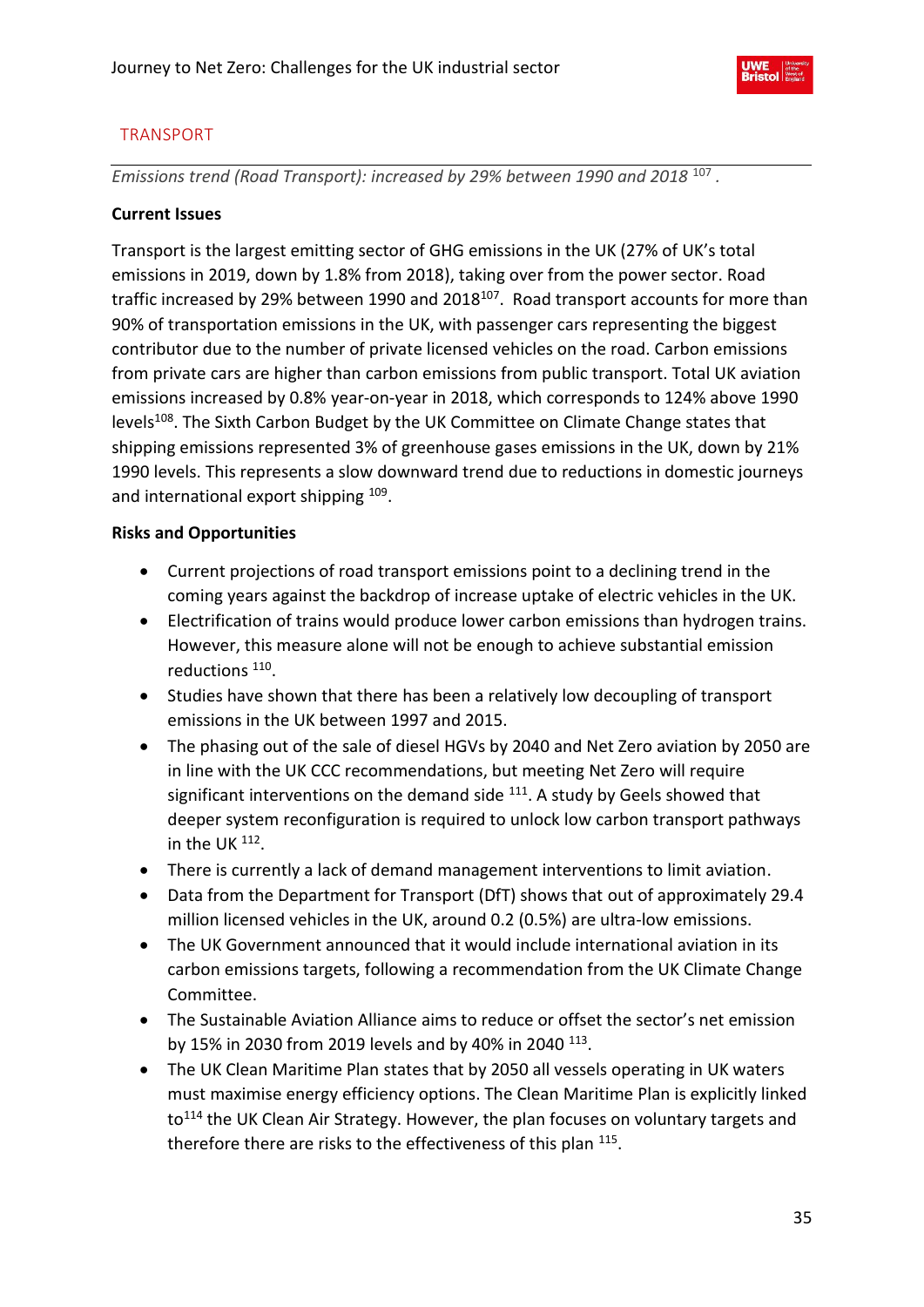

• The UK is working on a Clean Maritime Clusters focussed on innovation and zero emissions technologies and infrastructure.

# **Key challenge**



- Enhanced passenger experience is crucial to increase attractiveness of public transport <sup>116,117</sup>.
- Technological measures which encourage the use of vehicles that use alternative fuels (such as electric cars) must be part of the solution, but they have limitations.
- Future policies to tackle emissions from transport should integrate consideration of local contexts to avoid implementation gaps  $^{118,119}$ .
- Policies should avoid over-reliance on technological fixes and focus on behavioural changes <sup>120</sup>. Breaking carbon-intensive habits needs long-term changes in the socio-technical systems<sup>119</sup>.
- Better integration between climate change policies and air quality management could deliver important co-benefits, including on public health and ecosystem health <sup>121</sup>.
- It is imperative that the UK Government works to reduce the attractiveness of private cars <sup>122</sup>.
- To reduce emissions from the aviation sector, demand management policies could be introduced, together with fleet-efficiency measures and sustainable aviation fuels <sup>108</sup>.
- Decarbonisation in the shipping sector is unlikely without a major shift in policies, including policies focused on the widely adoption of low carbon technologies, demand management and efficiency in operational measures $123$ . The UK Government should work on regulatory measures alongside voluntary measures to achieve decarbonisation in this sector.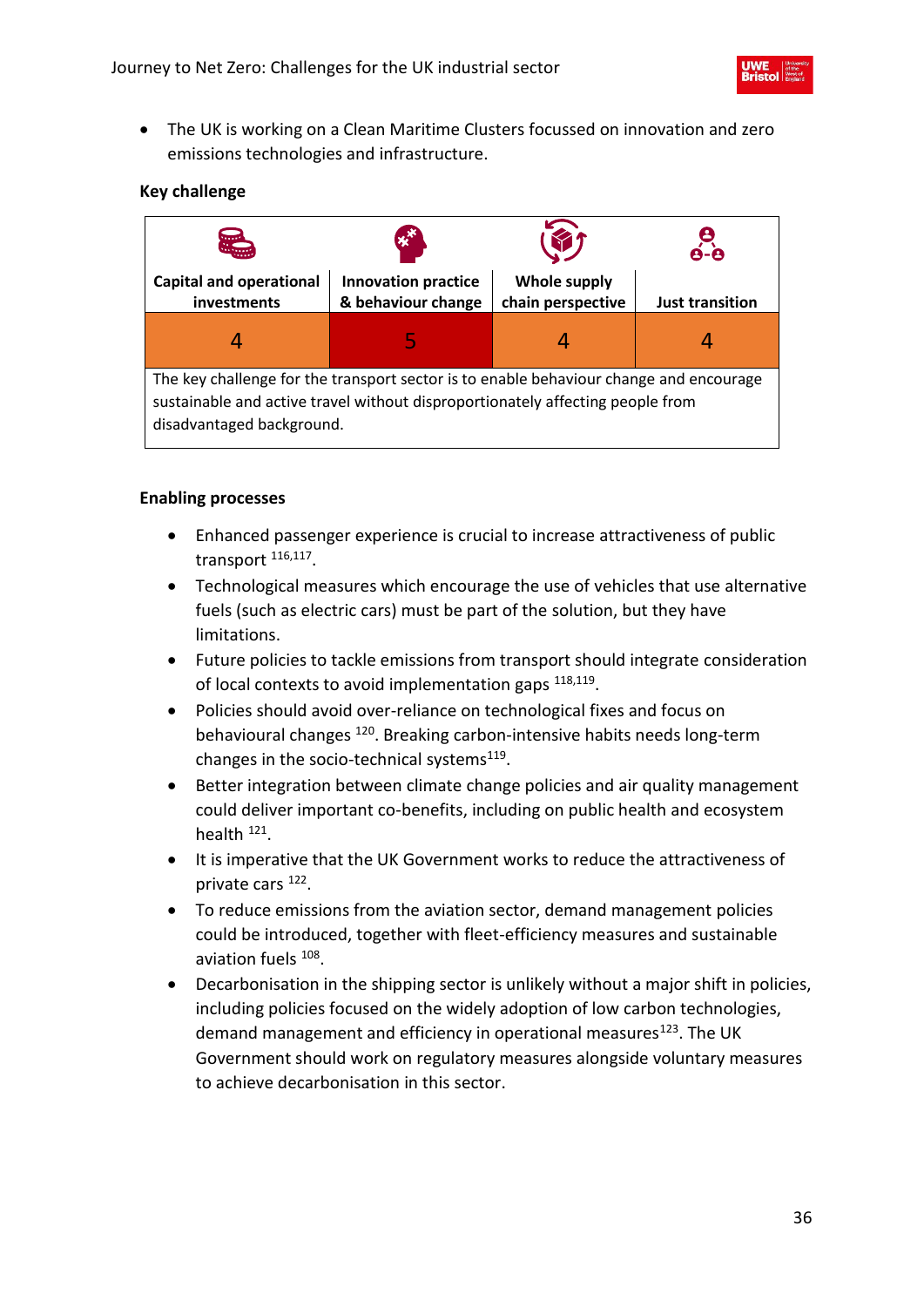## ACCOMMODATION AND FOOD SERVICE ACTIVITIES

*Emissions trend: slightly increased from 1990 levels – broadly stable/slightly increasing since 2014* <sup>124</sup>

## **Current Issues**

In the medium to long term, the UK accommodation sector will mostly rely on buildings that already exist. The key challenge for the sector is to reduce emissions from on-site energy use and, with regards to food-related activities, to minimise food waste and embed carbon accounting in menus to enable environmentally-conscious choices.

## **Risks and Opportunities**

- Energy performance certificates and sustainability schemes would support the sector in reducing operating costs and achieve energy renovation targets <sup>125-127</sup>, although their effect on sales values is not well understood in the literature <sup>128</sup>.
- Organisations and networks such as Sustainable Hospitality Alliance could provide knowledge and best practice sharing platform to implement energy efficiency design and operational innovation.
- The Carbon Vision Building Programme has assessed the feasibility of cutting emissions by 50% by 2030 using two UK hotels as case studies <sup>129</sup>. The study identified mechanisms to cut emissions without negatively affecting guests' comfort. These particularly stem from improvements in energy efficiency.
- In working towards achieving carbon neutrality in the hospitality sector, there are strong interdependencies that make assessing and ranking interventions problematic.
- A report by ARUP in collaboration with Gleeds, IHG and Schneider Electric, developed a Net Zero design approach based on a mix of active and passive measures aimed at: reduction of energy usage, efficient energy supply and use, and carbon offsetting mechanisms <sup>130</sup>. The report identified also design principles that can maximise energy efficiency through natural light and ventilation.
- Lowering energy demands and the use of renewable energy or on-site microgeneration systems is considered to be key to meeting carbon reductions targets<sup>131</sup>.
- In the UK, initiatives to support pubs and bars in reducing carbon emissions are gaining traction <sup>132</sup>.
- Universities are investing in zero carbon student accommodation buildings <sup>133</sup>. For example, the University of the West of England (UWE) have approved a phased development which would become one of the largest Passivhaus student accommodation in the world (around 2,000 beds) <sup>134,135</sup>.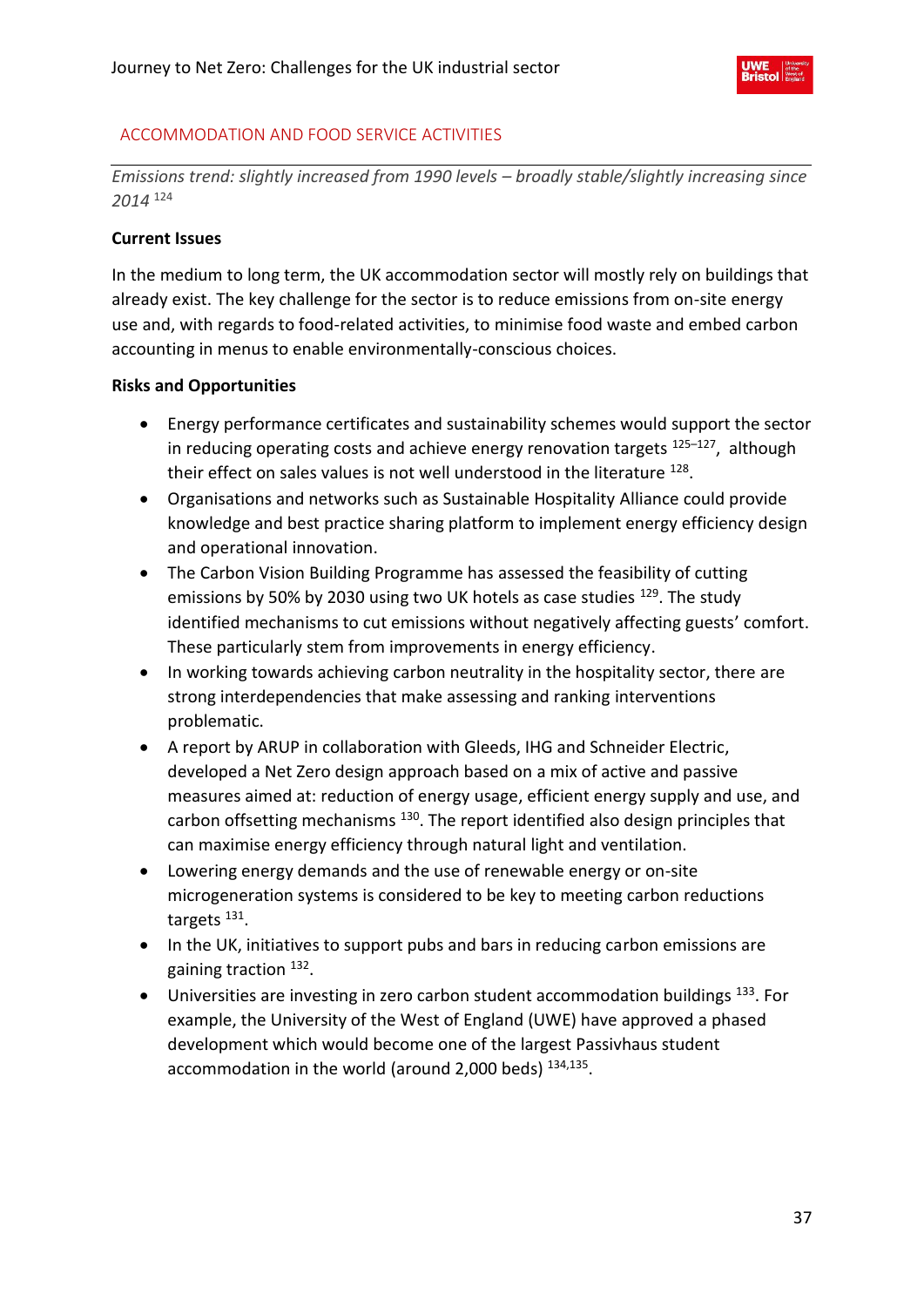# **Key challenge**



- Embodied carbon emissions should be fully integrated in marketing materials and menus to enable more informed choices. Clear targets should be set and monitored.
- The adoption of sustainable design principles, energy efficiency certificates and sustainability schemes can reduce emissions and costs linked to operational practice and on-site activities.
- A mix of active and passive measures to reduce energy use would deliver important benefits. These could include, for example, the use of more efficient lights and showers/taps.
- Guests can be engaged in activities to reduce energy and water use in rooms.
- Integration of Green Infrastructure within existing buildings could deliver adaptation and energy efficiency benefits.
- Restaurants should promote vegan and vegetarian menu options as well as integrating information on embedded carbon in menus <sup>136</sup>.
- Restaurants should minimise food waste.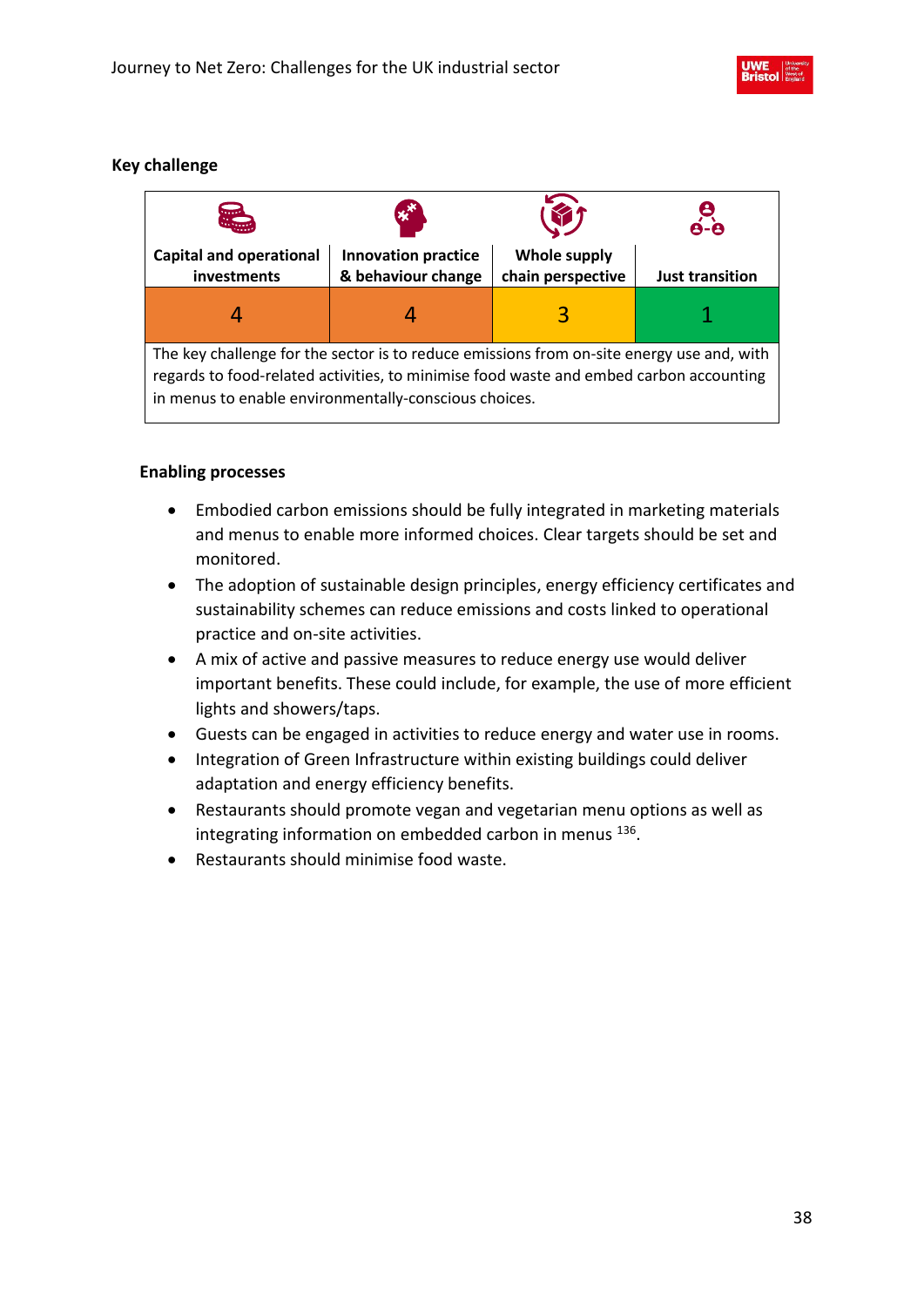

## INFORMATION AND COMMUNICATION (ICT)

*Emissions trend: broadly stable (but evidence not conclusive)*<sup>137</sup>

## **Current Issues**

The UK ICT sector is one of the largest ICT markets in the world, with substantial contribution to GDP and jobs <sup>138</sup>. It is estimated that ICT manufacturing, use and disposal could be responsible for 3% of global emissions. ICT in the public sector is responsible for around 35-38% of ICT-related greenhouse gas emissions <sup>139</sup>.

## **Risks and Opportunities**

- The use of energy-efficient ICT tools could be used as an alternative for travel and reduce overall carbon emissions, provided that the use of ICT follows best practice and circular economy principles <sup>140</sup>. A study by BT found that the ICT sector could contribute substantially to achieving the UK carbon neutrality goals through decoupling economic growth from emissions <sup>141</sup>.
- Efficiency improvements have so far offset rising demand but they could slow after 2025<sup>142</sup>. Moreover, ICT energy consumption might be underestimated but evidence is not conclusive as there are studies that point to a sustained reduction of the ICT carbon footprint <sup>143</sup>.
- The UK is one of the first countries to focus on Green ICT practice but a comprehensive review and evaluation of practices is needed <sup>144,145</sup>.
- ICT could be instrumental in achieving carbon emissions reductions in other sectors <sup>146</sup>. There is a substantial body of research on the role of Smart Cities in driving down carbon emissions <sup>147</sup>.
- The UK Government set out a Greening ICT strategy that includes potential pathways and case studies describing successful initiatives that could be replicated in other organisations<sup>148</sup>.
- The UK Government is working on consolidating data centres and serves and many ICT systems have been designed to ensure resilience <sup>149</sup>.
- Revisions to the ISO standards have strengthened the requirements for companies to ensure compliance <sup>150</sup>.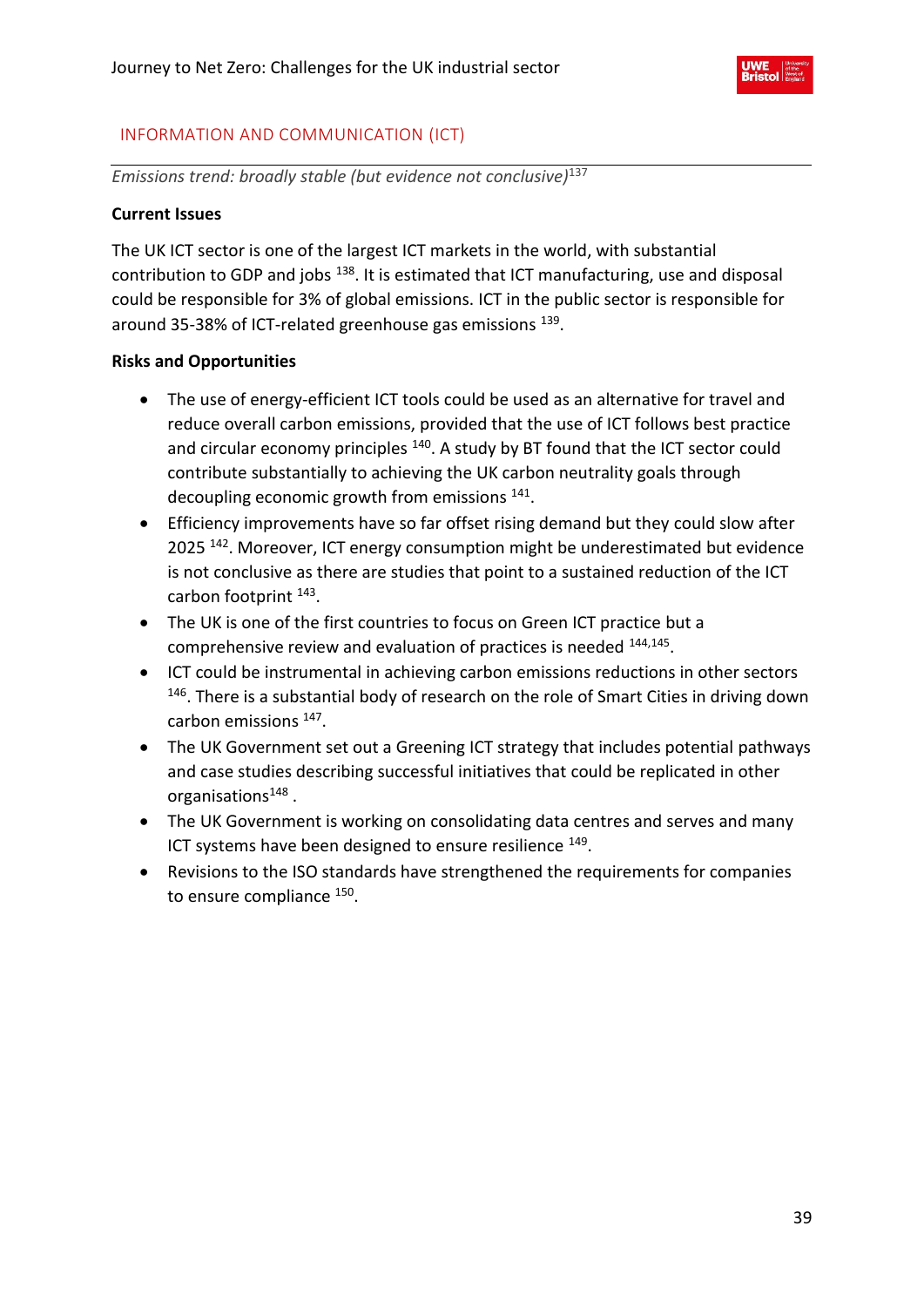

## **Key challenge**

| <b>Season</b>                                                                                                                                                                                                                        | $\boldsymbol{\ast}^{\boldsymbol{\pi}}$           |                                          |                        |  |
|--------------------------------------------------------------------------------------------------------------------------------------------------------------------------------------------------------------------------------------|--------------------------------------------------|------------------------------------------|------------------------|--|
| <b>Capital and operational</b><br>investments                                                                                                                                                                                        | <b>Innovation practice</b><br>& behaviour change | <b>Whole supply</b><br>chain perspective | <b>Just transition</b> |  |
| 3                                                                                                                                                                                                                                    |                                                  |                                          |                        |  |
| The key challenge for the ICT sector is to reduce the carbon emissions across the supply<br>chain, particularly during the manufacture and disposal stages. ICT could play a key role<br>in driving down emissions in other sectors. |                                                  |                                          |                        |  |

- The UK Government and the UK Public Sector when working with suppliers should implement practices, including procurement practices, that embed green ICT principles across the life cycle, from production & design to disposal. This is important as a large part of the environmental impact of ICT devices is linked to the manufacture and disposal phase. Designers should work on better considering reuse, recyclability and disassembly. Similarly, for the disposal phase companies should engage with reputable providers. Urban mining could provide solutions for obtaining and reusing materials and metals.
- ICT teams should be trained in Green ICT practices to ensure sustainability principles are fully embedded within this sector.
- Minimising waste and enhancing circular economy practices will support the achievement of Net Zero in ICT.
- The UK Government should extend and adapt the principles set out in the Green ICT strategy to target the role of ICT in households' energy consumption  $151$ .
- More vigorous *Switching off* campaigns targeting office environments could deliver significant savings in terms of cost and carbon emissions.
- Investments in fast broadband could support the role of ICT sector in decoupling economic activities from carbon emissions.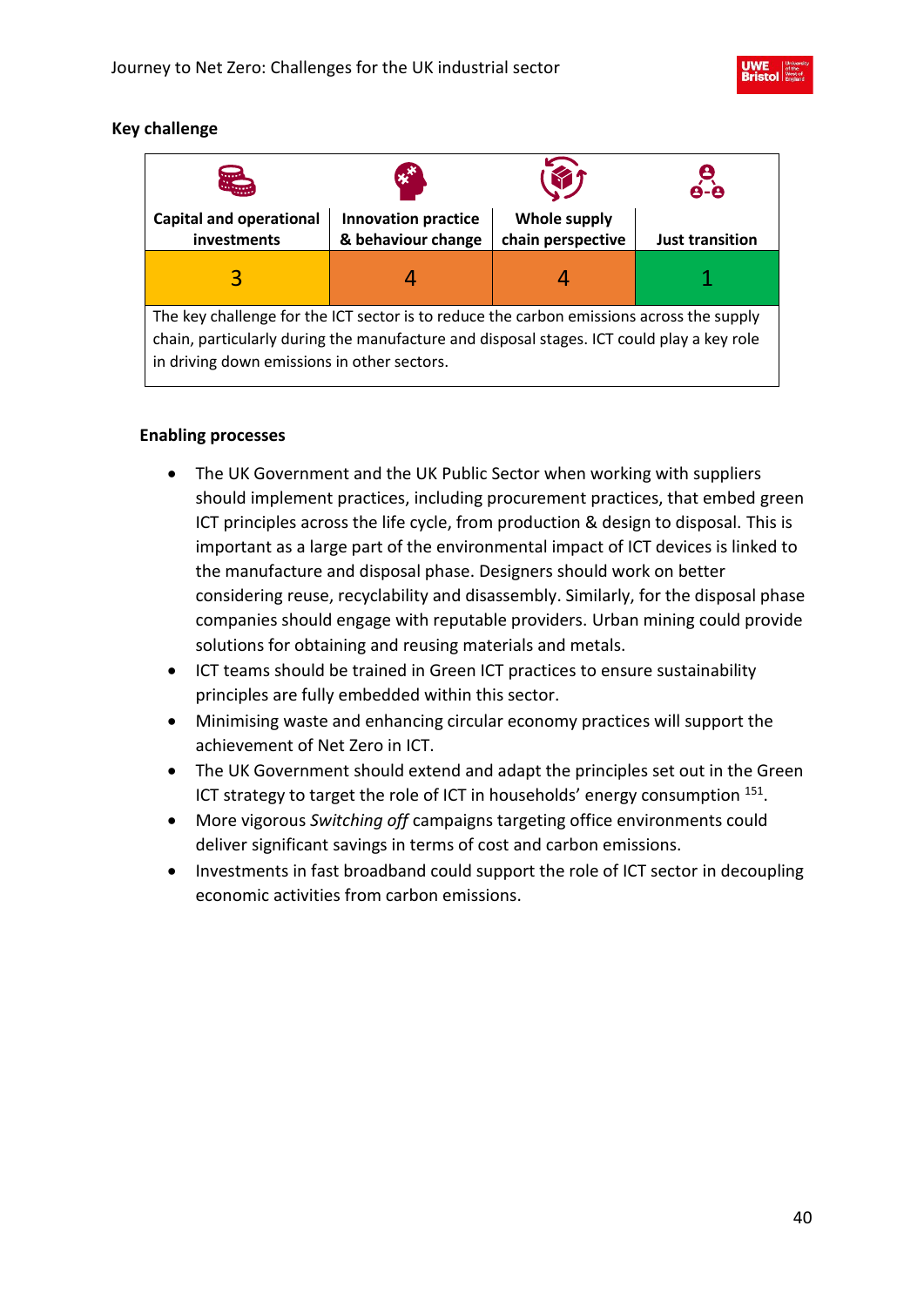

## FINANCIAL AND INSURANCE ACIVITIES

*Emissions trend: decreasing between 1990-2008 but broadly stable since 2009* <sup>152</sup>

## **Current Issues**

A recent study by South Pole found that emissions linked to the financial sector (not including insurance) are high and could account to 805 million tonnes of  $CO<sub>2</sub>$  in 2019<sup>153</sup>. This is mostly linked to investments, which is the main issue to be addressed. Through placebased investments and through closely working with local stakeholders, the finance and insurance sector will be key to ensuring a just transition to a low carbon economy.

## **Risks and Opportunities**

- The insurance sector has been increasingly focussed on the risk from not decarbonising and the benefits of investments in energy efficient buildings.
- The Financial and Insurance sectors in the UK could play a pivotal role as capital providers for green projects. The Grantham Institute recommends green and sustainable bonds as one area for further policy consideration.
- The Bank of England has aligned the Bank's corporate bond purchase scheme with the UK Net Zero goals <sup>154</sup>. Central banks can support climate policies, but a study by Sawyer has found that their role is still limited <sup>155</sup>.
- A newly founded "Net-Zero Insurance Alliance" of major insurance companies have committed to individual net-zero goals and to advocate national Governments to enable "science-based and socially just transition of economic sectors to Net Zero" 156 .
- Net-zero investment generates significant savings both in terms of emissions and costs. At the moment, however, there is a lack of a common framework to track and assess financial investments for climate action <sup>157</sup>.
- Clients and consumers are increasing pressure for actively tackling carbon emissions.

## **Key challenge**

| <b>Season</b>                                                                                                                                                                                                                                                    | <b>CANADA</b>                                    |                                          |                        |  |
|------------------------------------------------------------------------------------------------------------------------------------------------------------------------------------------------------------------------------------------------------------------|--------------------------------------------------|------------------------------------------|------------------------|--|
| <b>Capital and operational</b><br>investments                                                                                                                                                                                                                    | <b>Innovation practice</b><br>& behaviour change | <b>Whole supply</b><br>chain perspective | <b>Just transition</b> |  |
|                                                                                                                                                                                                                                                                  |                                                  |                                          | 3                      |  |
| The key challenge for the UK financial sector is to re-direct investments towards low<br>carbon projects and infrastructure and to ensure that these are delivered in a socially<br>just way that minimises potential adverse effects of low carbon transitions. |                                                  |                                          |                        |  |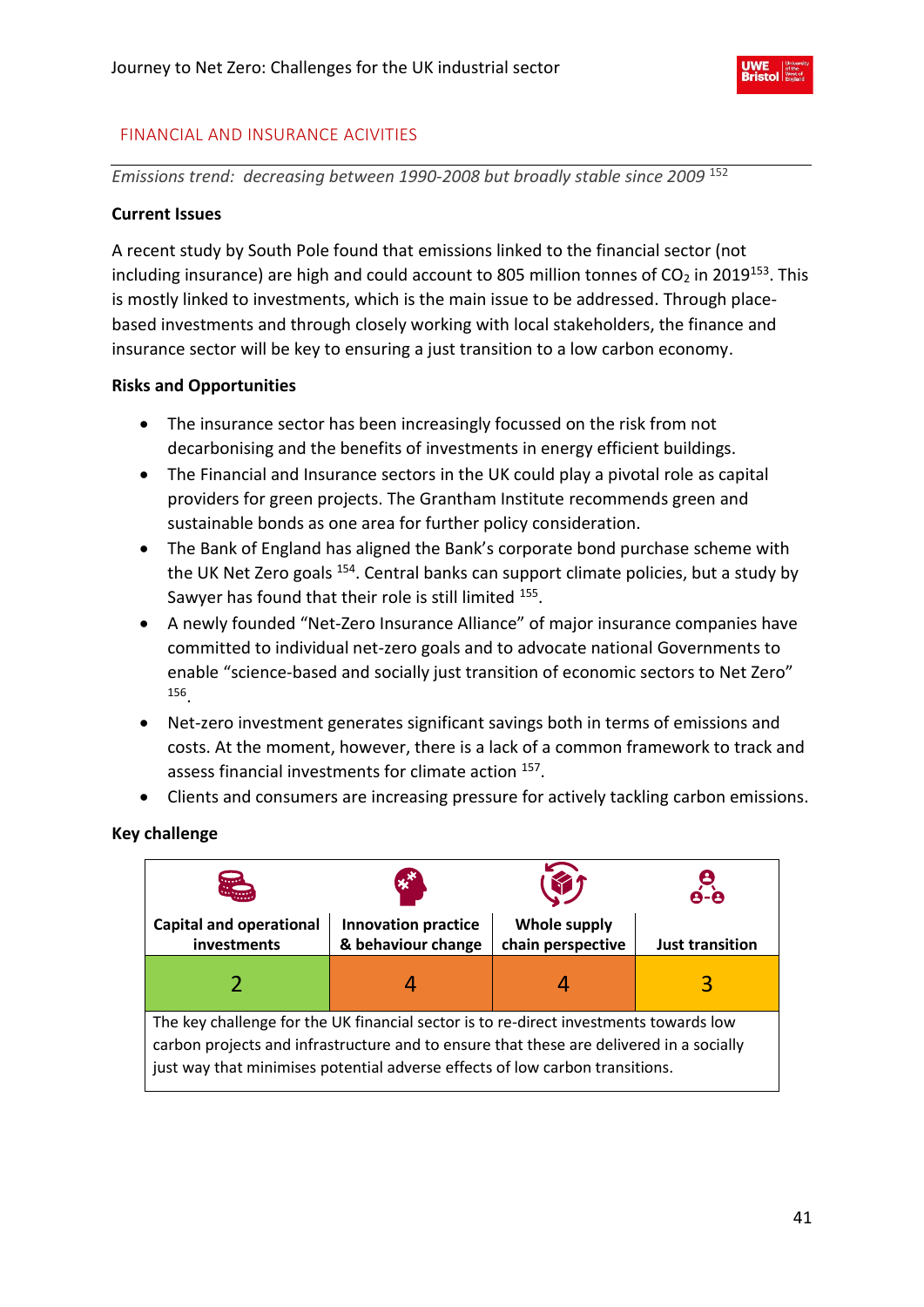

- Research by the Grantham Research Institute on Climate Change and the Environment has highlighted that the UK finance sector has been successful in mainstreaming green principles into financial operations. The focus however now needs to shift to green investments in infrastructure and innovation that can foster a low carbon economy more broadly, as well as divesting from carbon intensive activities.
- The Grantham Research Institute highlights that integration of sovereign green bonds in the Green Finance Strategy could have an important effect and could also help to channel investments in areas that tend to be under-supplied, including regional just-transition activities.
- The UK's finance sector has not integrated climate reduction goals. The UK Government should integrate climate goals into financial regulation, with net-zero targets clearly set out for the sector.
- The Climate Change Committee has advised the Government to fast-track green investment for the post-COVID-19 recovery plan and set up a National Investment Bank with clear commitment to Net Zero targets.
- Banks could work with local stakeholders to ensure place-based and low carbon investments that also enable a just transition 158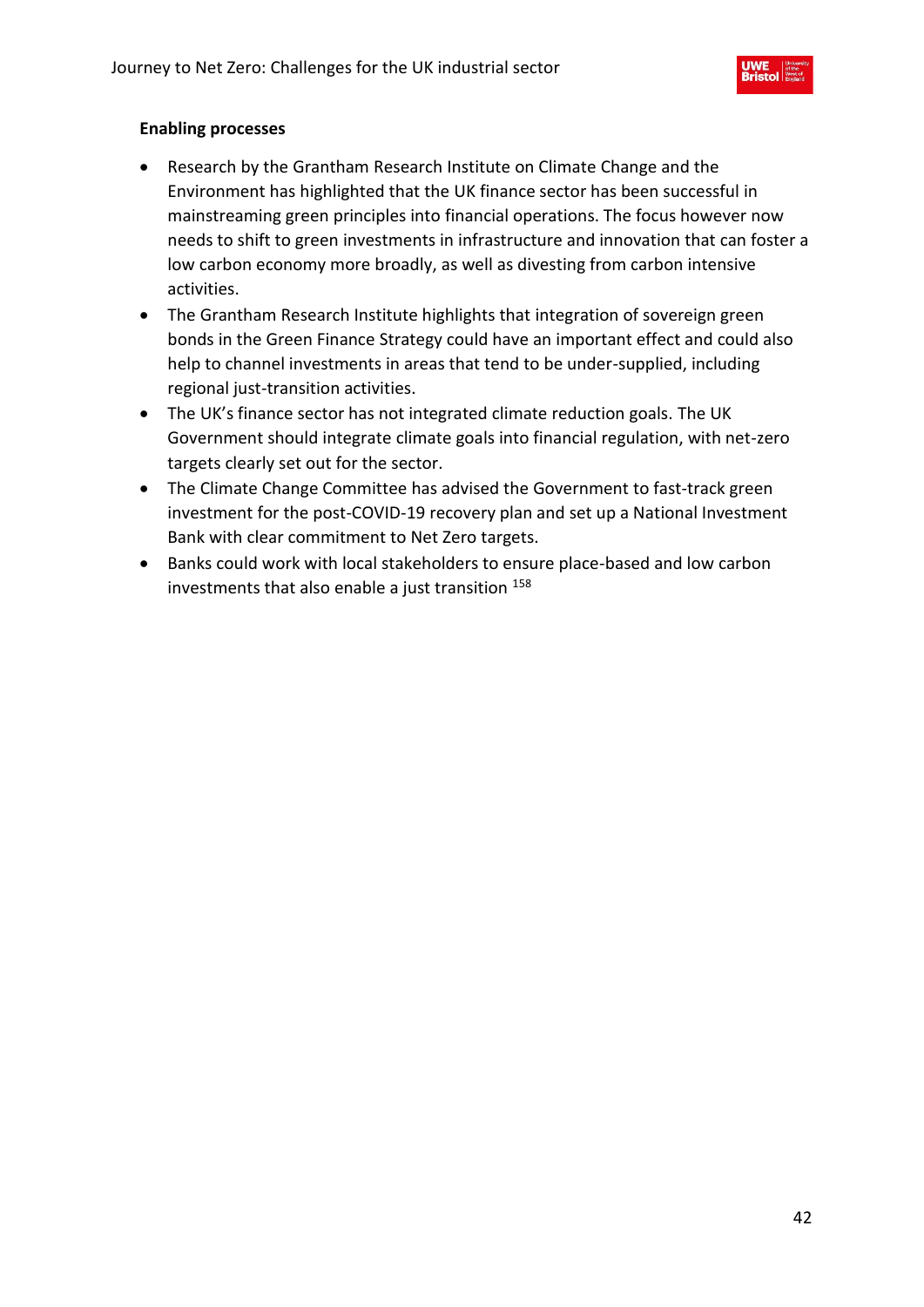

## REAL ESTATE ACIVITIES

*Emissions trend: gradually increasing* <sup>159</sup>

## **Current Issues**

The real estate sector is closely linked to the construction and built environment industry and constitutes an important part of the UK economy. The real estate sector (residential and commercial) includes activities relating to the selling and buying of properties. The two key areas of focus for real estate activities are: removing fossil fuels and improving energy efficiency of buildings.

## **Risks and Opportunities**

- Demand is increasing in the marketplace for higher performing buildings and prospective clients are expressing interest in sustainable options. This could potentially drive efforts to boost energy efficiency in buildings.
- The threat of stranded assets linked to climate risks could encourage innovation in the sector  $^{160}$ .
- Energy Performance Certificates (EPCs) are key for building improvements  $160$ . There is generally a positive relationship between observed market prices and EPCs, which indicate efficiency. However, energy upgrades do not always outweigh the value gain <sup>161</sup>. This practice should be encouraged through behaviour change interventions as it will will enable innovation within the sector.

# **Capital and operational investments Innovation practice & behaviour change Whole supply chain perspective Just transition** 3 3 4 2 The key challenge of the real estate sector is to push towards more energy efficient buildings and emphasise the role of energy performance certificates.

## **Key challenge**

- A report by Deloitte highlighted that real estate professionals need to develop skills and understanding of climate mitigation issues and integrate these considerations in their activities. Lower operating costs and increased marketability linked to green buildings should be highlighted benefits <sup>162</sup>.
- Real estate companies should enhance the role of energy performance certificates, especially in commercial buildings.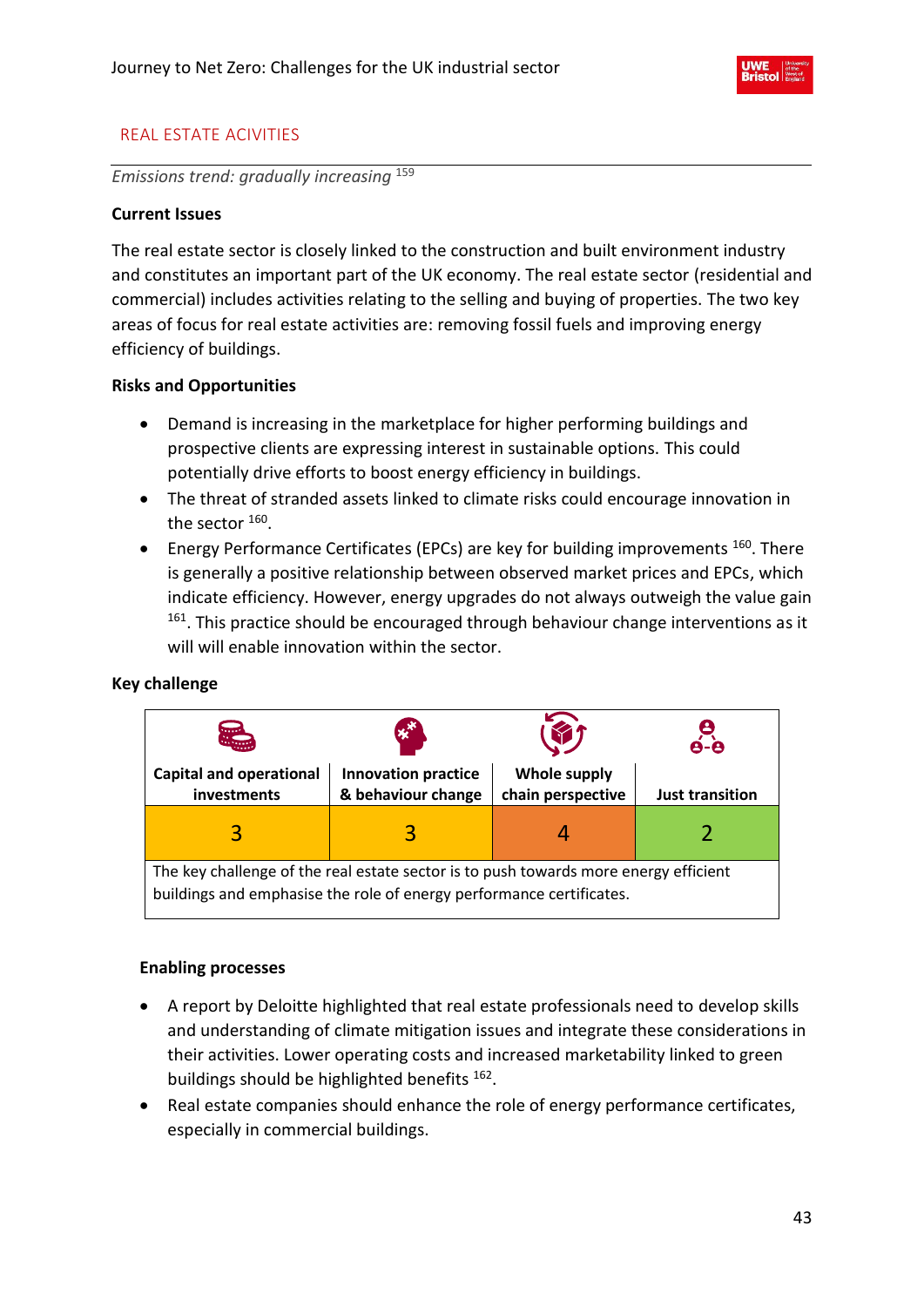

- The real estate sector should closely work with the UK Government to increase standards on energy regulation and ensure that UK housing are fit for climate targets (adaptation and mitigation targets).
- The UK Government should set stricter building standards and retrofit the existing housing stock.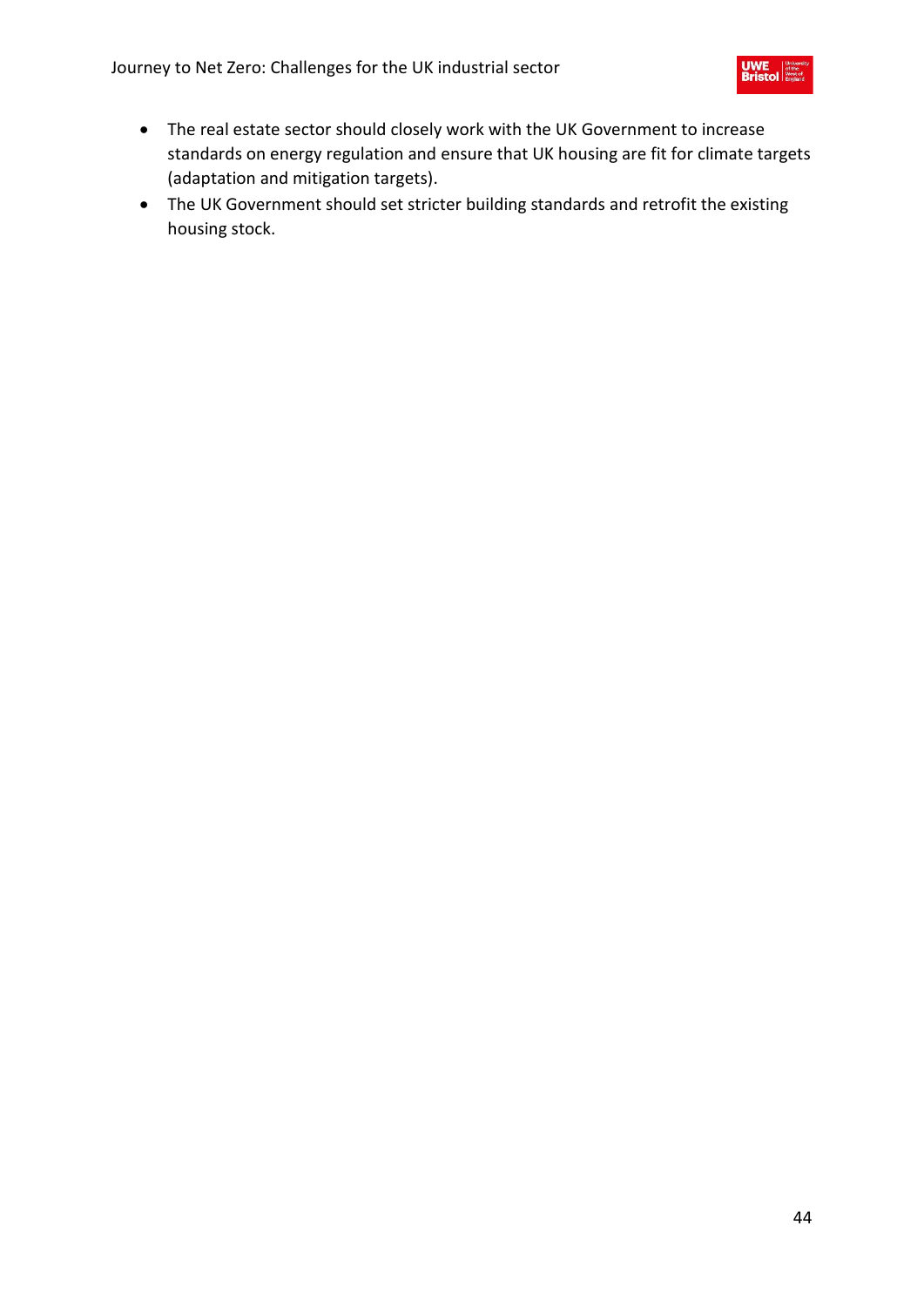## PROFESSIONAL, SCIENTIFIC, AND TECHNICAL ACTIVITIES/ADMINISTRATIVE AND SUPPORT SERVICE ACTIVITIES (SERVICE SECTOR)

*Emissions trend: Professional, scientific, and technical activities: slightly decreasing but broadly stable since 2014* <sup>163</sup>*; administrative and support service activities: broadly stable (slightly increasing since 2014)* <sup>164</sup> *.* 

# **Current Issues**

Emissions from the service sector increased from the early 1970s to mid 1990s in many OECD countries, mostly linked to the increase in office spaces and in the role of the sector in OECD economies. In the past few decades, this was mitigated by significant improvements in energy efficiency in buildings and by progress in the electricity sector  $165$ . The UK followed this trend.

## **Risks and Opportunities**

- Emissions in the service sectors are highly interdependent on other sectors, primarily electricity, transport, and energy efficiency in buildings. Because of this it cannot be considered low emission when accounting for all inputs. This creates a risk of underestimating the carbon footprint of this sector <sup>166</sup>.
- Jobs in the professional, scientific and technical activities sector might be active part of the low carbon transition as they move from high carbon sector to low carbon sectors. This might create a risk of job losses but also important opportunities to create added value for the UK economy if mechanisms that ensure a just transition are properly in place.
- The UK decarbonisation policy and industrial strategy does not embed the idea of a just transition in the professional, scientific and technical sector. This challenge is closely linked to the Just Transition challenge in key industries, namely the energy sector, manufacturing and mining <sup>5</sup>.
- There are skills gaps in the low-carbon energy sector and the training support should be enhanced for workers who could transition from a high to low carbon employment.

## **Key challenge**

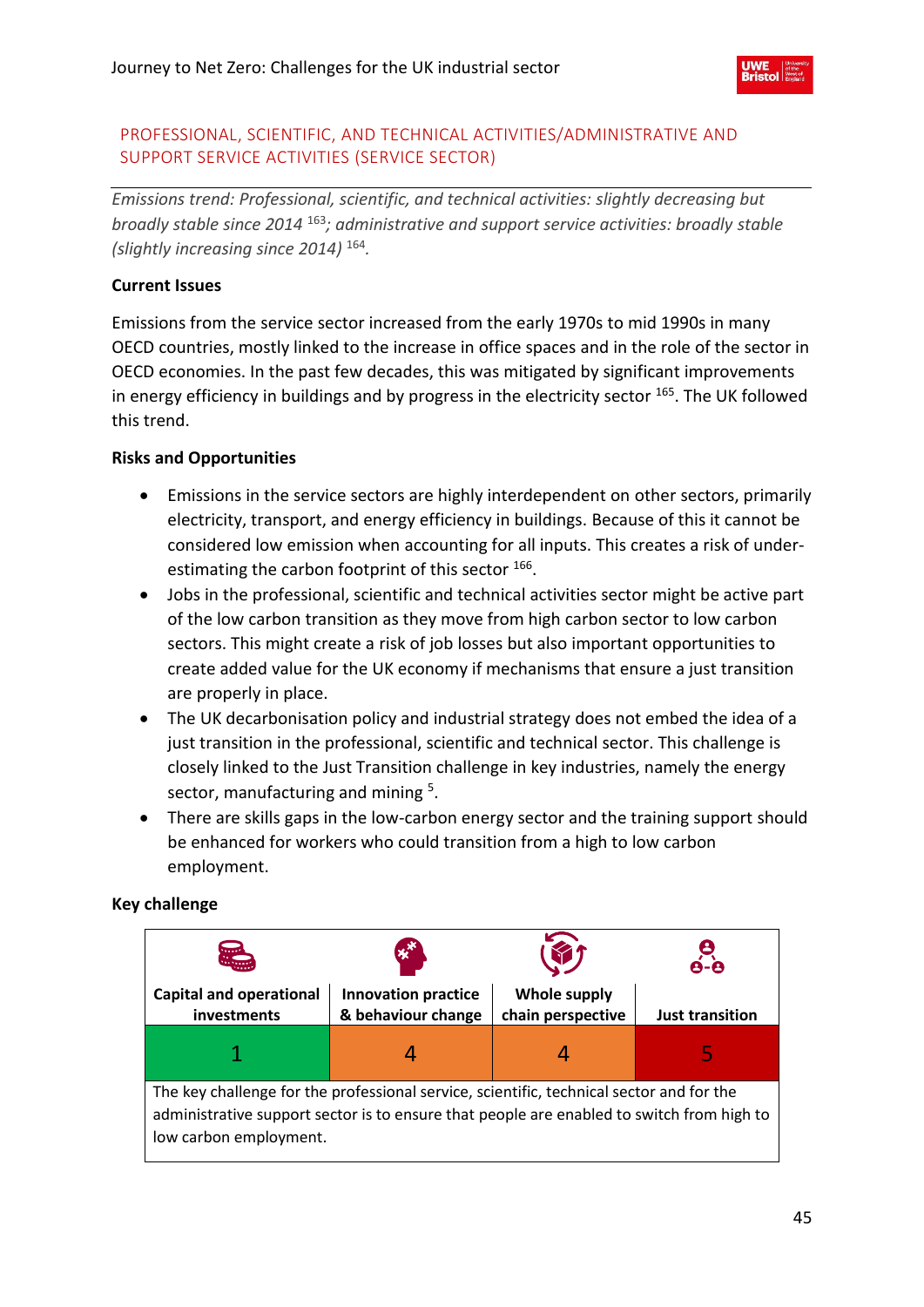

- The UK Government should ensure that workers in professional, scientific and service sector in high-carbon industries can be reskilled and enabled to transition to low carbon industries (e.g. renewable energy). This would create an added value for the UK economy and would particularly benefit certain regions of the UK (e.g. the North of England, which already host a leading low-carbon goods and service sector) and should be part of the levelling up agenda.
- The UK Government should explicitly embed the concept of just transition in its decarbonisation strategy and industrial strategy.
- A skills audit would be beneficial, and training should be made easily available to enable workers to move from high to low carbon employment.
- The UK Government should closely work with employers in the service sector to encourage schemes for active or sustainable commuting.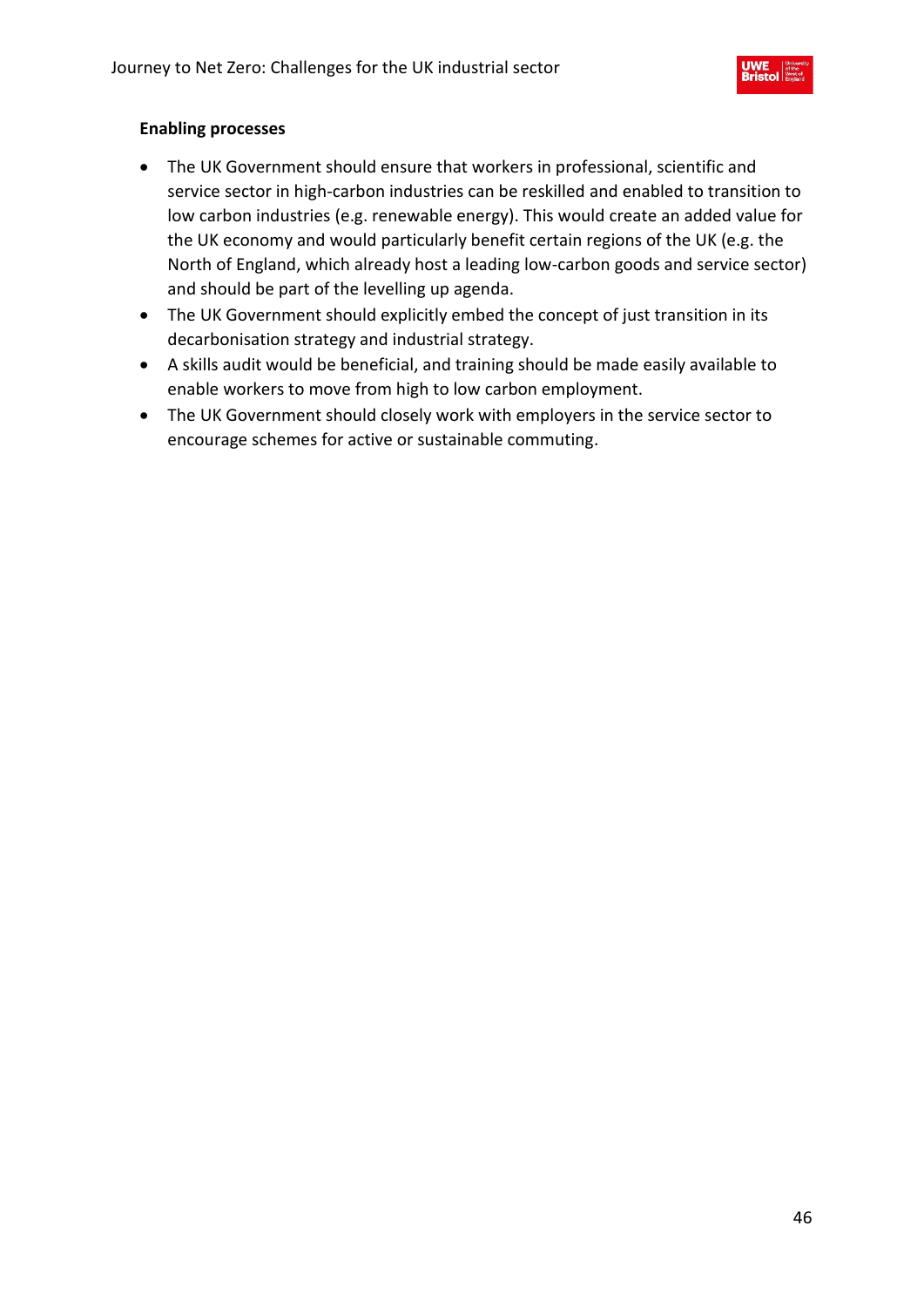

## PUBLIC ADMINISTRATION AND DEFENCE

*Emissions trend: decreasing* <sup>167</sup>

## **Current Issues**

While the emissions in the public sector have decreased, driven by energy efficiency improvements and increased use of renewables, defence is the largest contributor to greenhouse gas emissions within the UK central Government (with around half of all Government greenhouse gas emissions). Two third of fuel consumption within defence is linked to military aviation (not including the British arms industry). The Ministry of Defence recognises Climate Change as a threat to peace.

## **Risks and Opportunities**

- The UK Government Greening Government Commitments set out actions that UK Government departments and agencies will take to contribute to Net Zero targets and minimise their environmental impacts. These focus particularly on the negative effects of Government's estates and operations. The 2018-19 annual report states that emissions have dropped by 46% in 2018/19 on 2009/10 and that 28% of this reduction stemmed from improvement in the management of the estate and a further 18% was linked to the decarbonisation of the national grids. This led to substantial savings (estimated £128 million in 2018/19).
- There is a separate Greening Government ICT and digital services report that details the carbon and energy footprint of all Government ICT services (including cloud services and the Government's handling of ICT waste) <sup>168</sup>. The 2019-20 report highlight that 0.023% of ICT waste was disposed of to landfill, in line with the Zero waste to landfill target by 2020. This was achieved through increased reuse and recycling.
- The UK Ministry of Defence (MoD) has outlined the plan to reduce the UK armed forces' contribution to carbon emissions. The Climate Change and Sustainability Strategic approach is centred around the need to be less dependent on fossil fuels 169 .
- The MoD aims to have carbon-neutral estates by 2040 and the strategy includes the ambition to shift to alternative techniques aimed at reducing actual training flights and alternative fuel.
- Within the military sector, concerns about performance of green equipment might constitute an internal barrier that will need to be addressed.
- Positively, the MoD reports that new recruits are increasingly showing concern about climate change.
- The MoD has reduced carbon emissions along the supply chain but there are areas for improvements. Moreover, the long working life of equipment means that it is difficult to achieve Net Zero emission targets in the short term.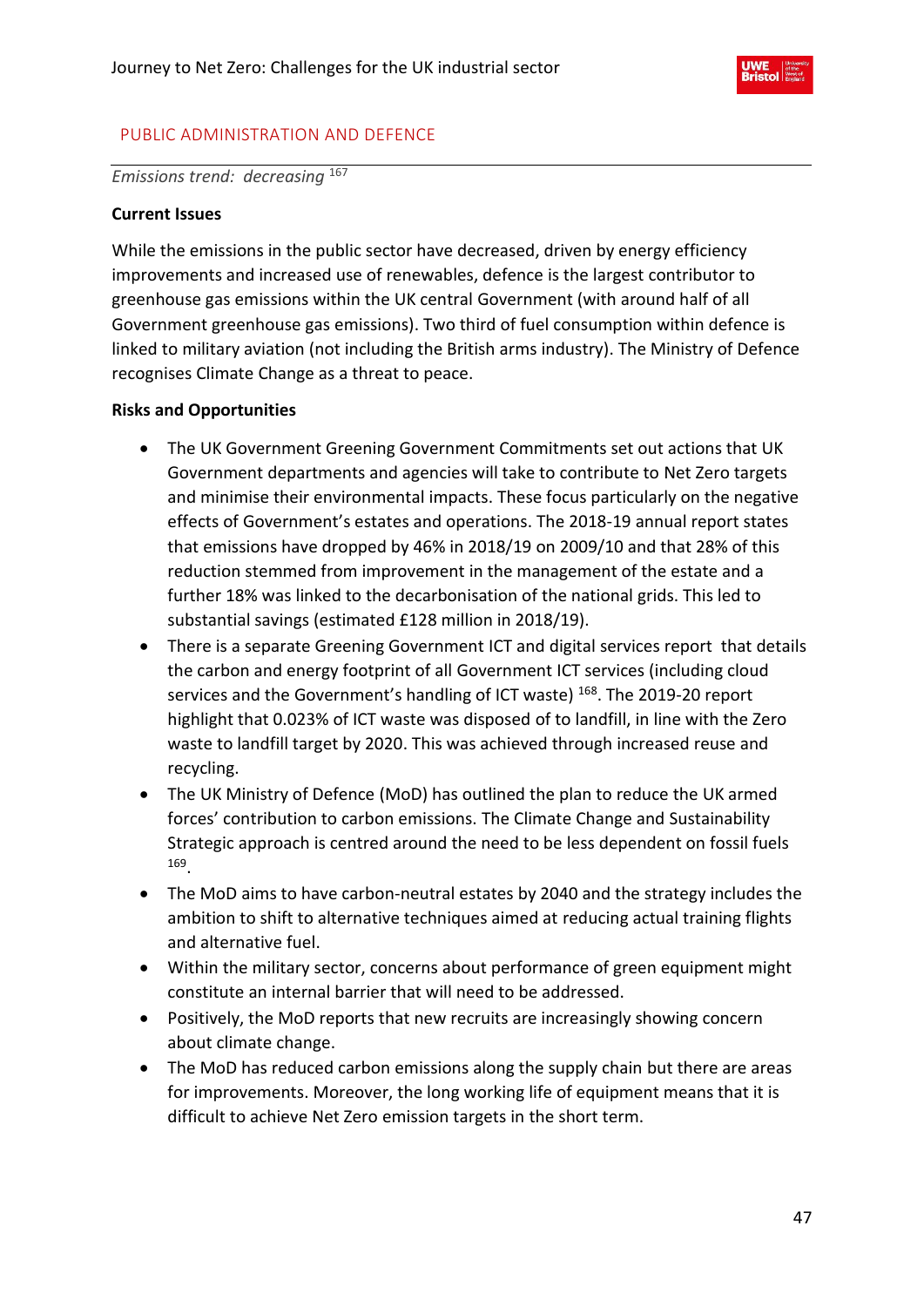

## **Key challenge**

| A                                                                                                                                                                                                                                     | $\mathbf{x}^{\mathbf{x}}$                        |                                   |                        |  |
|---------------------------------------------------------------------------------------------------------------------------------------------------------------------------------------------------------------------------------------|--------------------------------------------------|-----------------------------------|------------------------|--|
| <b>Capital and operational</b><br>investments                                                                                                                                                                                         | <b>Innovation practice</b><br>& behaviour change | Whole supply<br>chain perspective | <b>Just transition</b> |  |
| 3                                                                                                                                                                                                                                     |                                                  |                                   |                        |  |
| The key challenge of the public administration and defence sector is to accelerate<br>progress towards low carbon estate management and enhance sustainable procurement<br>policies with a particular focus on monitoring compliance. |                                                  |                                   |                        |  |

- Circular economy principles must be fully deployed across the public sector and defence, including in public procurement.
- The Defence sector must be fully involved in UK-wide decarbonisation policies.
- The MoD should work closely with manufacturers to ensure low carbon and circular economy principles are fully embedded across the whole supply chain. A specific area to address is monitoring compliance with mandatory Government sustainable procurement buying standards. This issue was highlighted by a recent Environmental Sustainability report by the National Audit 170
- The MoD should accelerate progress towards low carbon estates and energy efficiency in buildings.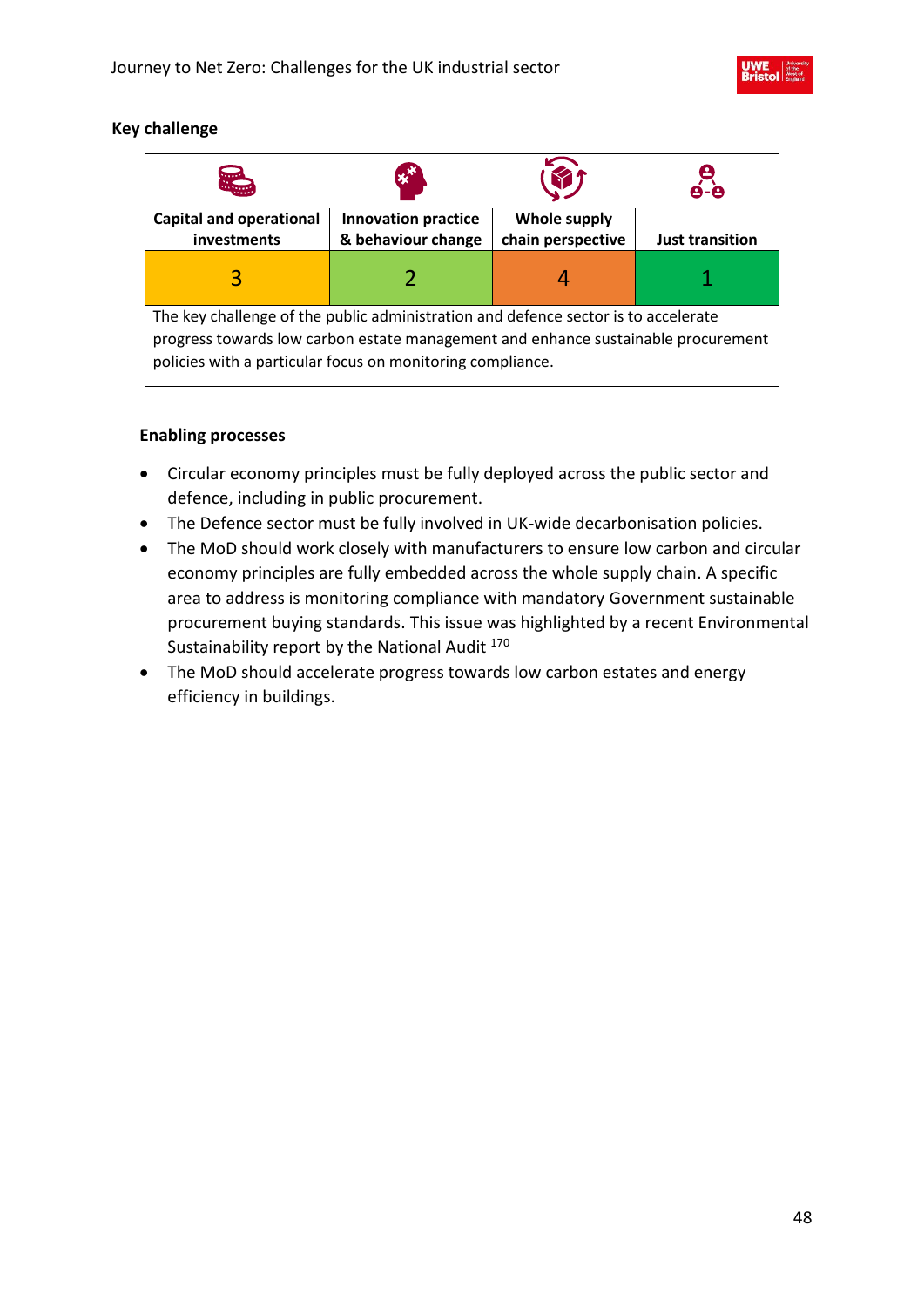

# EDUCATION

*Emissions trend: decreasing (but broadly stable since 2014)* <sup>171</sup>

## **Current Issues**

Emissions in the education and higher education sector are linked to the built environment and buildings. The UK department for Business, Energy and Industrial Strategy (BEIS) has introduced the voluntary target for 30% carbon emissions reduction by 2021/21 against a 2009/10 baseline. The Department of Education reports that the Education sector has reduced greenhouse gas emissions by nearly half (43%), together with cutting waste production by 62% and reducing water consumption. This has led to important financial savings. The UK Government has recently raised the ambition to cut emissions from the education sector by 50% by 2030 (against a 2009/10 baseline). In Higher Education sector, buildings are the most significant contributors to carbon emissions <sup>172</sup>. A systematic review has identified a wealth of research and initiatives to improve energy efficiency on campuses <sup>172</sup> showing that several universities adopt smart energy interventions and benefit from their institution's research capabilities for implementation and monitoring. Initiatives often include technical and non-technical interventions that show a joined-up approach.

### **Risks and Opportunities**

- Ahead of the COP26 to be held in Glasgow in November 2021, the Climate Commission for UK Higher and Further Education has encouraged every University and College to sign up to the Race to Zero for Universities and Colleges with the aim to achieve 100% of UK institutions committed to the pledge.
- There are many freely available climate action toolkits that schools, FE and HE institutions can use to develop and monitor their climate action plans.
- 91% of HE students are fairly or very concerned about climate change and might push for greater ambition.
- Adapting buildings to future climate-related challenges will be a priority. Thermal efficiency must account for increased temperature.
- A systematic review is required of smart building principles and smart energy systems in the UK
- Distance-learning HE courses involve 87% less energy and 85% lower  $CO<sub>2</sub>$  emissions than full-time courses held on campus. Part time courses reduce energy and carbon emissions by 6%5 and 61% respectively. This is mainly linked to a reduction in travel to and from campus and a reduction of energy consumption (however, energy savings could be offset by increase in domestic energy consumption) <sup>173</sup>.
- Several organisations have produced toolkits and reports with best practice that would support schools reducing their carbon footprint <sup>174</sup>.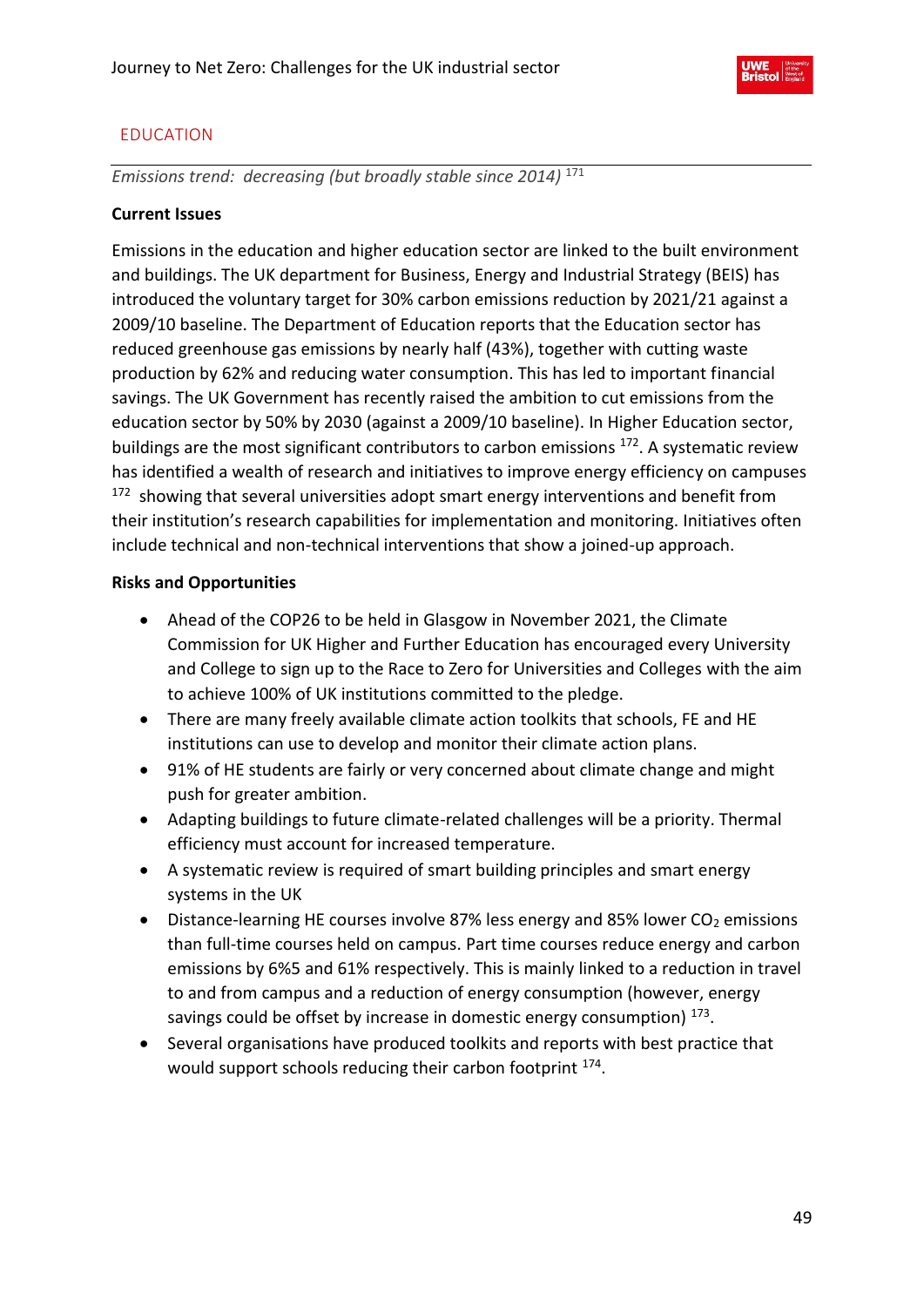

## **Key challenge**

| 是                                                                                                                                                                                                                               | $\mathbf{x}^{\prime}$                            |                                          |                        |
|---------------------------------------------------------------------------------------------------------------------------------------------------------------------------------------------------------------------------------|--------------------------------------------------|------------------------------------------|------------------------|
| <b>Capital and operational</b><br>investments                                                                                                                                                                                   | <b>Innovation practice</b><br>& behaviour change | <b>Whole supply</b><br>chain perspective | <b>Just transition</b> |
|                                                                                                                                                                                                                                 |                                                  |                                          |                        |
| The key challenge for the education and higher education sector will be linked to<br>improvements in energy efficiency in buildings and campuses and in tackling emissions<br>from travelling to and from schools and campuses. |                                                  |                                          |                        |

- Encourage the development of new or the use of existing climate action toolkits to enhance sustainability on campuses.
- University staff and researchers should be increasingly involved in urban and national sustainability initiatives.
- Green Infrastructure and Nature Based Solutions should be widely deployed on school grounds and campuses, which will provide benefits in terms of cooling and reduce the risk from overheating <sup>175</sup>.
- It is important to enhance monitoring and evaluate different approaches to enhance replicability potential.
- Campuses should refine their Scope 1, 2 and 3 accounting.
- Short courses and CPD could be run online to reduce emissions and energy consumption on campus, but this option should be assessed against learning needs and best practice in teaching. The pros and cons of online education as a carbon reduction measures have been covered in the literature  $176$ .
- The UK Government and local authorities should work together to strongly encourage active and sustainable travel to and from schools/campuses. This will result in significant co-benefits in terms of improved air quality and public health.
- Children and students could be directly involved in monitoring and implementation activities, which will then have educational benefits.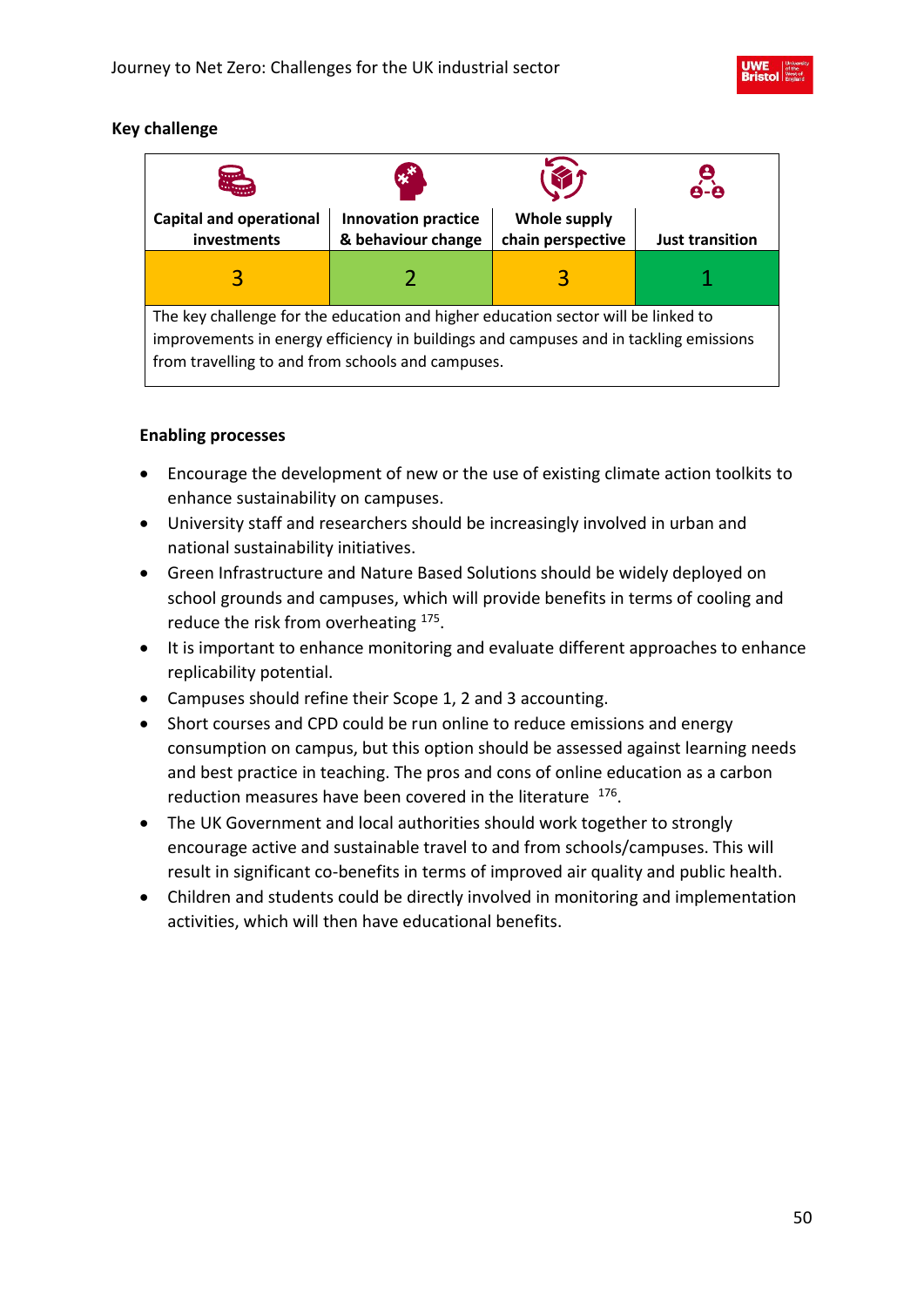

## HUMAN HEALTH AND SOCIAL WORK ACTIVITIES

*Emissions trend: decreasing (but broadly stable since 2014)* <sup>177</sup>

#### **Current Issues**

The NHS is responsible for over 3,000 properties and as such plays an important part in the journey to Net Zero. Energy consumption and heat are important contributors to emissions from the sector. The NHS is the largest employer in Britain and is responsible for around 4% of national carbon emissions, and 25% of public sector emissions. A breakdown of the NHS carbon footprint reveals that 22% of its emissions come from energy consumption; 18% from travel; 60% from procurement <sup>178</sup>.

In 2020 he NHS was the first national health system to commit to Net Zero– focussing on the emissions that can be controlled directly by 2040 (with an ambition to reach an 80% reduction by 2028-2032) and to a Net Zero for emissions they can influence by 2045 (with an ambition to reach an 80% reduction by 2036-39).

### **Risks and Opportunities**

- In April 2020 NHS Property Services announced new energy supply contracts to move the entire building portfolio to 100% renewable electricity and invested in energy saving schemes including installation of LED lighting <sup>179</sup>.
- Reduction in carbon emissions will have co-benefits on air quality and public health.
- The NHS is working towards greening the fleet and is working towards a zeroemission ambulance.
- Against the backdrop of the COVID-19 crises health professionals around the world have called for a healthy recovery that focuses on climate prevention strategies 180. However, in the UK significant challenges remain to close the gap to Net Zero
- Approximately 3.5% of all road travel in England relates to people travelling to the NHS, contributing to around 14% of the system's total emissions <sup>181</sup>.

**Key challenge**

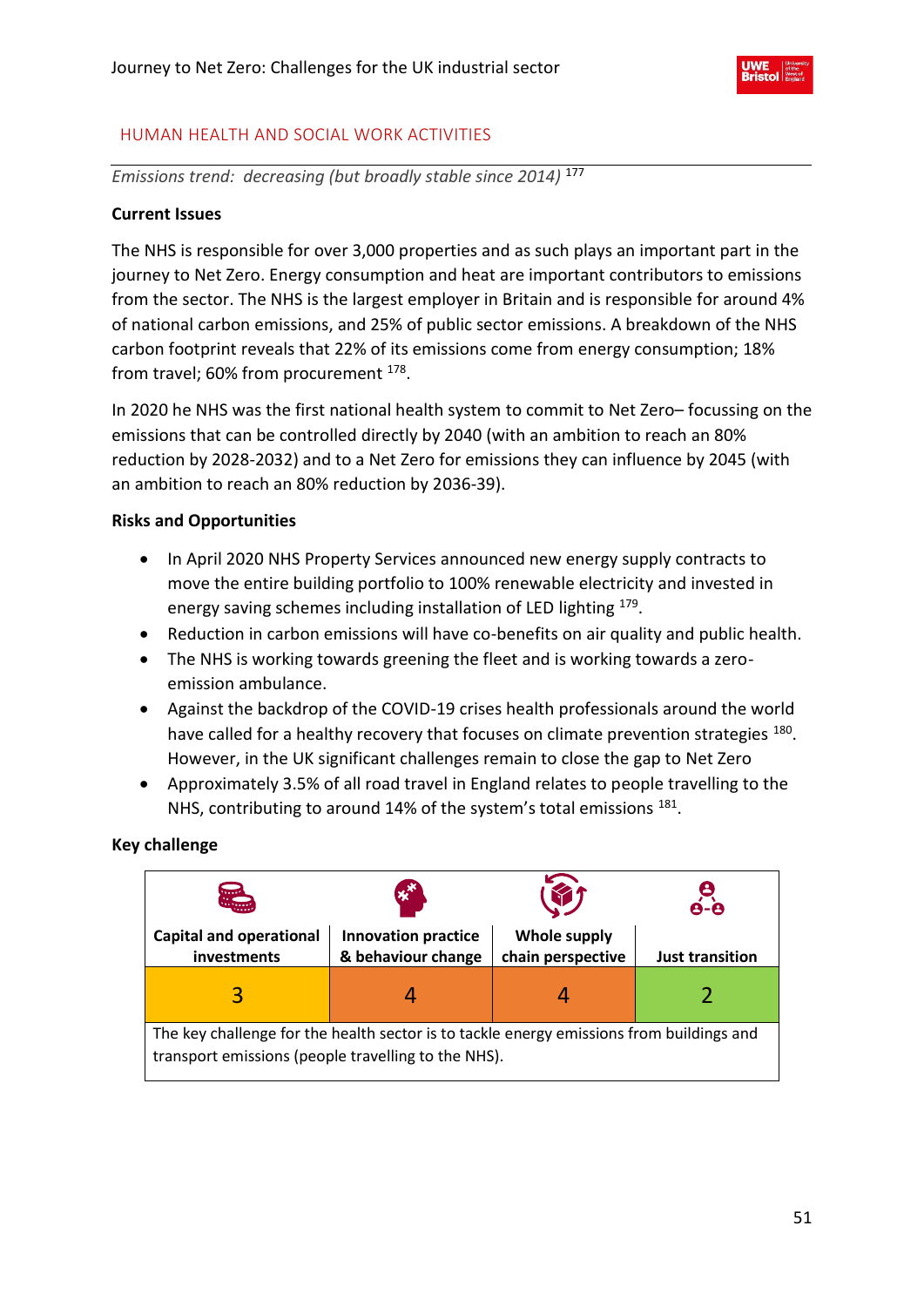

- Innovation is required in delivering care at or closer to home to reduce patient journeys to hospital.
- NHS staff should receive formal training and education in energy conservation measures and on how to optimise energy use.
- The NHS and the UK Government should enhance campaign to encourage active travel focussing on personal health benefits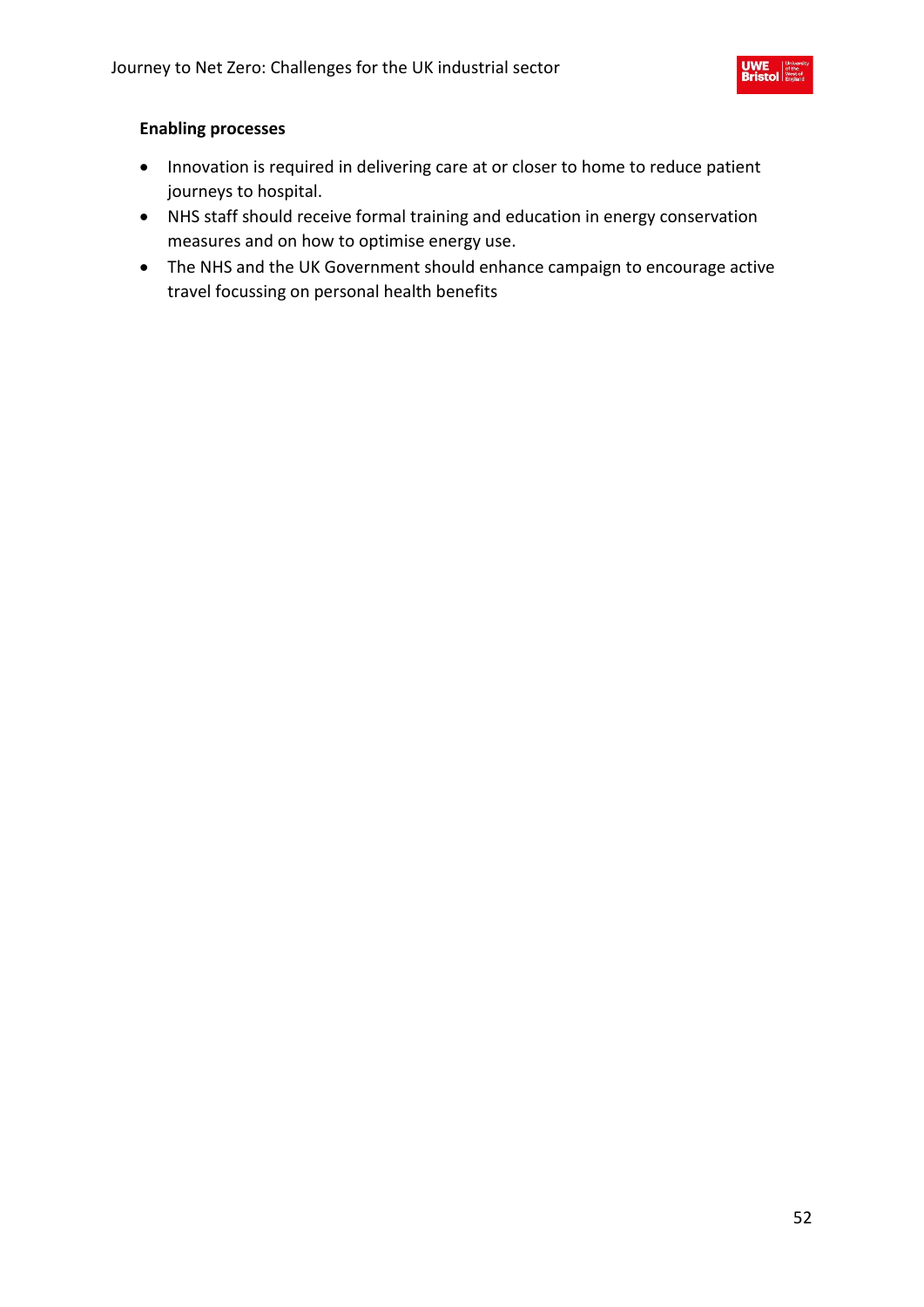

## ARTS ENTERTAINMENT AND RECREATION

*Emissions trend: decreasing (but broadly stable since 2014)*

#### **Current Issues**

In 2012 the Arts Council England became the first cultural body to integrate an environmental action plan in their funding agreements. The 2017/18 Environmental Programme showed a 35% reduction in carbon emissions and 23% reduction in energy consumption, which resulted in substantial cost savings. There are important variations within the entertainment industries with differences for examples between theatres, arenas and stadium venues.

#### **Risks and Opportunities**

- National portfolio organisations are required to annually monitor their environmental impacts using carbon footprint accounting tools.
- A "Beyond Carbon" online tool is available to organisations to report on environmental practice beyond carbon emissions. An evaluation of this tool reported financial, reputational benefits as well as improved team morale.
- Key drivers of the arts and entertainment sector in the UK (e.g. West End) has relied on global visitors reliant on air travel.
- A study conducted by Centre for London found that touring bands, orchestras and companies do not systematically embed carbon footprints in their touring planning 182 .
- Big events are energy intensive and produce significant amount of waste.

### **Key challenge**



#### **Enabling processes**

• Arts and Entertainment industries could play a key proactive role in driving proenvironmental behaviours through appropriate and tailored story-arcs that show people how to engage in sustainable behaviours. The UK Government should acknowledge and fully support this role <sup>183</sup>.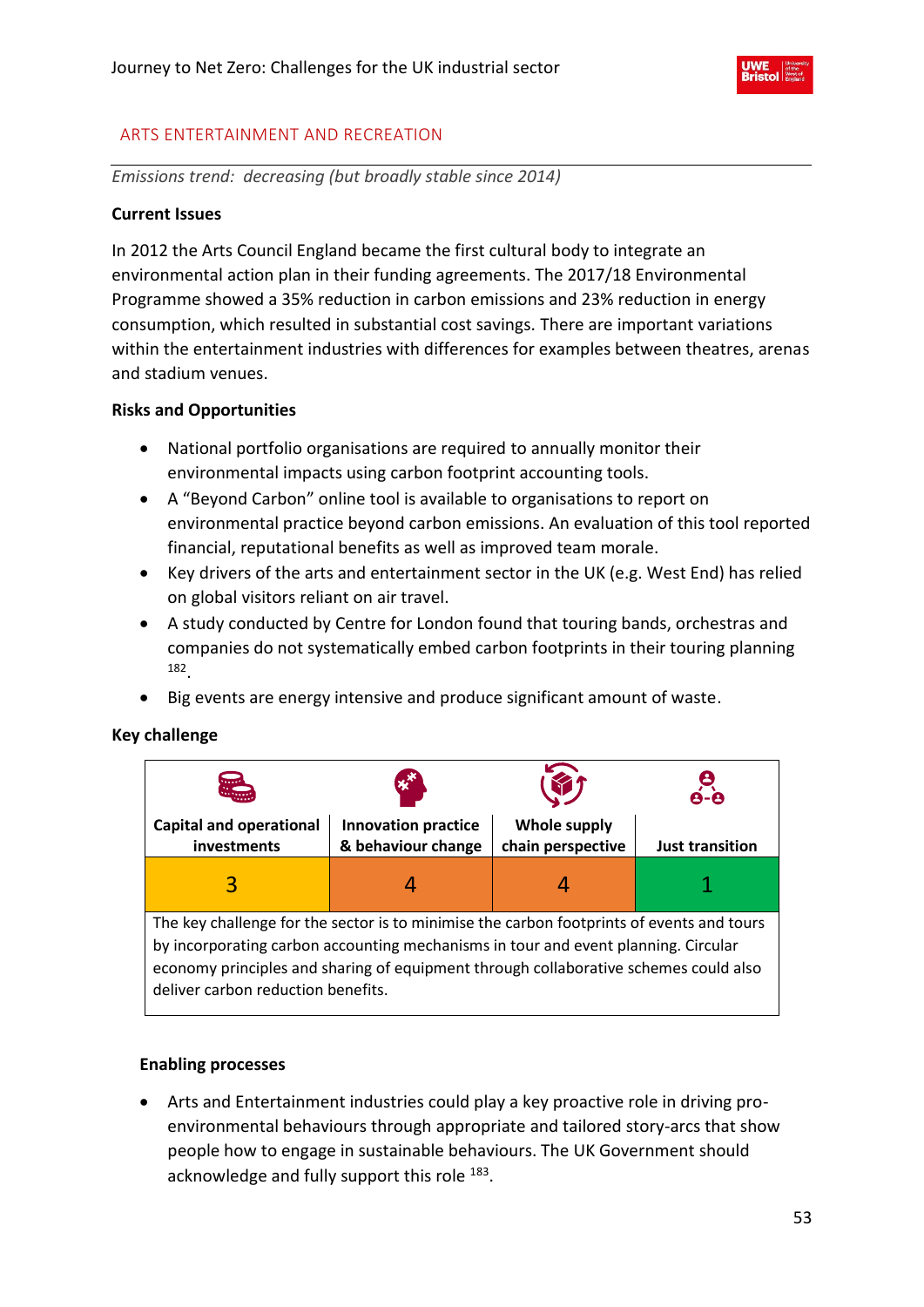- The Arts, culture and entertainment industry needs to reduce the day-to-day carbon emissions that stem from vehicles, energy consumption of buildings and touring. Carbon emissions should be embedded into tour planning and priced. These considerations should include also strategies to minimise waste.
- Reductions could be achieved through re-use, recycling and sharing of production and staging equipment.
- The UK Government should support integration of environmental training in sector relevant qualifications.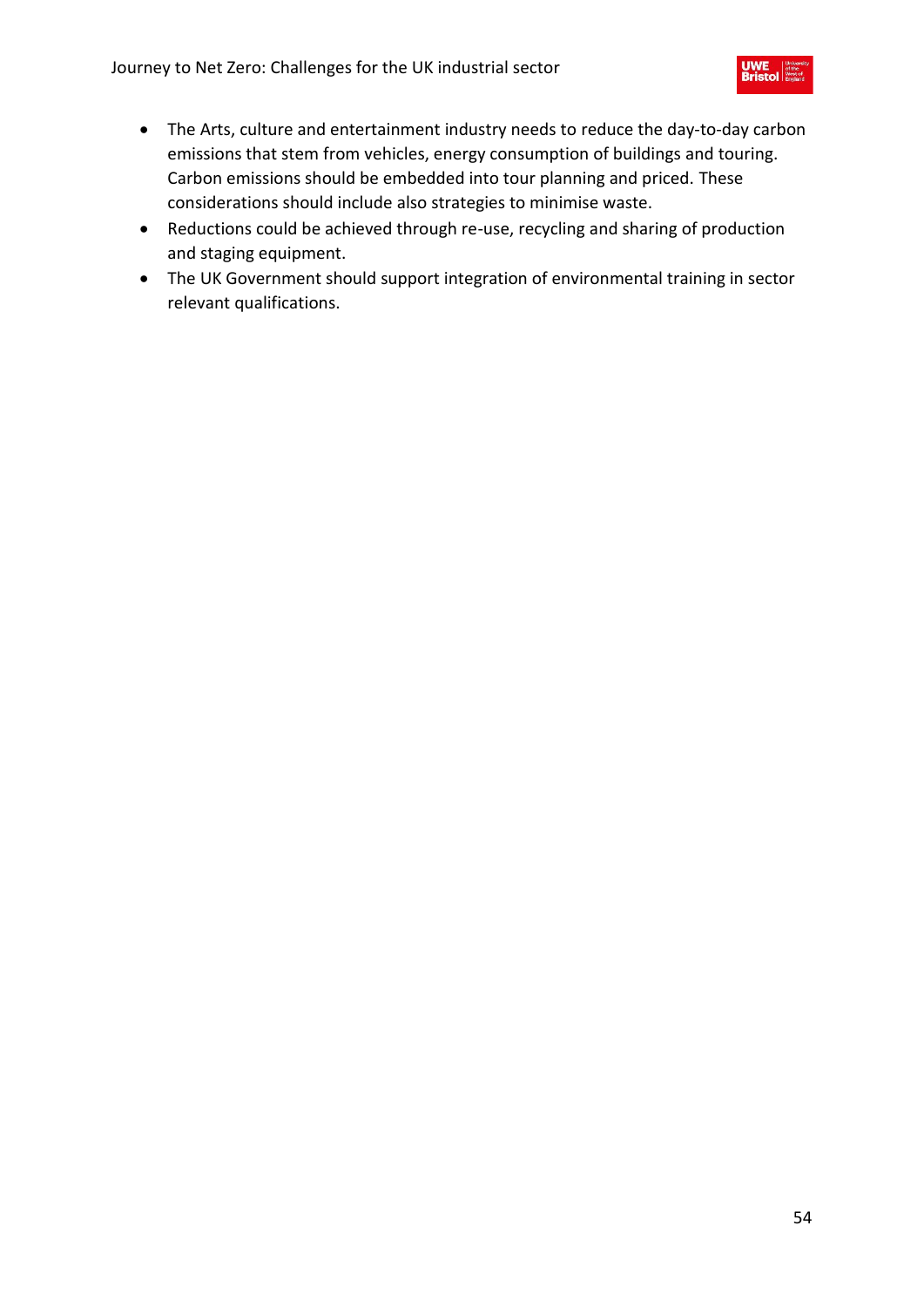

# Concluding remarks

This rapid evidence review highlighted how most industry sectors in the UK are not on track to achieve their climate targets. While some sectors like Electricity and Gas have achieved substantial emission reductions through moving away from coal and fossil fuels, it must be stressed that they are still among the highest emitting sectors. The report has included concrete and achievable options available in each sector that, if implemented as soon as possible and with a strong drive and commitment, will create a low carbon economy. Beyond the more obvious investments such as in large-scale renewables or CCS, other smaller-scale approaches appear promising and have the potential to be implemented at multiple scales, thus fostering collaboration and involvement of local authorities, and would also deliver adaptation benefits and other ecosystem services. These include Green Infrastructure whose co-benefits and environmental services have been very well covered in the literature, and urban mining practices, which could benefit from innovative digital technology platforms and coordination at the city scale, which would implement circular economy principles in harder to abate sectors such as construction.

The UK Climate Change Committee has stressed that while the foundations are in place to reach Net Zero, policy must be ramped up significantly and delivery must progress with far greater urgency <sup>68</sup>. This report supports this view. The report has highlighted some sectors which can be considered harder to abate, such as (but not limited to) construction, manufacturing (heavy industry) and transport. The overall risk matrix in [Table 7](#page-55-0) provides a breakdown of the estimated magnitude of the challenges faced by each sector following our qualitative risk matrix.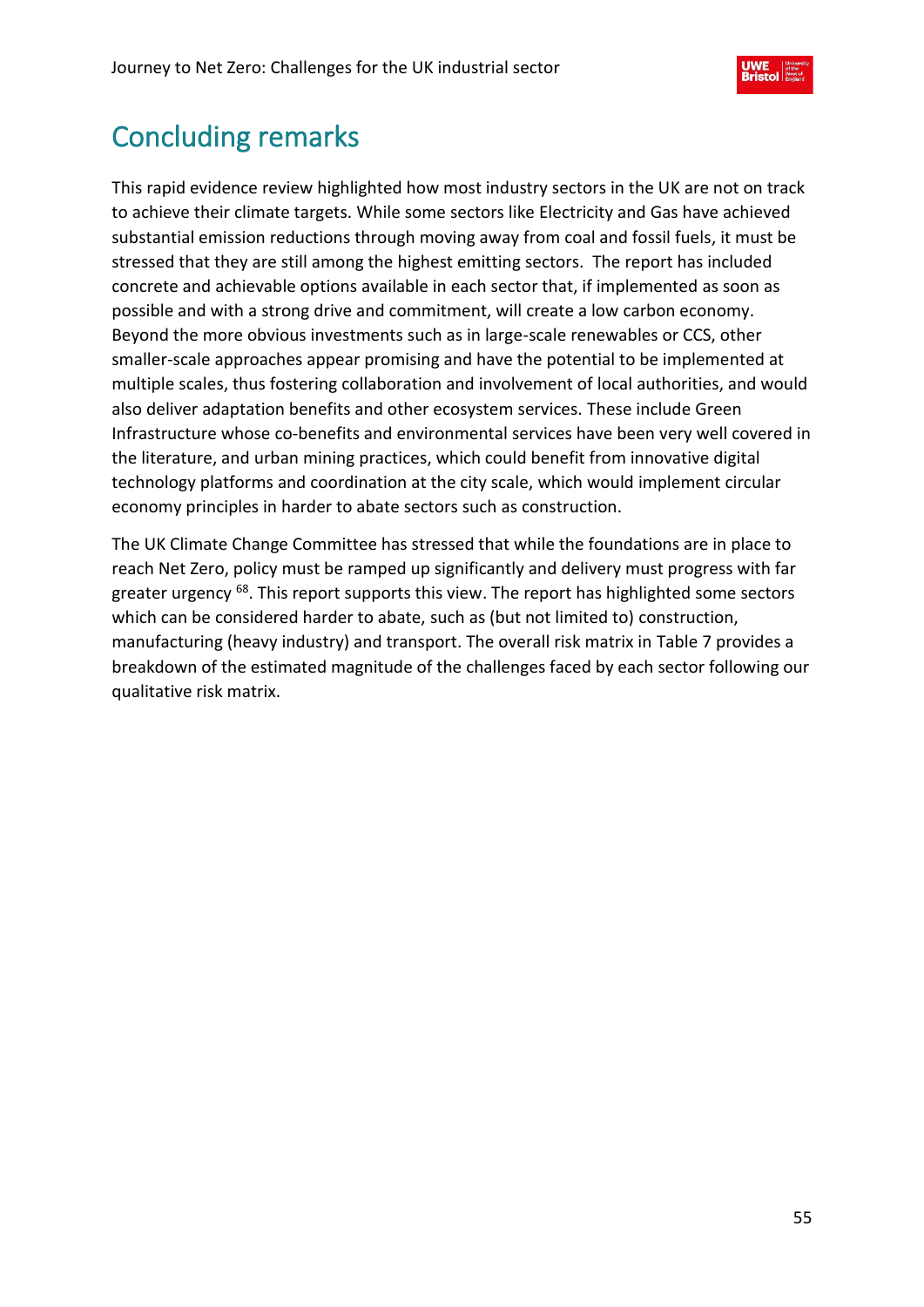

#### **Table 7: Overall risk matrix**

<span id="page-55-0"></span>

| Sector/Challenge                        |                                               |                                                      |                                   |                        |
|-----------------------------------------|-----------------------------------------------|------------------------------------------------------|-----------------------------------|------------------------|
|                                         | <b>Capital and operational</b><br>investments | <b>Innovation practice &amp;</b><br>behaviour change | Whole supply chain<br>perspective | <b>Just transition</b> |
| Manufacturing                           |                                               |                                                      |                                   |                        |
| Construction                            | 4                                             |                                                      |                                   | 4                      |
| Transport                               | 4                                             |                                                      | 4                                 | 4                      |
| Mining                                  |                                               | 3                                                    | 3                                 |                        |
| Agriculture                             | 3                                             | 5.                                                   | 3                                 | 4                      |
| Wholesale and retail                    | 2                                             | 4                                                    |                                   | 3                      |
| Financial and insurance                 | $\overline{2}$                                | 4                                                    | 4                                 | 3                      |
| Electricity and gas                     | 4                                             | 4                                                    |                                   | 3                      |
| Human health and social work activities | 3                                             | 4                                                    | 4                                 |                        |
| Water and waste management              | 3                                             |                                                      | Δ                                 |                        |
| Service                                 |                                               | 4                                                    | 4                                 |                        |
| ICT                                     | 3                                             | 4                                                    | 4                                 |                        |
| Real estate                             | 3                                             | $\overline{3}$                                       | 4                                 |                        |
| Accommodation and food activities       | 4                                             | 4                                                    | 3                                 |                        |
| Arts entertainment and recreation       | 3                                             | 4                                                    | 4                                 |                        |
| Public Administration and defence       | 3                                             | $\overline{2}$                                       |                                   |                        |
| Education                               | 3                                             |                                                      |                                   |                        |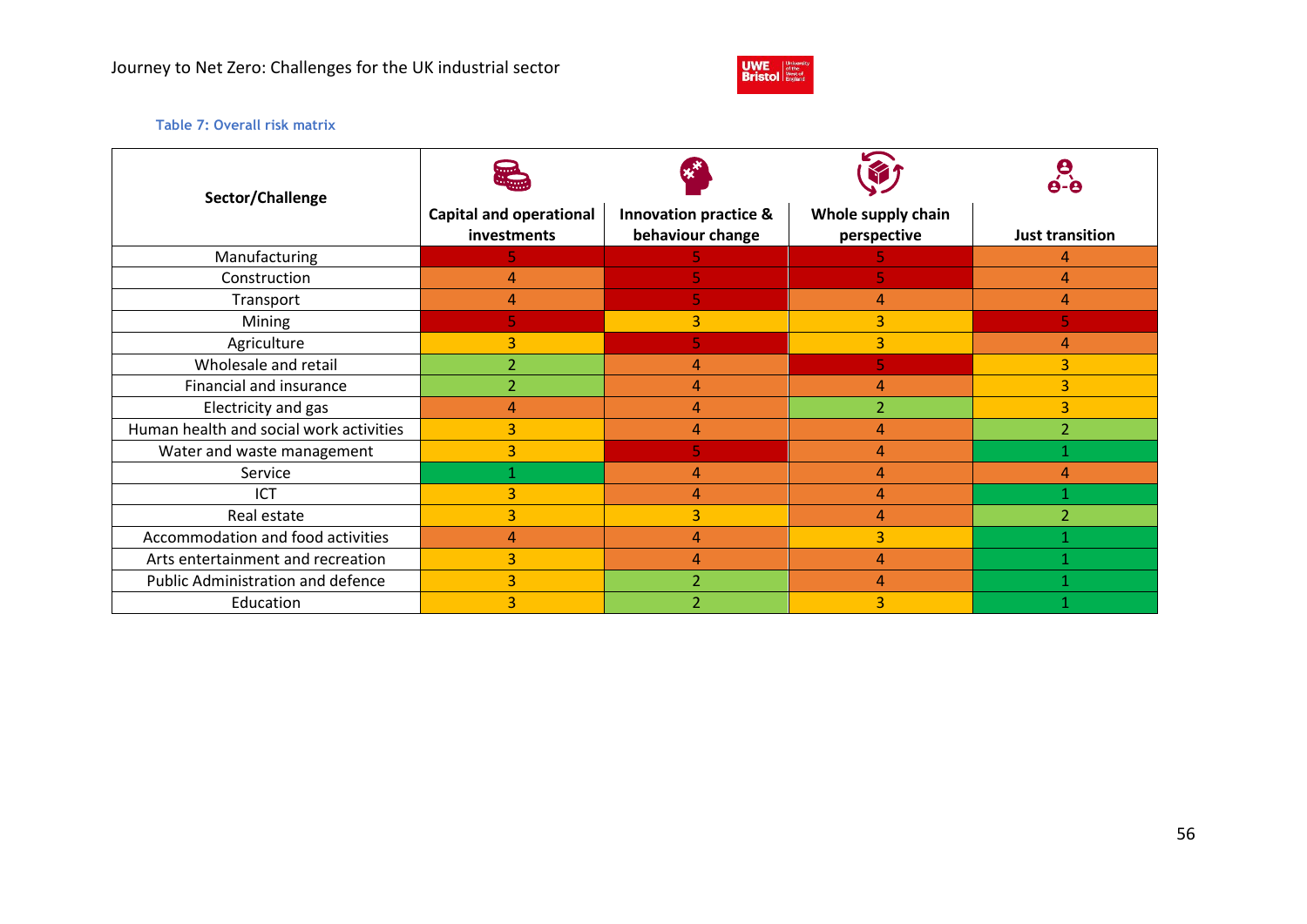The sectors are indicatively ordered in Table 7 by the magnitude of the overall challenge that they face (from largest to smallest) based on the thematic analysis of the evidence conducted in this report. However, there are substantive considerations to be taken into account before deriving a formal ranking from this table. First, the scoring does not integrate the relative importance of each sector for the UK economy, nor their relative contribution to emissions. Second, challenges manifest differently in different sectors, so a full comparative analysis is not possible without identifying some more specific challenge related selection criteria. Third, the table does not indicate whether it will be easier to decarbonise for a sector with a high scoring matrix in one dimension and low scores in other dimensions or for a sector that displays moderate risks across the four challenge dimensions.

Nonetheless, there are some conclusions that can be derived from this simplistic scoring exercise and from this broad review. For instance, it is important to acknowledge the significance of enabling innovation practices and behaviour change, a significant challenge for most of the sectors that could hamper progress towards Net Zero; and the importance of adopting a whole supply chain perspective focussed on implementing circular economy principles. This is linked to the interconnected nature of industries' decarbonisation pathways and the existing interdependencies of common supply chains. This means that many sectors have the same shared risks and opportunities (e.g. mining and electricity; construction and mining; manufacturing and transport) that should be tackled following a system perspective, thus addressing silos and unexpected negative consequences of actions along the supply chain. However, it should be recognised that shared risks does not necessarily mean equal risks across sectors (i.e. some sectors may be more exposed than others to a shared risk).

These interdependencies should be fully integrated in carbon accounting (Scope 1, 2 and 3), which must focus on the whole life cycle of products' carbon emissions. Carbon accounting methodologies based on the territorial scale are blind to the emissions embodied in trade, which this report has stressed as a key challenge common in many key and harder to abate sectors. Consumption-based accounting addresses this blindness by considering the full supply chains of goods and services and should be encouraged as it could support a whole supply chain perspective. Furthermore, more research is needed to investigate better practice to exploit the opportunities of these interdependencies while minimising the risks and what lessons can be replicated in other sectors or at a different scale and minimise cost.

Operationally, potential solutions to minimise cost of Net Zero infrastructure (e.g. Carbon Capture and Storage, CCS), would entail infrastructure re-use (e.g. pipelines), optimisation of data use, development of the project in separate stages of activities. Additional strategies should focus on building strong relationships with regional-level stakeholders and policymakers and better aligning communication about CCS projects to local and national decarbonisation targets.

The UK Government should play a key role in providing a platform for coordinating systemlevel actions as well as providing strong leadership. For example, policy instruments that create incentives or disincentives (in the form of regulation, taxes, or subsidies) should be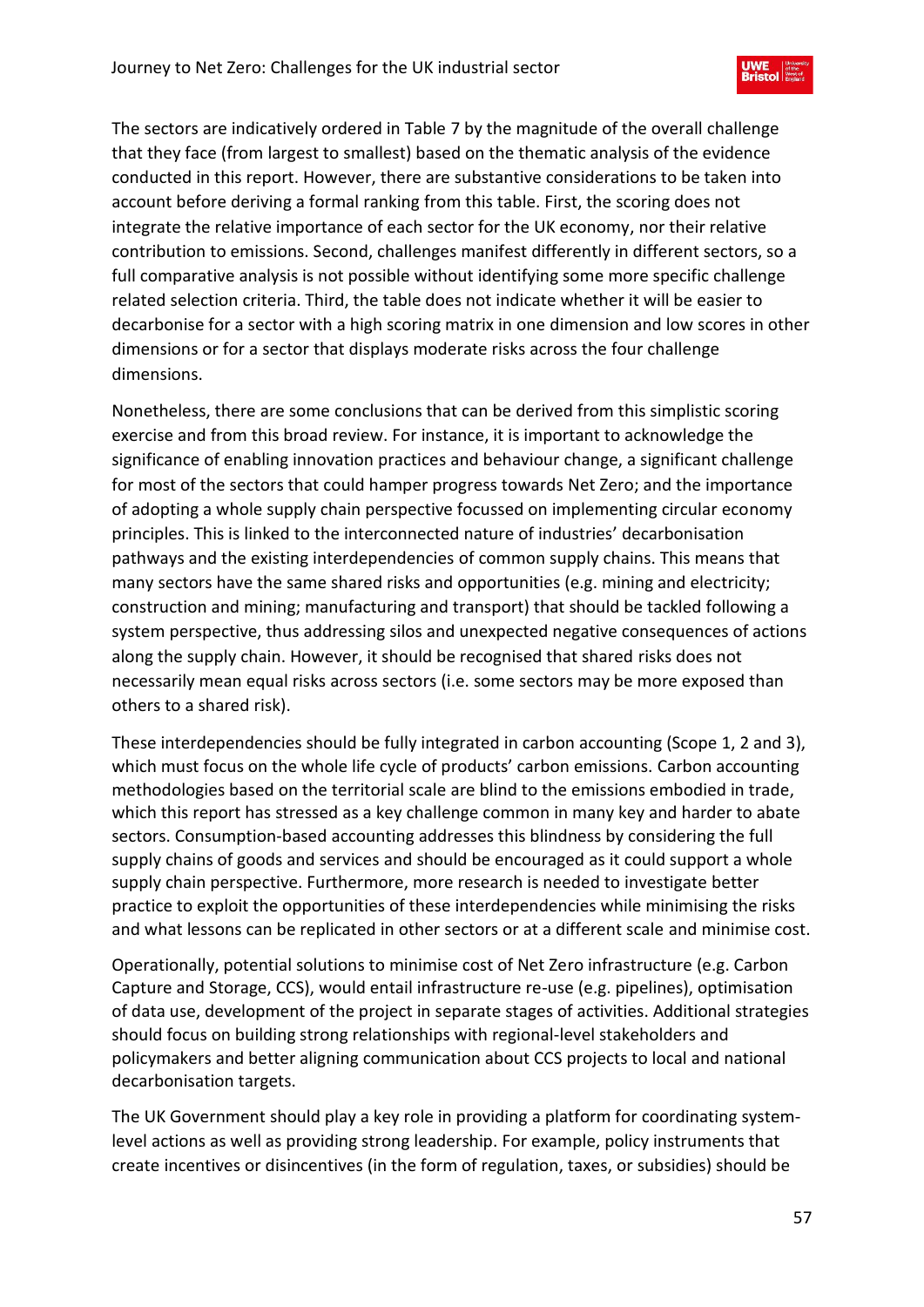aligned to national climate change targets and further research could look into what individual policy instruments deliver the biggest progress towards Net Zero. Policies should also include a mix of technological and non-technological (behavioural) measures. This report has stressed that some sectors (e.g. Agriculture or Transport) need a widespread shift in individual practices to achieve Net Zero despite the fact that these are relatively easy and cost-effective to decarbonise from a technical point of view. A focus on behavioural measures will also unleash more co-benefits (particularly in terms of improved air quality and public health benefits, noise reductions, etc.) and will also strengthen reductions in energy consumptions, alongside a switch to renewable sources.

Targeted policy instruments could provide the required support for research and innovation to overcome some technological challenges that characterise some areas, for example large-scale applications of some renewable energy technologies (e.g. solar PV or heat pumps) or a fuller development of CCS technologies, which, as this report has showed, will play a crucial, albeit narrow, role to bridge the final gap towards carbon neutrality.

A cross-cutting issue that should be fully integrated in UK Government's climate change strategies is the Just Transition. While this report did not include a policy document analysis, the links between the UK industrial decarbonisation strategy and the UK Government levelling up agenda do not seem to go far enough. A transition towards a low carbon economy requires a transition from high carbon employment to low carbon employment. However, mechanisms should be in place to ensure that this transition is smooth, timely and does not result in job losses. A Just Transition is a critical factor to ensure a successful pathway to Net Zero <sup>184</sup>. The UK Government can and should ensure that this transition is enabled through proper economic support mechanisms, training and skills development programmes, to be developed in collaboration with educational providers.

## Limitations of this report

This report is based on a rapid evidence review of the UK industrial sector decarbonisation challenges and does not constitute a full systematic analysis of individual sectors' barriers to decarbonisation, which is beyond the scope of this report. The scope and breadth of this work mean that there are some further limitations that need to be acknowledged.

First, this report followed the UK Standard Industrial Classification (SIC) classification to ensure a broad overview of UK industries. However, this means that some sectors are aggregated to a very high-level (e.g. manufacturing) and, therefore, it is difficult to disentangle and pinpoint variations in emissions and challenges within individual subsectors. While the narrative in the report signposts where possible these variations, this limitation must be acknowledged. Further and more extensive research should analyse each sector and focus the analysis at a more disaggregated level.

Second, the report offers a snapshot of current challenges as highlighted in the literature and its methodology does not go far enough to enable a deeper nuanced discussion and reflection on whether decarbonisation will be harder for sectors that have fewer but higher risk scores (e.g. 5) or lower risk scores distributed across different challenges (e.g. 3). We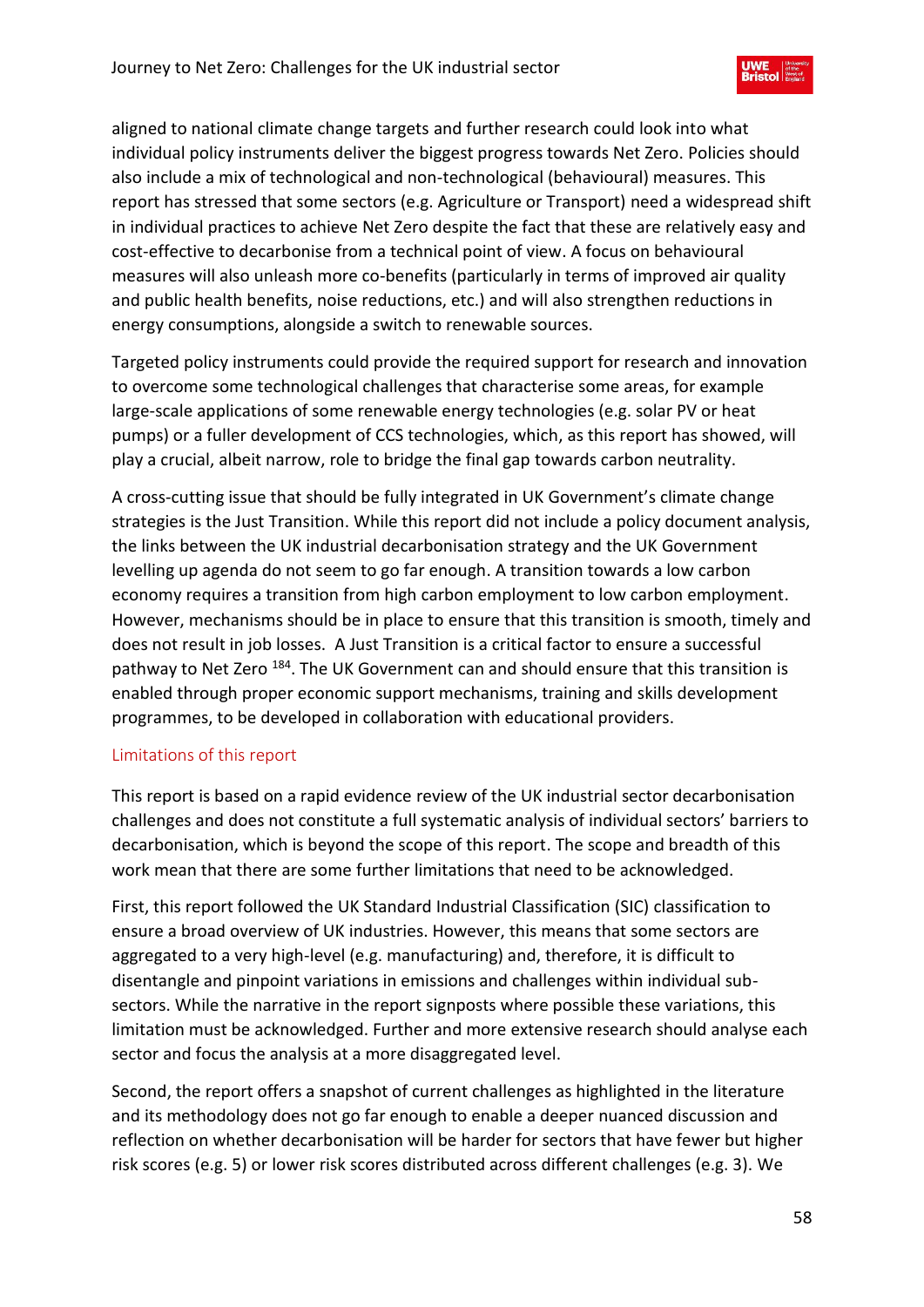must stress that the risks scores were derived from thematic considerations based on the reviewed literature, and as such they reflect the authors' professional judgement. This subjectivity is a limitation of the risk matrix and further work should be done to test this model and our scoring against other frameworks. We consider the formalisation and refinement of this framework to be an interested future research direction that could enable a fuller comparative analysis.

Third, while for some sectors we found ample coverage in the academic literature, in other cases this has been more limited; to overcome this, we have relied more substantially on grey literature and reports from reputable and relevant sources.

Finally, this report did not address the impact of recent disruptions and events such as COVID-19 and Brexit, which could have implications in term of cost and operational practice in some key sectors, including those like manufacturing and construction that are harder to abate. This, in our view, constitute a further important area for more detailed study.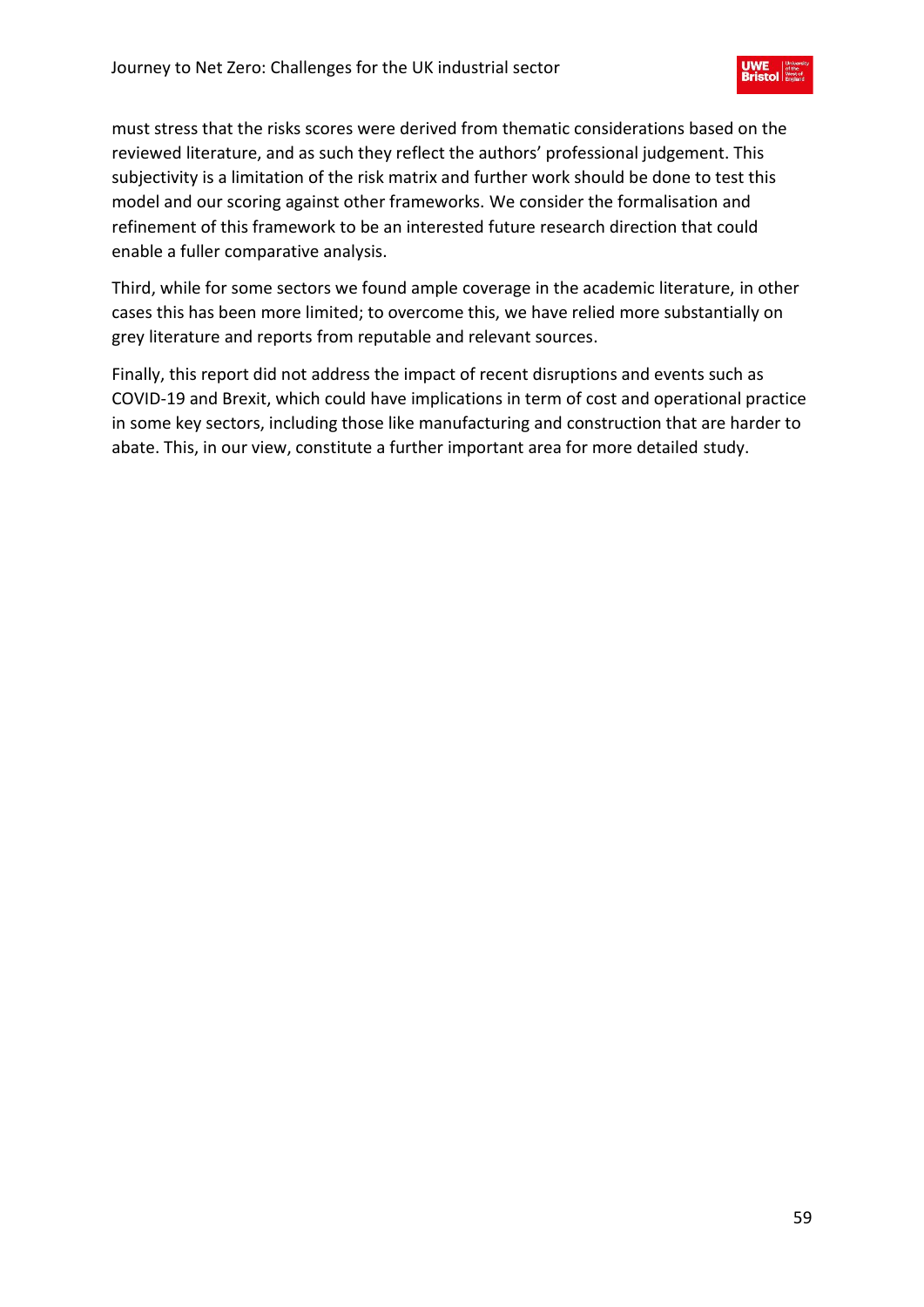# References

- 1. Barazza, E. & Strachan, N. The key role of historic path-dependency and competitor imitation on the electricity sector low-carbon transition. *Energy Strategy Reviews* **33**, 100588 (2021).
- 2. Labanca, N. *et al.* Transforming innovation for decarbonisation? Insights from combining complex systems and social practice perspectives. *Energy Research & Social Science* **65**, 101452 (2020).
- 3. Frank, L., Jacob, K. & Quitzow, R. Transforming or tinkering at the margins? Assessing policy strategies for heating decarbonisation in Germany and the United Kingdom. *Energy Research & Social Science* **67**, 101513–101513 (2020).
- 4. Giannakis, E. & Zittis, G. Assessing the Economic Structure, Climate Change and Decarbonisation in Europe. *Earth Systems and Environment* (2021) doi:10.1007/s41748-021-00232-7.
- 5. Emden, J. & Murphy, L. *A Just Transition. Realising the opportunities of decarbonisation in the North of England*. https://www.ippr.org/files/2019- 03/energy-skills-march19.pdf (2019).
- 6. Department for Business & Energy & Industrial Strategy. UK enshrines new target in law to slash emissions by 78% by 2035. *GOV.UK* https://www.gov.uk/government/ne ws/uk-enshrines-new-target-in-lawto-slash-emissions-by-78-by-2035 (2021).
- 7. Department for Business & Energy & Industrial Strategy. Industrial decarbonisation strategy. https://www.gov.uk/government/pu blications/industrial-decarbonisationstrategy (2021).
- 8. Department for Business & Energy & Industrial Strategy. The ten point plan for a green industrial revolution. https://www.gov.uk/government/pu blications/the-ten-point-plan-for-agreen-industrial-revolution (2020).
- 9. Office for National Statistics. 2019 UK greenhouse gas emissions, final figures. *Office for National Statistics* https://assets.publishing.service.gov. uk/government/uploads/system/upl oads/attachment\_data/file/957887/2 019 Final greenhouse gas emission s statistical release.pdf (2021).
- 10. ONS. *UK Environmental Accounts*. vol. 2011 https://www.ons.gov.uk/economy/e nvironmentalaccounts/bulletins/uke nvironmentalaccounts/2021 (2011).
- 11. Stern, N. *Stern review: the economics of climate change*. https://www.osti.gov/etdeweb/bibli o/20838308 (2006).
- 12. Grantham Research Institute on Climate Change and the Environment. How much will it cost to cut global greenhouse gas emissions? https://www.lse.ac.uk/granthaminsti tute/explainers/how-much-will-itcost-to-cut-global-greenhouse-gasemissions/ (2018).
- 13. Economic co-benefits of reducing CO2 emissions outweigh the cost of mitigation for most big emitters. https://www.lse.ac.uk/granthaminsti tute/news/economic-co-benefits-ofreducing-co2-emissions-outweighthe-cost-of-mitigation-for-most-bigemitters/ (2017).
- 14. Climate Change Committee. Net Zero - Technical Report - Climate Change Committee. https://www.theccc.org.uk/publicati on/net-zero-technical-report/ (2019).
- 15. Ricke, K., Drouet, L., Caldeira, K. & Tavoni, M. Country-level social cost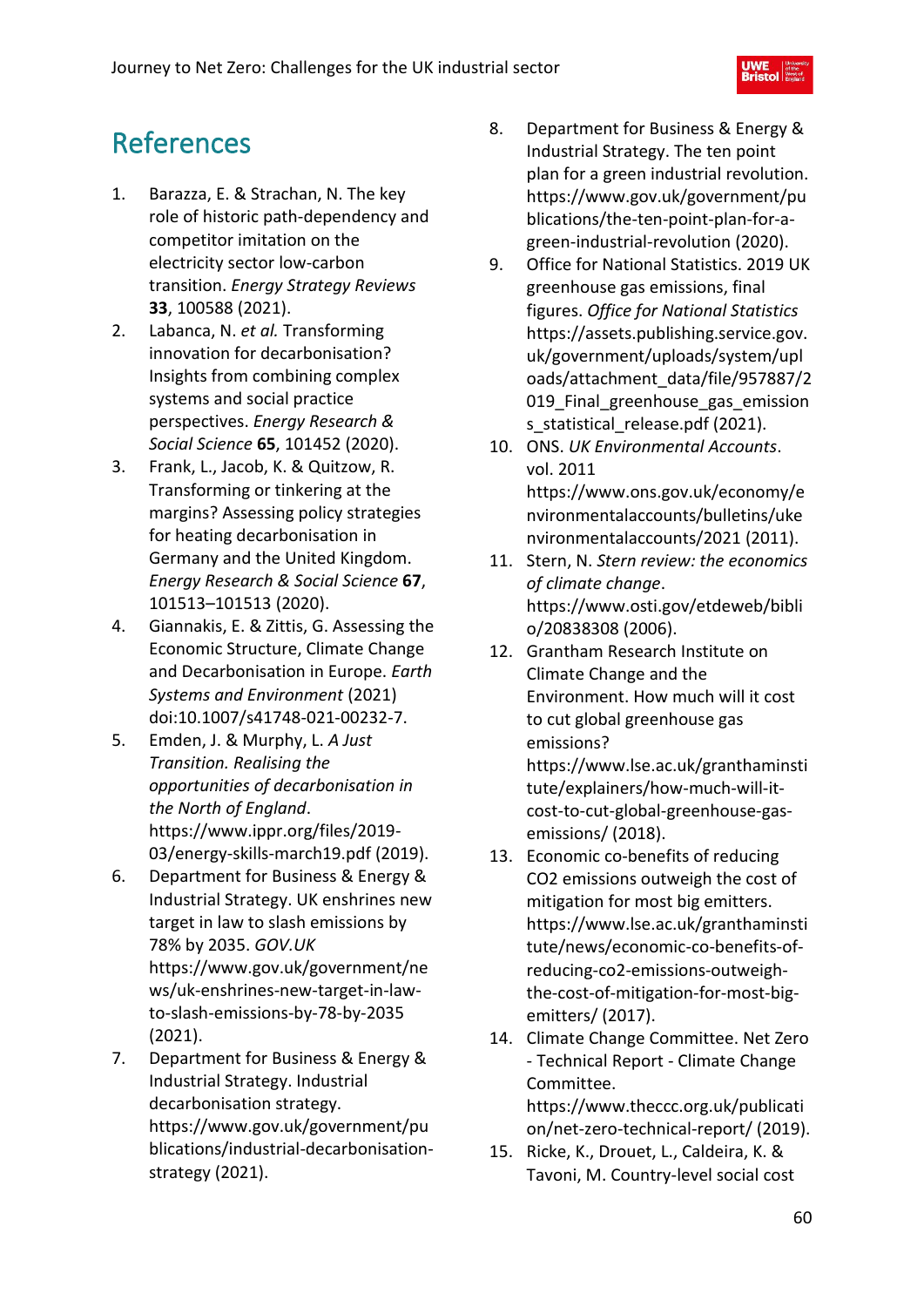of carbon. *Nat. Clim. Chang.* **8**, 895– 900 (2018).

- 16. OECD. Climate change: Consequences of inaction. https://www.oecd.org/fr/environne ment/climate-change-consequencesof-inaction.htm (2021).
- 17. Sanderson, B. M. & O'Neill, B. C. Assessing the costs of historical inaction on climate change. *Sci. Rep.* **10**, 9173 (2020).
- 18. Masson-Delmotte, V. *et al. Climate Change 2021: The Physical Science Basis. Contribution of Working Group I to the Sixth Assessment Report of the Intergovernmental Panel on Climate Change*. https://www.ipcc.ch/assessmentreport/ar6/ (2021).
- 19. Barrett, J., Cooper, T., Hammond, G. P. & Pidgeon, N. Industrial energy, materials and products: UK decarbonisation challenges and opportunities. *Appl. Therm. Eng.* **136**, 643–656 (2018).
- 20. Office for National Statistics. Air emissions Carbon Dioxide (CO2)- Agriculture, forestry and fishing-Thousand tonnes CO2 equivalent. (2020).
- 21. Climate Change Committee. *The Sixth Carbon Budget - Agriculture and land use, land use change and forestry*. https://www.theccc.org.uk/wpcontent/uploads/2020/12/Sectorsummary-Agriculture-land-use-landuse-change-forestry.pdf (2020).
- 22. National Farming Union. *Achieving Net Zero: Farming's 2040 goal*. https://www.nfuonline.com/nfuonline/business/regulation/achieving -net-zero-farmings-2040-goal/ (2019).
- 23. Climate Change Committee. Land use: Policies for a Net Zero UK. https://www.theccc.org.uk/publicati

on/land-use-policies-for-a-net-zerouk/ (2020).

- 24. Stewart, J. & Wentworth, J. *Climate Change and Fisheries*. https://post.parliament.uk/researchbriefings/post-pn-0604/ (2019).
- 25. Agroforestry and the Basic Payment Scheme. https://www.gov.uk/guidance/agrof orestry-and-the-basic-paymentscheme (2021).
- 26. Wiering, M., Boezeman, D. & Crabbé, A. The Water Framework Directive and Agricultural Diffuse Pollution: Fighting a Running Battle? *Water* **12**, 1447 (2020).
- 27. Harrison, S., McAree, C., Mulville, W. & Sullivan, T. The problem of agricultural 'diffuse' pollution: Getting to the point. *Sci. Total Environ.* **677**, 700–717 (2019).
- 28. Ortiz, M., Baldock, D., Willan, C. & Dalin, C. *Towards Net Zero in UK Agriculture. Key information, perspectives and practical guidance*. https://www.sustainablefinance.hsbc .com/carbon-transition/towards-netzero-in-uk-agriculture (2021).
- 29. Parfitt, J., Barthel, M. & Macnaughton, S. Food waste within food supply chains: quantification and potential for change to 2050. *Philos. Trans. R. Soc. Lond. B Biol. Sci.* **365**, 3065–3081 (2010).
- 30. Finlay, J., Audickas, L., Ward, M. & Coe, S. *The Agriculture Act 2020*. https://commonslibrary.parliament.u k/research-briefings/cbp-8702/ (2020).
- 31. Gray, N., McDonagh, S., O'Shea, R., Smyth, B. & Murphy, J. D. Decarbonising ships, planes and trucks: An analysis of suitable lowcarbon fuels for the maritime, aviation and haulage sectors. *Advances in Applied Energy* **1**, 100008 (2021).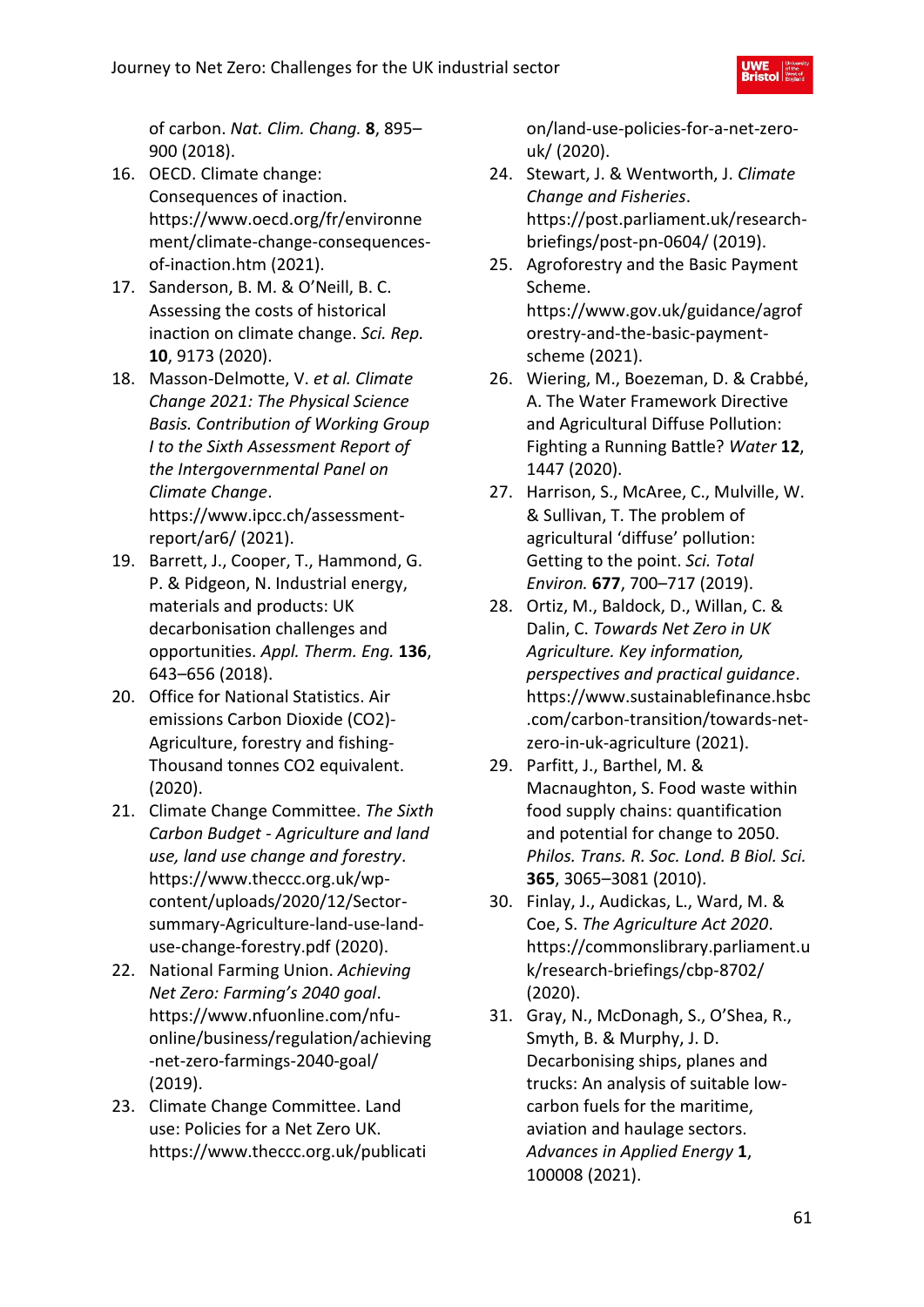- 32. Houses of Parliament-Parliamentary Office of Science & Technology. *Climate Change and Fisheries*. https://researchbriefings.files.parlia ment.uk/documents/POST-PN-0604/POST-PN-0604.pdf (2019).
- 33. Russell, A. E. & Kumar, B. M. Forestry for a Low-Carbon Future: Integrating Forests and Wood Products Into Climate Change Strategies. *Environment: Science and Policy for Sustainable Development* **59**, 16–23 (2017).
- 34. Wolton, K. The Potential of Agroforestry in UK Agriculture. https://www.adas.uk/News/thepotential-of-agroforestry-in-ukagriculture (2019).
- 35. Tipper, R. *et al.* The UK's forest: a neglected resource for the low carbon economy? *Scott. For.* **58**, 8–19 (2004).
- 36. Wreford, A. & Topp, C. F. E. Impacts of climate change on livestock and possible adaptations: A case study of the United Kingdom. *Agric. Syst.* **178**, 102737 (2020).
- 37. Webb, N. P. *et al.* Land degradation and climate change: building climate resilience in agriculture. *Front. Ecol. Environ.* **15**, 450–459 (2017).
- 38. de Vries. Public communication as a tool to implement environmental policies. *Soc. Issues Policy Rev.* **14**, 244–272 (2020).
- 39. De Meyer, K., Coren, E., McCaffrey, M. & Slean, C. Transforming the stories we tell about climate change: from 'issue' to 'action'. *Environ. Res. Lett.* **16**, 015002 (2020).
- 40. De Vito, L., Fairbrother, M. & Russel, D. Implementing the Water Framework Directive and Tackling Diffuse Pollution from Agriculture: Lessons from England and Scotland. *Water* **12**, 244 (2020).
- 41. Sovacool, B. K. *et al.* Decarbonizing the food and beverages industry: A critical and systematic review of developments, sociotechnical systems and policy options. *Renewable Sustainable Energy Rev.* **143**, 110856 (2021).
- 42. Mancuso, G., Bencresciuto, G. F., Lavrnić, S. & Toscano, A. Diffuse Water Pollution from Agriculture: A Review of Nature-Based Solutions for Nitrogen Removal and Recovery. *Water* **13**, 1893 (2021).
- 43. Yao, Y. *et al.* Increased global nitrous oxide emissions from streams and rivers in the Anthropocene. *Nat. Clim. Chang.* **10**, 138–142 (2019).
- 44. Office for National Statistics. Air emissions All greenhouse gases-Mining and quarrying-Thousand tonnes CO2 equivalent. (2020).
- 45. Department for Business, Energy & Industrial Strategy. Mining and quarrying in the UK. https://www.gov.uk/government/pu blications/extractive-industriestransparency-initiative-paymentsreport-2018/mining-and-quarryingin-the-uk (2019).
- 46. Herrington, R. Mining our green future. *Nature Reviews Materials* **6**, 456–458 (2021).
- 47. Climate Change Committee. Letter: Deep Coal Mining in the UK. https://www.theccc.org.uk/publicati on/letter-deep-coal-mining-in-theuk/ (2021).
- 48. Turner, M. Mining sector needs \$1.7 trillion investment for decarbonisation. *City A.M.* https://www.cityam.com/miningsector-needs-1-7-trillion-investmentfor-decarbonisation/ (2021).
- 49. Nurdiawati, A. & Urban, F. Towards Deep Decarbonisation of Energy-Intensive Industries: A Review of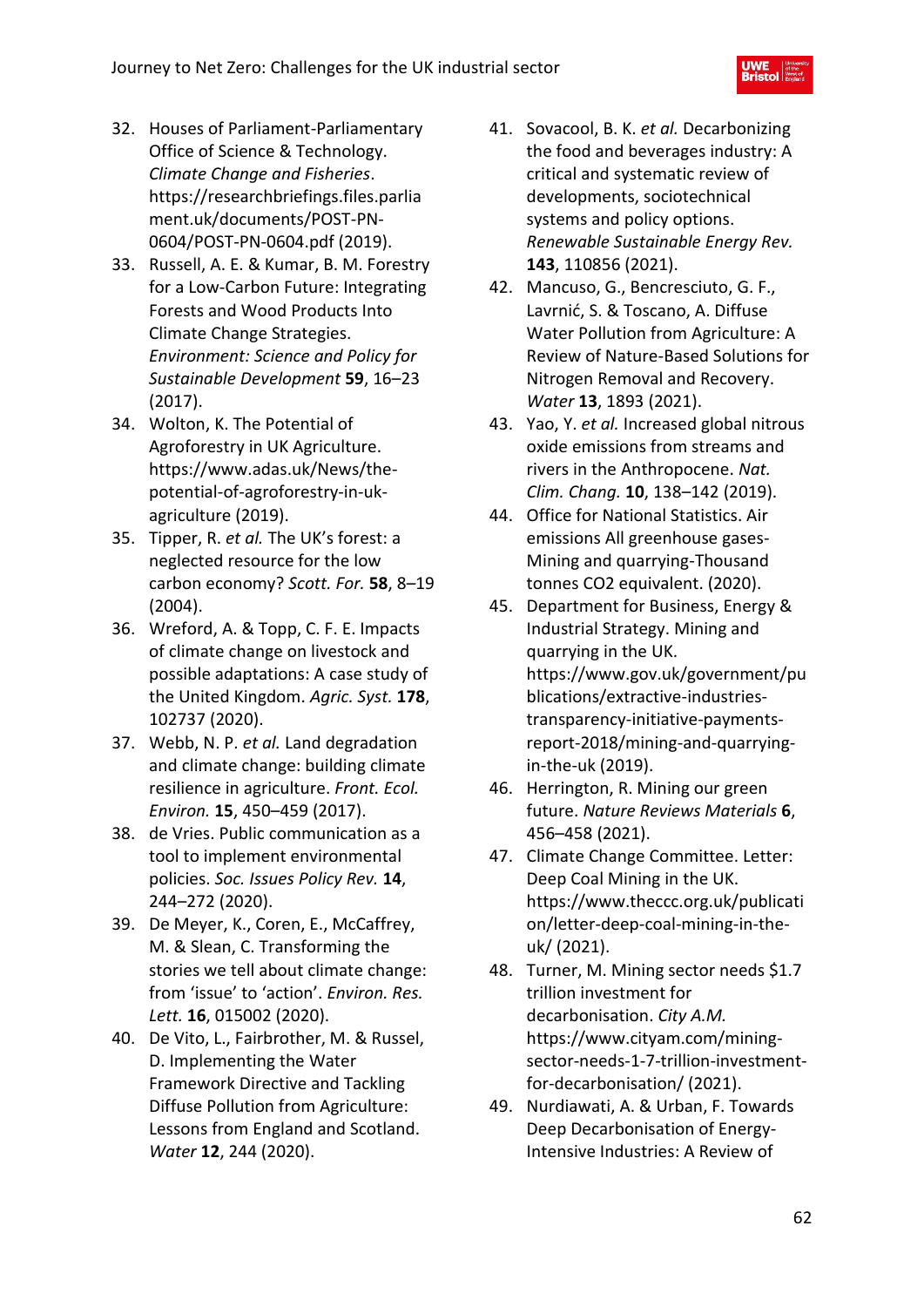Current Status, Technologies and Policies. *Energies* **14**, 2408 (2021).

- 50. Ali, S. H. *et al.* Mineral supply for sustainable development requires resource governance. *Nature* **543**, 367–372 (2017).
- 51. Upadhyay, A., Laing, T., Kumar, V. & Dora, M. Exploring barriers and drivers to the implementation of circular economy practices in the mining industry. *Resour. Policy* **72**, (2021).
- 52. Franken, G. *et al.* Certified Trading Chains in Mineral Production: A Way to Improve Responsibility in Mining. in *Non-Renewable Resource Issues: Geoscientific and Societal Challenges* (eds. Sinding-Larsen, R. & Wellmer, F.-W.) 213–227 (Springer Netherlands, 2012). doi:10.1007/978-90-481-8679-2\_11.
- 53. Office for National Statistics. Air emissions Carbon Dioxide (CO2)- Manufacturing-Thousand tonnes CO2 equivalent. *2020* (2020).
- 54. Czigler, T., Reiter, S., Schulze, P. & Somers, K. Laying the foundation for zero-carbon cement. https://www.mckinsey.com/industrie

s/chemicals/our-insights/laying-thefoundation-for-zero-carbon-cement (2020).

55. BIS: Department for Business Innovation & Skills. *Manufacturing in the UK: an economic analysis of the sector*.

https://assets.publishing.service.gov. uk/government/uploads/system/upl oads/attachment\_data/file/31785/10 -1333-manufacturing-in-the-UK-aneconomic-analysis-of-the-sector.pdf (2010).

56. Food & Drink Federation. Business insights and economics. https://www.fdf.org.uk/fdf/businessinsights-and-economics/.

- 57. Vendigital. *Achieving Net Zero Manufacturing*. https://vendigital.com/wpcontent/uploads/2021/07/Achieving-Net-Zero-Manufacturing.pdf (2021).
- 58. Hills, T., Leeson, D., Florin, N. & Fennell, P. Carbon Capture in the Cement Industry: Technologies, Progress, and Retrofitting. *Environ. Sci. Technol.* **50**, 368–377 (2016).
- 59. Millward-Hopkins, J. *et al.* Resource recovery and low carbon transitions: The hidden impacts of substituting cement with imported 'waste' materials from coal and steel production. *Glob. Environ. Change* **53**, 146–156 (2018).
- 60. Serrenho, A. C., Mourão, Z. S., Norman J., Cullen, J. M. & Allwood, J. M. The influence of UK emissions reduction targets on the emissions of the global steel industry. *Resour. Conserv. Recycl.* **107**, 174–184 (2016).
- 61. Fennell, P. S., Davis, S. J. & Mohammed, A. Decarbonizing cement production. *Joule* **5**, 1305– 1311 (2021).
- 62. Mena, C., Adenso-Diaz, B. & Yurt, O. The causes of food waste in the supplier–retailer interface: Evidences from the UK and Spain. *Resour. Conserv. Recycl.* **55**, 648–658 (2011).
- 63. Sheppar & Rahimifard, S. Embodied energy in preventable food manufacturing waste in the United Kingdom. *Resour. Conserv. Recycl.* **146**, 549–559 (2019).
- 64. Giampieri, A., Ling-Chin, J., Taylor, W., Smallbone, A. & Roskilly, A. P. Moving towards low-carbon manufacturing in the UK automotive industry. *Energy Procedia* **158**, 3381– 3386 (2019).
- 65. Allen, R. *Manufacturing Resilience: Driving recovery towards net zero*. https://www.policyconnect.org.uk/re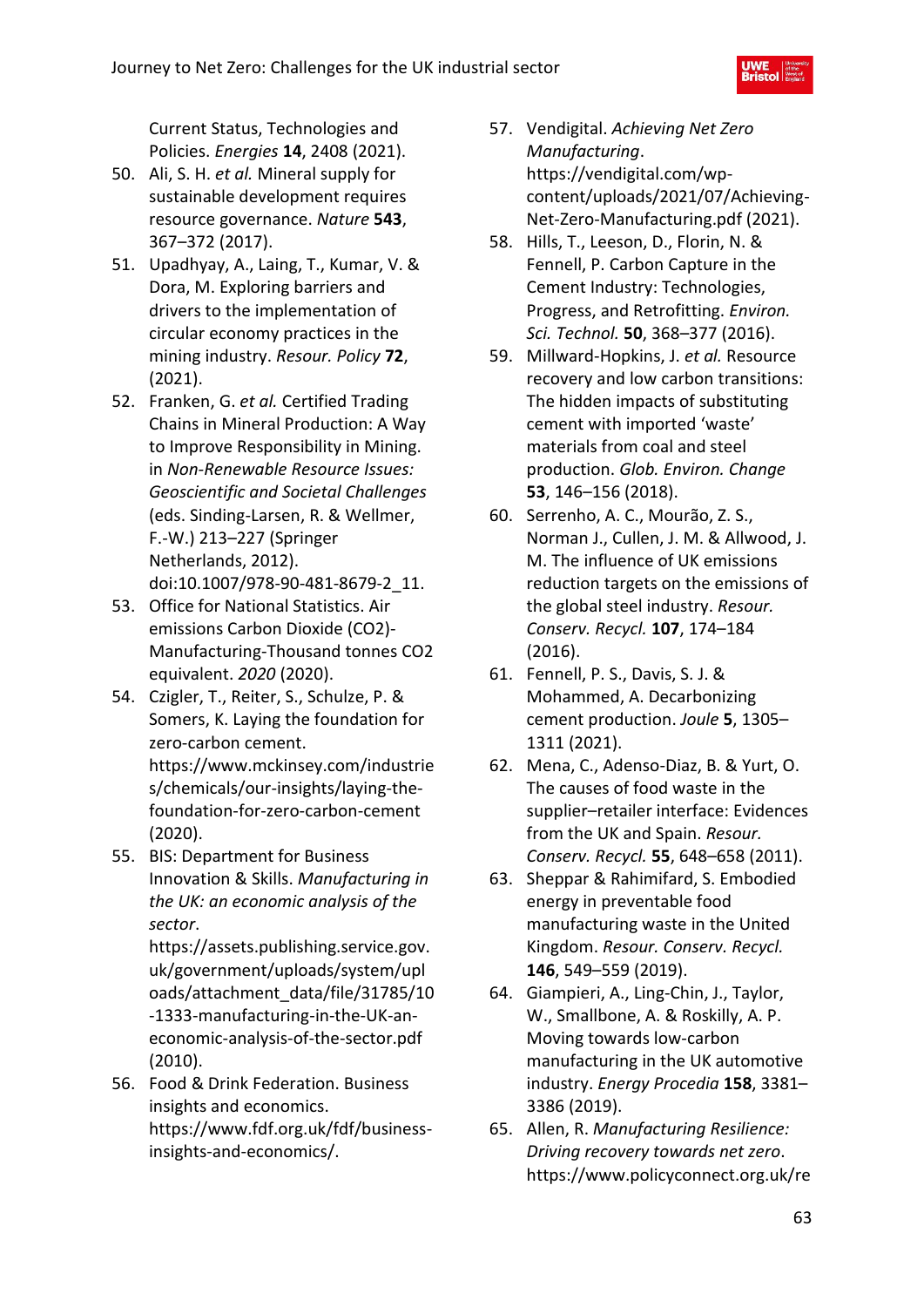- 66. Office for National Statistics. Air emissions Carbon Dioxide (CO2)- Electricity, gas, steam and air conditioning supply-Thousand tonnes CO2 equivalent. https://www.ons.gov.uk/economy/gr ossdomesticproductgdp/timeseries/f rys/bb (2020).
- 67. Arvanitopoulos, T. & Agnolucci, P. The long-term effect of renewable electricity on employment in the United Kingdom. *Renewable Sustainable Energy Rev.* **134**, 110322 (2020).
- 68. Climate Change Committee. *Net Zero. The UK's contribution to stopping global warming*. https://www.theccc.org.uk/wpcontent/uploads/2019/05/Net-Zero-The-UKs-contribution-to-stoppingglobal-warming.pdf (2019).
- 69. Department for Business, Energy & Industrial Strategy. Wind of change for the Humber region. https://www.gov.uk/government/ne ws/wind-of-change-for-the-humberregion (2021).
- 70. Department for Business, Energy & Industrial Strategy. Green collar jobs in offshore wind set to triple by 2030. https://www.gov.uk/government/ne ws/green-collar-jobs-in-offshorewind-set-to-triple-by-2030 (2019).
- 71. Alshahrani, A., Omer, S., Su, Y., Mohamed, E. & Alotaibi, S. The Technical Challenges Facing the Integration of Small-Scale and Largescale PV Systems into the Grid: A Critical Review. *Electronics* **8**, 1443 (2019).
- 72. Barnes, J. & Bhagavathy, S. M. The economics of heat pumps and the (un)intended consequences of government policy. *Energy Policy* **138**, 111198 (2020).
- 73. Office for National Statistics. Air emissions Carbon Dioxide (CO2)- Water supply; sewerage, waste management activities-Thousand tonnes CO2 equivalent. (2020).
- 74. Environment Agency. *Water Supply/Demand Management Options: Energy Usage and Carbon Emissions*. (Environment Agency, 2008).
- 75. Environment Agency. *A Low Carbon Water Industry in 2050*. https://play.google.com/store/books /details?id=2JZMQwAACAAJ (2009).
- 76. Climate Change Committee. *The Sixth Carbon Budget - Waste*. https://www.theccc.org.uk/wpcontent/uploads/2020/12/Sectorsummary-Waste.pdf (2020).
- 77. Kim, J., Park, K., Yang, D. R. & Hong, S. A comprehensive review of energy consumption of seawater reverse osmosis desalination plants. *Appl. Energy* **254**, 113652 (2019).
- 78. Kaspersen, B. S. *et al.* Integrating climate change mitigation into river basin management planning for the Water Framework Directive – A Danish case. *Environ. Sci. Policy* **55**, 141–150 (2016).
- 79. Eunomia. *Waste in the Net-Zero Century: How Better Waste Management Practices Can Contribute to Reducing Global Carbon Emissions - Eunomia*. https://www.eunomia.co.uk/reportstools/waste-in-the-net-zero-centuryhow-better-waste-managementpractices-can-contribute-to-reducingglobal-carbon-emissions/ (2021).
- 80. Office for National Statistics. Air emissions Carbon Dioxide (CO2)- Construction-Thousand tonnes CO2 equivalent. (2020).
- 81. Dadhich, P., Genovese, A., Kumar, N. & Acquaye, A. Developing sustainable supply chains in the UK construction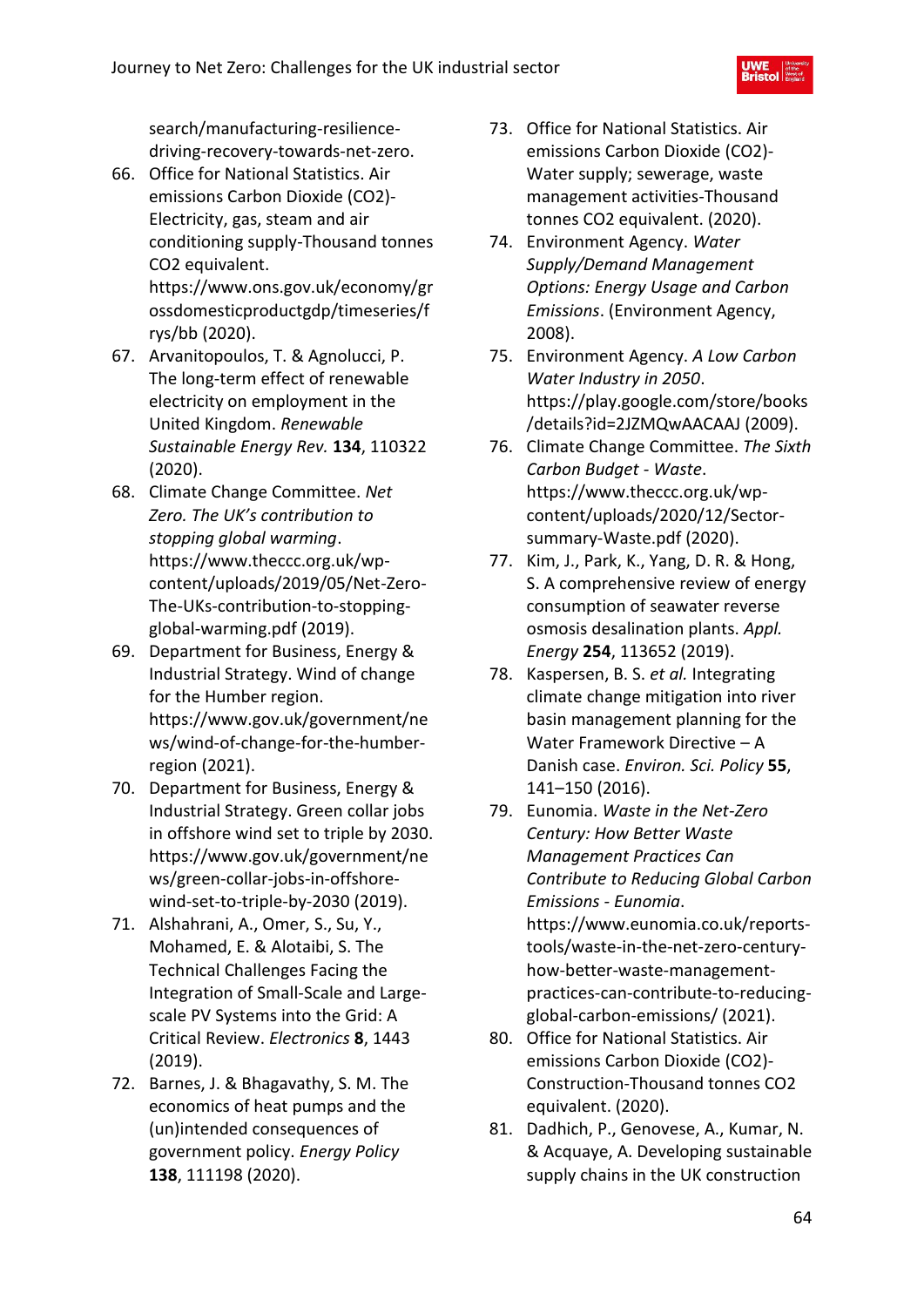industry: A case study. *Int. J. Prod. Econ.* **164**, 271–284 (2015).

- 82. Habert, G. *et al.* Environmental impacts and decarbonization strategies in the cement and concrete industries. *Nature Reviews Earth & Environment* **1**, 559–573 (2020).
- 83. UCL Engineering. *Refurbishment & demolition of housing. Embodied Carbon: Factsheet*. https://www.ucl.ac.uk/engineeringexchange/sites/engineeringexchange/files/fact-sheet-embodiedcarbon-social-housing.pdf.
- 84. Kelly, M. J. Retrofitting the existing UK building stock. *Build. Res. Inf.* **37**, 196–200 (2009).
- 85. Arora, M., Raspall, F., Fearnley, L. & Silva, A. Urban mining in buildings for a circular economy: Planning, process and feasibility prospects. *Resour. Conserv. Recycl.* **174**, (2021).
- 86. Climate Change Committee. *The Sixth Carbon Budget - Manufacturing and Construction*. https://www.theccc.org.uk/wpcontent/uploads/2020/12/Sectorsummary-Manufacturing-andconstruction.pdf (2020).
- 87. Ahn, Y. H., Pearce, A. R., Wang, Y. & Wang, G. Drivers and barriers of sustainable design and construction: The perception of green building experience. *International Journal of Sustainable Building Technology and Urban Development* **4**, 35–45 (2013).
- 88. Addis, B. *Building with Reclaimed Components and Materials : A Design Handbook for Reuse and Recycling*. (Routledge, 2006). doi:10.4324/9781849770637.
- 89. Arora, M., Raspall, F., Cheah, L. & Silva, A. Buildings and the circular economy: Estimating urban mining, recovery and reuse potential of

building components. *Resour. Conserv. Recycl.* **154**, 104581 (2020).

- 90. Gürdür Broo, D. *et al.* Built environment of Britain in 2040: Scenarios and strategies. *Sustainable Cities and Society* **65**, 102645 (2021).
- 91. Bertino, G. *et al.* Fundamentals of Building Deconstruction as a Circular Economy Strategy for the Reuse of Construction Materials. *NATO Adv. Sci. Inst. Ser. E Appl. Sci.* **11**, 939 (2021).
- 92. Climate Change Committee. *UK Housing: Fit for the future?* https://d423d1558e1d71897434.bcdn.net/wpcontent/uploads/2019/02/UKhousing-Fit-for-the-future-CCC-2019.pdf (2019).
- 93. Decarbonising construction. *Royal Academy of Engineering* https://www.raeng.org.uk/policy/pol icy-projects-and-issues/net-zero-asystems-perspective-on-the-climatechal/decarbonising-construction.
- 94. Giesekam, J., Barrett, J. R. & Taylor, P. Construction sector views on low carbon building materials. *Build. Res. Inf.* **44**, 423–444 (2016).
- 95. Zuniga-Teran, A. A. *et al.* Challenges of mainstreaming green infrastructure in built environment professions. *J. Environ. Planning Manage.* **63**, 710–732 (2020).
- 96. Skea, J. Research and evidence needs for decarbonisation in the built environment: a UK case study. *Build. Res. Inf.* **40**, 432–445 (2012).
- 97. Office for National Statistics. Air emissions Carbon Dioxide (CO2)- Wholesale and retail trade; repair of motor vehicles-Thousand tonnes CO2 equivalent. (2020).
- 98. Retail industry. *Office for National Statistics* https://www.ons.gov.uk/businessind ustryandtrade/retailindustry (2021).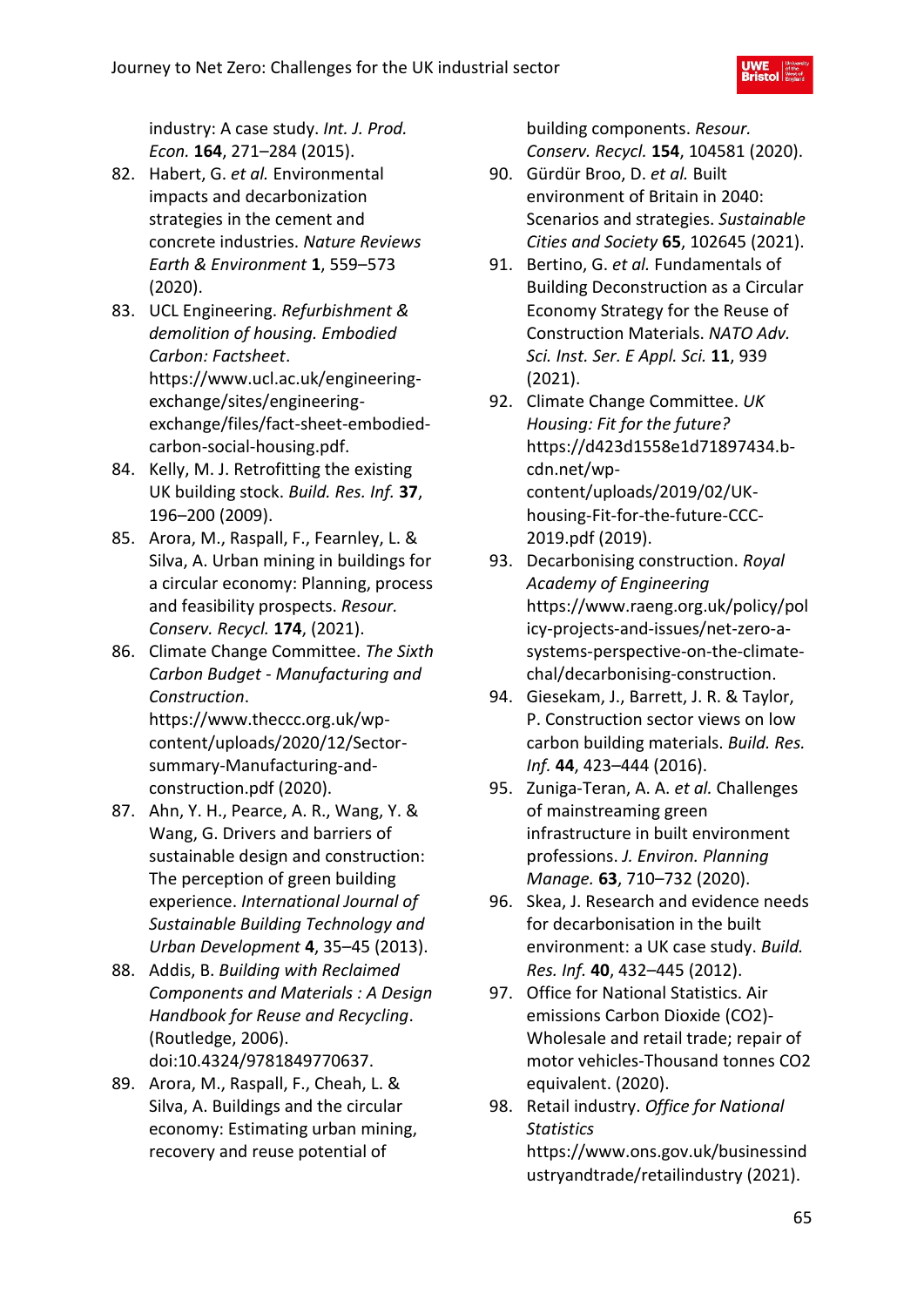- 99. Retail industry to reach net-zero carbon emissions by 2040, BRC says. https://www.retailgazette.co.uk/blog /2020/11/brcs-new-sustainabilityroadmap-to-help-retail-reach-netzero-by-2040/ (2020).
- 100. Deloitte. Retail Trends 2021. https://www2.deloitte.com/uk/en/p ages/consumerbusiness/articles/retail-trends.html (2021).
- 101. Ferreira, A., Pinheiro, M. D., de Brito, J. & Mateus, R. Decarbonizing strategies of the retail sector following the Paris Agreement. *Energy Policy* **135**, 110999 (2019).
- 102. Moult, J. A., Allan, S. R., Hewitt, C. N. & Berners-Lee, M. Greenhouse gas emissions of food waste disposal options for UK retailers. *Food Policy* **77**, 50–58 (2018).
- 103. Tassou, S. A. *et al.* Energy demand and reduction opportunities in the UK food chain. *Proceedings of the Institution of Civil Engineers - Energy* **167**, 162–170 (2014).
- 104. Sharp, A. & Wheeler, M. Reducing Householders' Grocery Carbon Emissions: Carbon Literacy and Carbon Label Preferences. *Australasian Marketing Journal* **21**, 240–249 (2013).
- 105. Vanclay, J. K. *et al.* Customer Response to Carbon Labelling of Groceries. *J. Consumer Policy* **34**, 153–160 (2011).
- 106. British Retail Consortium. Climate Action Roadmap. https://brc.org.uk/climateroadmap/section-4-pathway-1 placing-greenhouse-gas-data-at-thecore-of-business-decisions/44-forgovernment/ (2021).
- 107. Office for National Statistics. Road transport and air emissions. https://www.ons.gov.uk/economy/e nvironmentalaccounts/articles/roadt

ransportandairemissions/2019-09-16 (2019).

- 108. Climate Change Committee. *The Sixth Carbon Budget - Aviation*. https://www.theccc.org.uk/wpcontent/uploads/2020/12/Sectorsummary-Aviation.pdf (2020).
- 109. Climate Change Committee. *The Sixth Carbon Budget - Shipping*. https://www.theccc.org.uk/wpcontent/uploads/2020/12/Sectorsummary-Shipping.pdf (2020).
- 110. Logan, K. G., Nelson, J. D., McLellan, B. C. & Hastings, A. Electric and hydrogen rail: Potential contribution to net zero in the UK. *Transp. Res. Part D: Trans. Environ.* **87**, (2020).
- 111. Climate Change Committee. CCC responds to Government's Transport Decarbonisation Plan - Climate Change Committee. https://www.theccc.org.uk/2021/07/ 14/ccc-responds-to-governmentstransport-decarbonisation-plan/ (2021).
- 112. Geels, F. W. Low-carbon transition via system reconfiguration? A sociotechnical whole system analysis of passenger mobility in Great Britain (1990–2016). *Energy Research & Social Science* **46**, 86–102 (2018).
- 113. Pfeifer, S. UK aviation sets short-term targets in 2050 zero emissions pledge. *Financial Times* (2021).
- 114. Department for Transport. *Clean Maritime Plan*. https://assets.publishing.service.gov. uk/government/uploads/system/upl oads/attachment\_data/file/815664/c lean-maritime-plan.pdf (2019).
- 115. Gössling, S., Meyer-Habighorst, C. & Humpe, A. A global review of marine air pollution policies, their scope and effectiveness. *Ocean Coast. Manag.* **212**, 105824 (2021).
- 116. Soza-Parra, J., Raveau, S., Muñoz, J. C. & Cats, O. The underlying effect of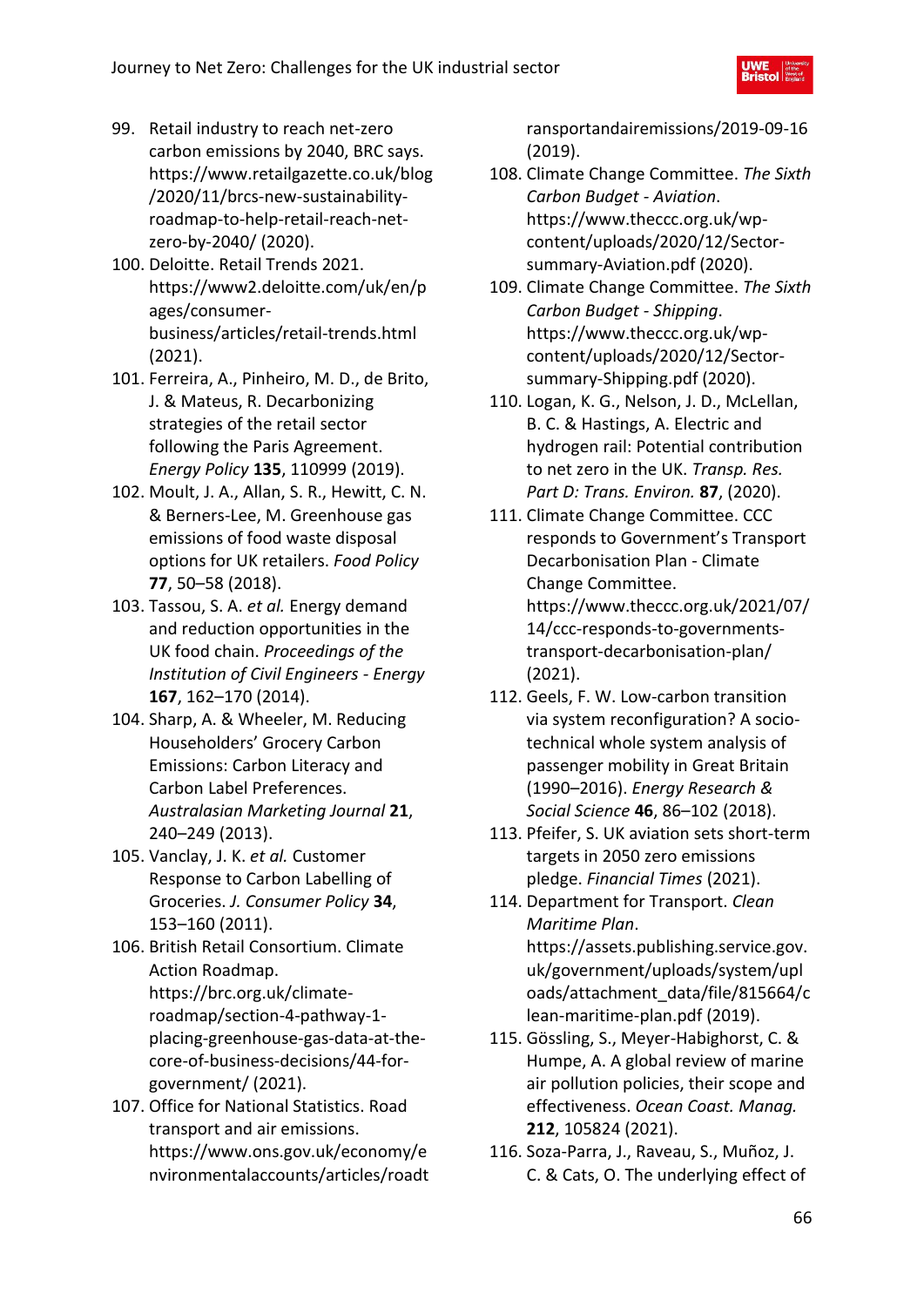public transport reliability on users' satisfaction. *Transp. Res. Part A: Policy Pract.* **126**, 83–93 (2019).

- 117. van Lierop, D., Badami, M. G. & El-Geneidy, A. M. What influences satisfaction and loyalty in public transport? A review of the literature. *Transp. Rev.* **38**, 52–72 (2018).
- 118. Tsoi, K. H., Loo, B. P. Y. & Banister, D. "Mind the (Policy-Implementation) Gap": Transport decarbonisation policies and performances of leading global economies (1990–2018). *Glob. Environ. Change* **68**, 102250 (2021).
- 119. Schwanen, T., Banister, D. & Anable, J. Rethinking habits and their role in behaviour change: the case of lowcarbon mobility. *J. Transp. Geogr.* **24**, 522–532 (2012).
- 120. Nelson, E. & Warren, P. UK transport decoupling: On track for clean growth in transport? *Transp. Policy* **90**, 39–51 (2020).
- 121. Thambiran, T. & Diab, R. D. The case for integrated air quality and climate change policies. *Environ. Sci. Policy* **14**, 1008–1017 (2011).
- 122. Anderson, K. L. *et al.* The Tyndall decarbonisation scenarios—Part II: Scenarios for a 60% CO2 reduction in the UK. *Energy Policy* **36**, 3764–3773 (2008).
- 123. Walsh, C., Mander, S. & Larkin, A. Charting a low carbon future for shipping: A UK perspective. *Mar. Policy* **82**, 32–40 (2017).
- 124. Office for National Statistics. Air emissions Carbon Dioxide (CO2)- Accommodation and food services-Thousand tonnes CO2 equivalent. (2020).
- 125. Gouveia, J. P. & Palma, P. Harvesting big data from residential building energy performance certificates: retrofitting and climate change mitigation insights at a regional scale. *Environ. Res. Lett.* **14**, 095007 (2019).
- 126. Charalambides, A. G., Maxoulis, C. N., Kyriacou, O., Blakeley, E. & Frances, L. S. The impact of Energy Performance Certificates on building deep energy renovation targets. *Int. J. Sustain. Energy* **38**, 1–12 (2019).
- 127. Fleckinger, P., Glachant, M. & Tamokoué Kamga, P.-H. Energy Performance Certificates and investments in building energy efficiency: A theoretical analysis. *Energy Econ.* **84**, 104604 (2019).
- 128. McCord, M., Davis, P., McCord, J., Haran, M. & Davison, K. An exploratory investigation into the relationship between energy performance certificates and sales price: a polytomous universal model approach. *Journal of Financial Management of Property and Construction* **25**, 247–271 (2020).
- 129. Taylor, S., Peacock, A., Banfill, P. & Shao, L. Reduction of greenhouse gas emissions from UK hotels in 2030. *Build. Environ.* **45**, 1389–1400 (2010).
- 130. ARUP. *Transforming Existing Hotels to Net Zero Carbon*. https://www.arup.com/perspectives/ publications/research/section/transf orming-existing-hotels-to-net-zerocarbon.
- 131. Salem, R., Bahadori-Jahromi, A., Mylona, A., Godfrey, P. & Cook, D. Investigating the potential impact of energy-efficient measures for retrofitting existing UK hotels to reach the nearly zero energy building (nZEB) standard. *Energ. Effic.* **12**, 1577–1594 (2019).
- 132. Price, K. Net Zero Pubs and Bars initiative to help sector reduce carbon emissions. *The Caterer* https://www.thecaterer.com/news/n et-zero-pubs-bars-initiative-helpsector-reduce-carbon-emissions (2021).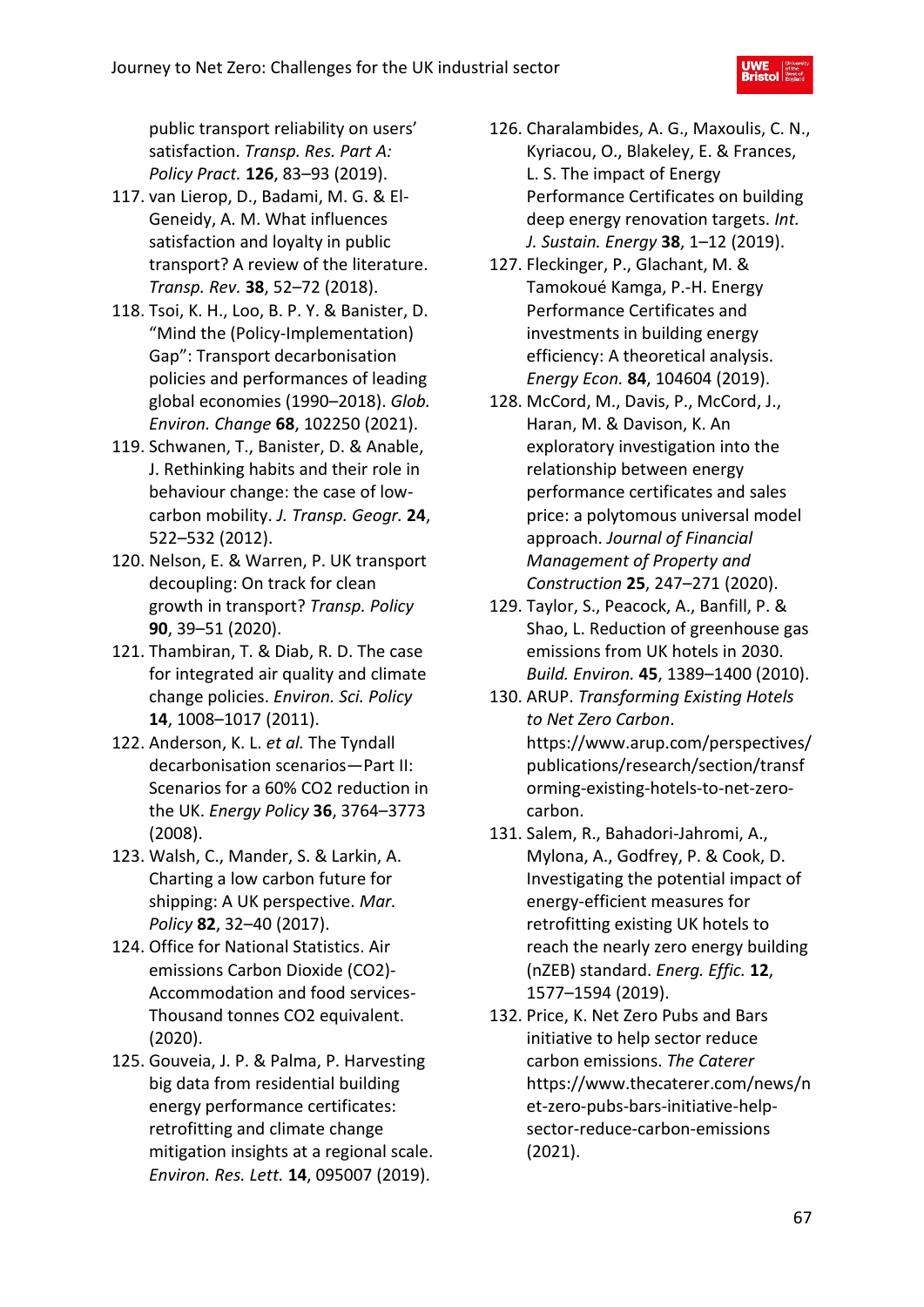- 133. Zero carbon buildings are becoming a reality. *Climate Change Committee* https://www.theccc.org.uk/2014/10/ 21/zero-carbon-buildings-arebecoming-a-reality/ (2014).
- 134. University of the West of England, Bristol. New student accommodation build proposal. https://www.uwe.ac.uk/life/campusand-facilities/campusdevelopments/campusupdates/new-accommodation-build.
- 135. Passivhaus Trust. Could this be the largest Passivhaus Student Accommodation in the world? *Passivhaus News* https://www.passivhaustrust.org.uk/ news/detail/?nId=920.
- 136. Heppner, S. Net Zero Restaurants bringing the carbon cost of food out of the shadows. https://www.linkedin.com/pulse/net -zero-restaurants-bringing-carboncost-food-out-shadows-heppner/ (2020).
- 137. Office for National Statistics. Air emissions All greenhouse gases-Information and communication-Thousand tonnes CO2 equivalent. (2020).
- 138. International Trade Administration, US Department of Commerce. United Kingdom - Information Communication Technology (ICT). https://www.trade.gov/knowledgeproduct/united-kingdominformation-communicationtechnology-ict.
- 139. Butler, T. & Hackney, R. Breaking the iron law: implementing cost effective, green ICT in the UK public sector. in *ECIS 2012 Proceedings* (2012).
- 140. Chatti, W. Information and communication technologies, road freight transport, and environmental

sustainability. *Environ. Econ. Policy Stud.* **11**, 124–132 (2020).

- 141. BT. *The Role of ICT in reducing carbon emissions in the UK*. https://www.bt.com/btplc/assets/documents/digital-impactand-sustainability/our-approach/ourpolicies-and-reports/uk-carbontargets-may-2016.pdf (2016).
- 142. Freitag, C. *et al. The climate impact of ICT: a review of estimates, trends and regulation*. https://arxiv.org/ftp/arxiv/papers/21 02/2102.02622.pdf (2020).
- 143. Malmodin, J. & Lundén, D. The Energy and Carbon Footprint of the Global ICT and E&M Sectors 2010– 2015. *Sustain. Sci. Pract. Policy* **10**, 3027 (2018).
- 144. Chai-Arayalert, S. & Nakata, K. The Evolution of Green ICT Practice: UK Higher Education Institutions Case Study. in *2011 IEEE/ACM International Conference on Green Computing and Communications* 220–225 (2011). doi:10.1109/GreenCom.2011.45.
- 145. Rhodes, A. The Trends toward Greater ICT Control and Integration into the Grid. *Hitachi Review* **63**, 457 (2014).
- 146. Lu, W.-C. The impacts of information and communication technology, energy consumption, financial development, and economic growth on carbon dioxide emissions in 12 Asian countries. *Mitigation and Adaptation Strategies for Global Change* **23**, 1351–1365 (2018).
- 147. Catulli, M. & Fryer, E. Information and communication technologyenabled low carbon technologies. *J. Ind. Ecol.* **16**, 296–301 (2012).
- 148. UK Government. *Greening Government: ICT Strategy*. https://assets.publishing.service.gov. uk/government/uploads/system/upl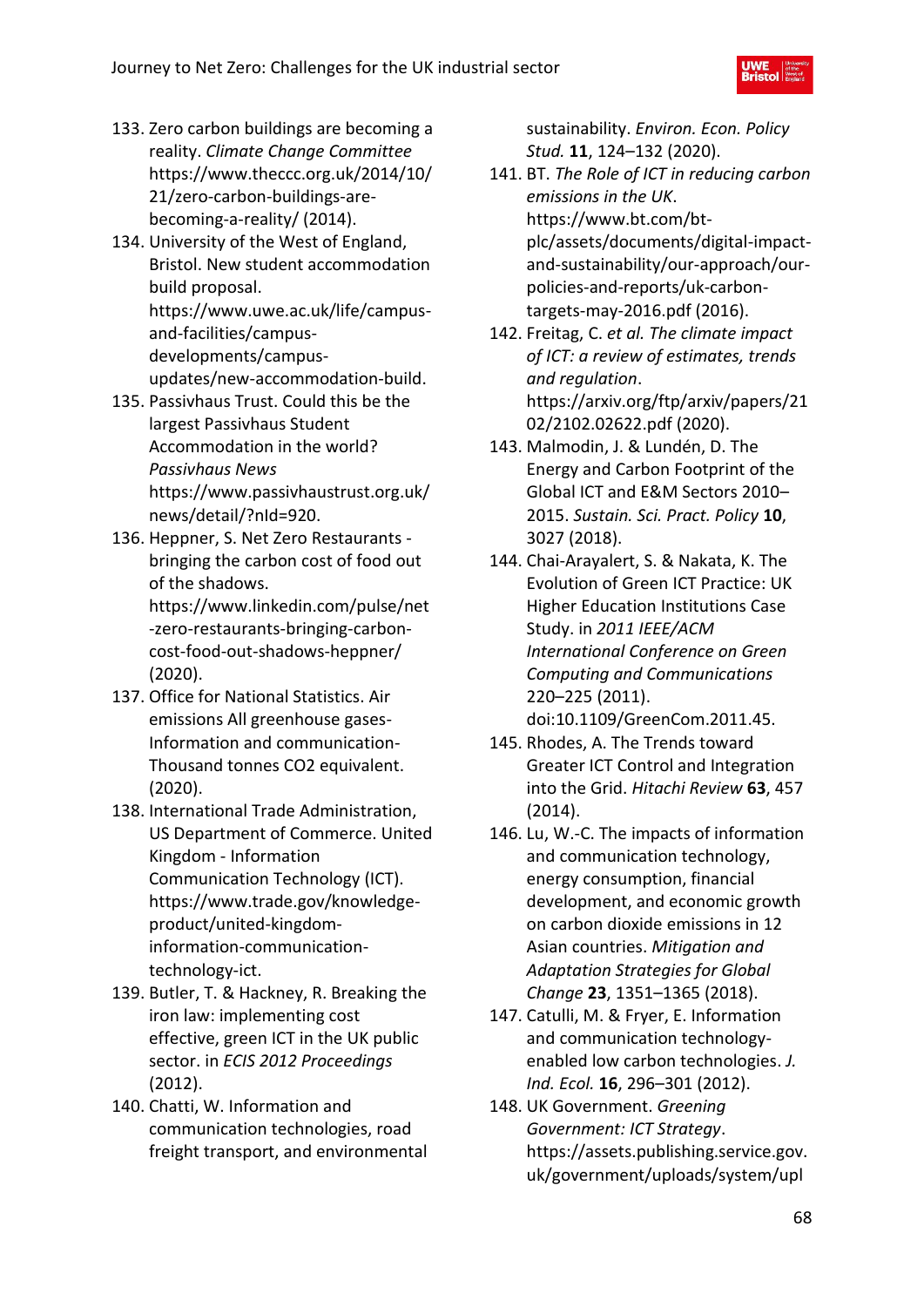oads/attachment\_data/file/155098/g reening-government-ict-strategy.pdf (2011).

- 149. UK Government, Department for Environment Food & Rural Affairs. The greening government: sustainable technology strategy 2020 - sustainable technology for sustainable government. https://www.gov.uk/government/pu blications/greening-governmentsustainable-technology-strategy-2020/the-greening-governmentsustainable-technology-strategy-2020-sustainable-technology-forsustainable-government (2018).
- 150. UK Government, Department for Environment Good & Rural Affairs. *Helping businesses create a greener, more sustainable future through ICT*. https://assets.publishing.service.gov. uk/government/uploads/system/upl oads/attachment\_data/file/902944/ defra-industry-guide-ictsustainability.pdf (2019).
- 151. Gelenbe, E. & Caseau, Y. The impact of information technology on energy consumption and carbon emissions. *Ubiquity* **2015**, 1–15 (2015).
- 152. Office for National Statistics. Air emissions Carbon Dioxide (CO2)- Financial and insurance activities-Thousand tonnes CO2 equivalent. (2020).
- 153. South Pole. The Big Smoke: the global emissions of the UK financial sector.

https://www.southpole.com/publicat ions/the-big-smoke-the-globalemissions-of-the-uk-financial-sector (2021).

154. Dafermos, Y., Gabor, D. & Nikolaidi, M. *Decarbonising the Bank of England's Pandemic QE: 'Perfectly sensible'*.

https://neweconomics.org/2020/08/

decarbonising-the-bank-of-englandspandemic-qe (2020).

- 155. Sawyer, M. Financialisation, industrial strategy and the challenges of climate change and environmental degradation. *International Review of Applied Economics* **35**, 338–354 (2021).
- 156. UNEP, Finance Initiative. Net-Zero Insurance Alliance. https://www.unepfi.org/net-zeroinsurance/ (2021).
- 157. Climate Change Committee. *The road to Net-Zero Finance (Sixth Carbon Budget Advisory Group)*. https://www.theccc.org.uk/publicati on/the-road-to-net-zero-financesixth-carbon-budget-advisory-group/ (2020).
- 158. Robins, N., Tickell, S., Irwin, W. & Sudmant, A. Financing climate action with positive social impact How banking can support a just transition in the UK. https://www.socialbanking.org/wpcontent/uploads/2020/10/Financing-Climate-Action-with-Positive-Social-Impact.pdf (2020).
- 159. Office for National Statistics. Air emissions Carbon Dioxide (CO2)-Real estate activities-Thousand tonnes CO2 equivalent. (2020).
- 160. Muldoon-Smith, K. & Greenhalgh, P. Suspect foundations: Developing an understanding of climate-related stranded assets in the global real estate sector. *Energy Research & Social Science* **54**, 60–67 (2019).
- 161. Wilkinson, J. W. & Sayce, S. Decarbonising real estate: The evolving relationship between energy efficiency and housing in Europe. *Journal of European Real Estate Research* **13**, 387–408 (2020).
- 162. Deloitte. *Carbon Penalties and Incentives Report*. https://www2.deloitte.com/uk/en/p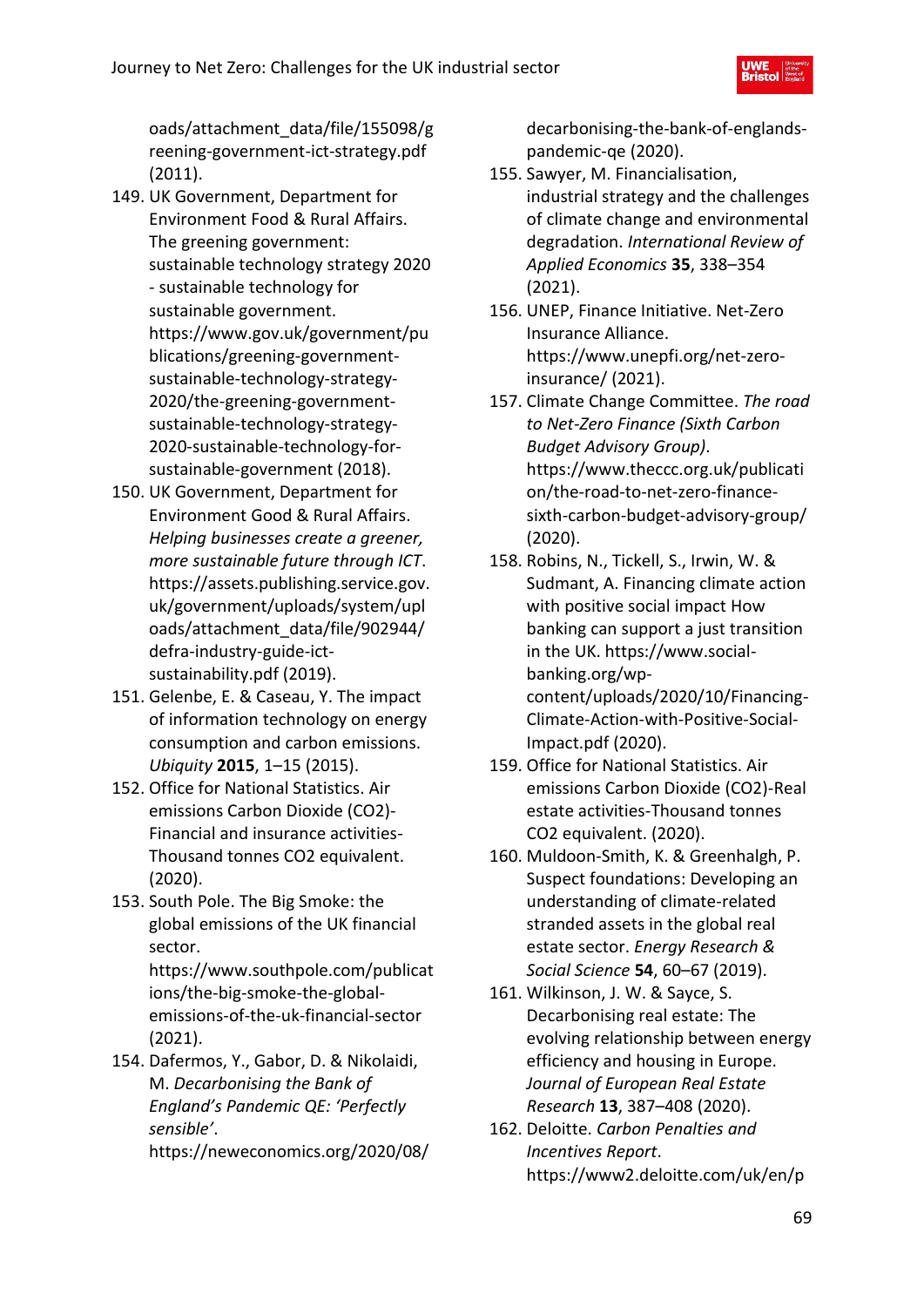ages/real-estate/articles/carbonpenalties-and-incentives-report.html (2014).

- 163. Office for National Statistics. Air emissions Carbon Dioxide (CO2)- Professional, scientific and technical activities-Thousand tonnes CO2 equivalent. (2020).
- 164. Office for National Statistics. Air emissions Carbon Dioxide (CO2)- Administrative and support service activities-Thousand tonnes CO2 equivalent. (2020).
- 165. Krackeler, T., Schipper, L. & Sezgen, O. Carbon dioxide emissions in OECD service sectors: the critical role of electricity use. *Energy Policy* **26**, 1137–1152 (1998).
- 166. Roberts, S. H., Foran, B. D., Axon, C. J. & Stamp, A. V. Is the service industry really low-carbon? Energy, jobs and realistic country GHG emissions reductions. *Appl. Energy* **292**, 116878 (2021).
- 167. Office for National Statistics. Air emissions Carbon Dioxide (CO2)- Public administration and defence-Thousand tonnes CO2 equivalent. (2020).
- 168. Department for Environment Food & Rural Affairs. *Greening government ICT and digital services: 2019 to 2020 annual report*.

https://www.gov.uk/government/pu blications/greening-government-ictand-digital-services-2019-to-2020 annual-report (2021).

- 169. Barry, B., Barrie, D. & Childs, N. Dealing with hot air: UK defence and climate change. https://www.iiss.org/blogs/militarybalance/2021/04/uk-defenceclimate-change (2021).
- 170. National Audit Office. *Environmental Sustainability Overview*. https://www.nao.org.uk/wpcontent/uploads/2020/05/Environm

ental-Sustainability-Overview.pdf (2020).

- 171. Office for National Statistics. Air emissions Carbon Dioxide (CO2)- Education-Thousand tonnes CO2 equivalent. (2020).
- 172. Kourgiozou, V., Commin, A., Dowson, M., Rovas, D. & Mumovic, D. Scalable pathways to net zero carbon in the UK higher education sector: A systematic review of smart energy systems in university campuses. *Renewable Sustainable Energy Rev.* **147**, 111234 (2021).
- 173. Roy, R., Potter, S. & Yarrow, K. Designing low carbon higher education systems: Environmental impacts of campus and distance learning systems. *Int. J. Sustainability Higher Educ.* **9**, 116–130 (2008).
- 174. Woodland Trust. Cut your School's CO2 emissions. https://www.woodlandtrust.org.uk/s upport-us/act/your-school/greentree-schools-award/reduce-co2 emissions/.
- 175. Jenkins, D. P., Peacock, A. D. & Banfill, P. F. G. Will future low-carbon schools in the UK have an overheating problem? *Build. Environ.* **44**, 490–501 (2009).
- 176. Versteijlen, M., Perez Salgado, F., Janssen Groesbeek, M. & Counotte, A. Pros and cons of online education as a measure to reduce carbon emissions in higher education in the Netherlands. *Current Opinion in Environmental Sustainability* **28**, 80– 89 (2017).
- 177. Office for National Statistics. Air emissions All greenhouse gases-Human health and social work activities-Thousand tonnes CO2 equivalent. (2020).
- 178. Pencheon, D., Rissel, C. E., Hadfield, G. & Madden, D. L. Health sector leadership in mitigating climate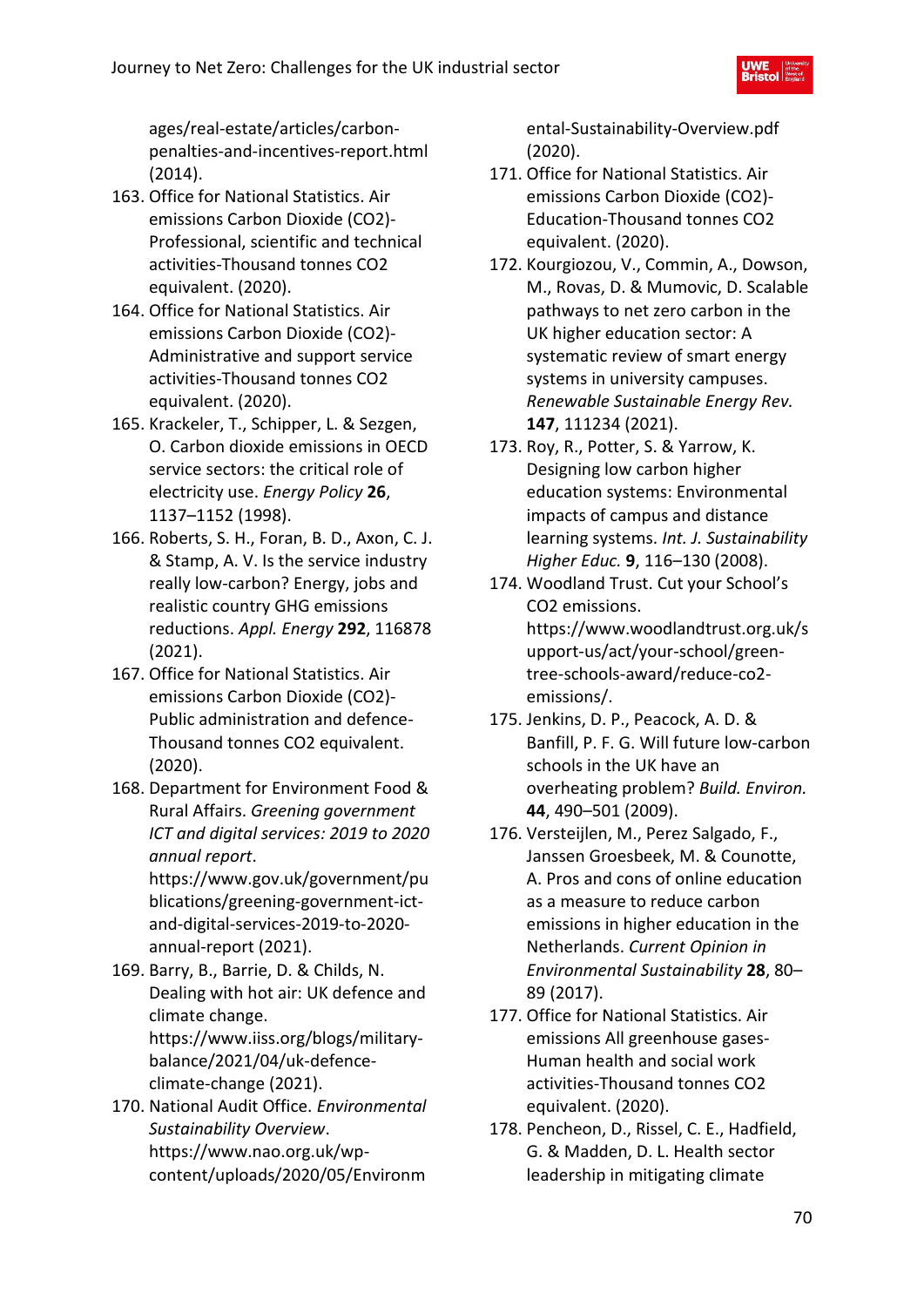

change: experience from the UK and NSW. *N. S. W. Public Health Bull.* **20**, 173–176 (2009).

- 179. NHS Property Services. Decarbonising the Estate. https://www.property.nhs.uk/newsinsight/insights/hefma-pulsedecarbonising-the-estate/.
- 180. Owen-Burge, C. A roadmap to zero emissions healthcare. https://racetozero.unfccc.int/aroadmap-to-zero-emissionshealthcare/ (2021).
- 181. NHS. Delivering a 'Net Zero' National Health Service. https://www.england.nhs.uk/greener nhs/publication/delivering-a-netzero-national-health-service/ (2020).
- 182. Belcher, E., Bosetti, N. & Brown, R. A recovery plan for the West End. https://www.centreforlondon.org/w p-content/uploads/2020/09/Centrefor-London\_West-End\_Sep-2020 digital.pdf (2020).
- 183. Garrett, I. Arts-driven sustainability and sustainably driven arts. *Scene* **6**, 63–79 (2018).
- 184. Robins, N., Muller, S. & Szwarc, K. *From the grand to the granular: trnslating just transition ambitions into investor action*. https://www.lse.ac.uk/granthaminsti tute/wpcontent/uploads/2021/07/From-the-Grand-to-the-Granular\_translatingjust-transition-ambitions-into-

investor-action.pdf (2021).